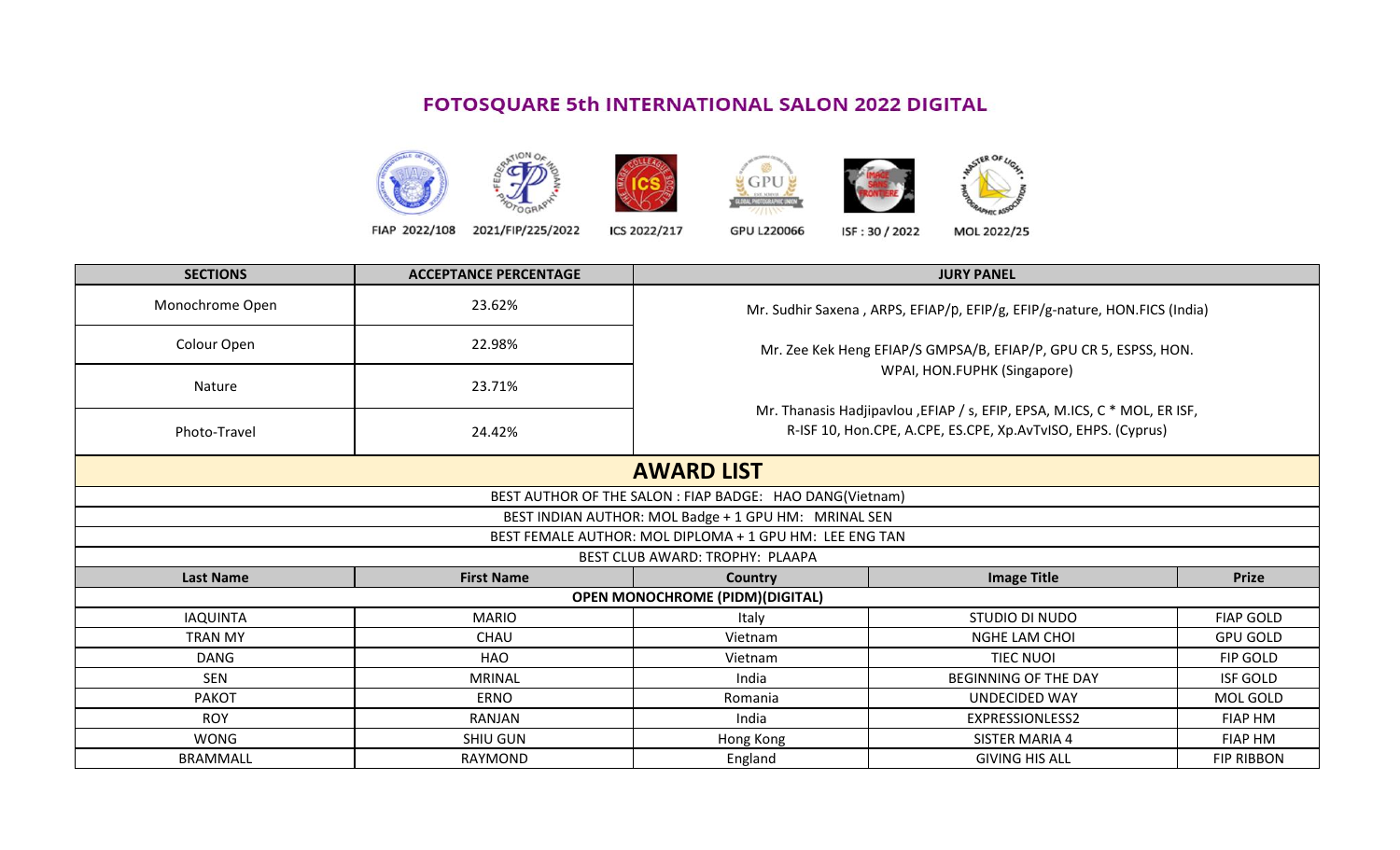| <b>BASAK</b>              | ABHISHEK                 | India                              | MADARI 10                        | <b>FIP RIBBON</b>  |
|---------------------------|--------------------------|------------------------------------|----------------------------------|--------------------|
| <b>KRANOS</b>             | <b>PANTELIS</b>          | Cyprus                             | THE GIRL WITH THE CAMERA         | <b>FIP RIBBON</b>  |
| YILMAN                    | <b>GULSEN</b>            | Turkey                             | <b>COMLEK FIRINLAMA</b>          | <b>FIP RIBBON</b>  |
| <b>ROSIK</b>              | <b>BEATA</b>             | Republic of Ireland                | <b>GIRL WITH A SUNFLOWER</b>     | <b>FIP RIBBON</b>  |
| <b>DEY</b>                | <b>MAINAK</b>            | India                              | CAGED                            | OAF GOLD           |
| <b>PATHAK</b>             | KRISHNENDU               | India                              | <b>ALONE</b>                     | OAF GOLD           |
| <b>KAPOOR</b>             | <b>CHETAN</b>            | India                              | <b>BUDDHIST AMMA</b>             | OAF GOLD           |
| <b>CAVIC</b>              | SLOBODAN                 | Serbia                             | FROM TODAY TO TOMORROW           | OAF GOLD           |
| NAGARAJU                  | PVS                      | India                              | POT MAKING 2                     | OAF GOLD           |
| WHEELER                   | <b>DAVID</b>             | England                            | THE ENGINEER                     | <b>GPU HM</b>      |
| KORLAPATI                 | SARASWATIRAO             | India                              | <b>FEEDING PIGS</b>              | <b>ISF DIPLOMA</b> |
| <b>GURELLI</b>            | <b>GUR</b>               | Turkey                             | <b>BANANA CIGAR</b>              | ICS HM Certificate |
| CHAN                      | LAI LING HELENA          | Hong Kong                          | SAILING IN FOG                   | ICS HM Certificate |
| <b>TAN</b>                | LEE ENG                  | Singapore                          | <b>TRIBAL LADY 16</b>            | ICS HM Certificate |
| VU                        | <b>HIEN</b>              | <b>USA</b>                         | <b>GOING TO MARKET WITH MOM</b>  | ICS HM Certificate |
| <b>MAZED KONOK</b>        | MD.ZAKIRUL               | Bangladesh                         | <b>JOURNEY BY TRAIN</b>          | ICS HM Certificate |
| <b>JENKIN</b>             | <b>BARBARA</b>           | England                            | ROLLERBALL                       | OAF DIPLOMA        |
| <b>MANDAL</b>             | <b>BISWAJIT</b>          | India                              | <b>SMILING TIME</b>              | OAF DIPLOMA        |
| <b>DJATNIKA</b>           | <b>ELLIJANI</b>          | Indonesia                          | <b>MAKING UMBRELLA</b>           | OAF DIPLOMA        |
| <b>DUONG DUY</b>          | <b>KHANG</b>             | Vietnam                            | TUOI THO MIEN GIO CAT            | OAF DIPLOMA        |
| <b>TAN</b>                | KIM LEONG                | Singapore                          | <b>GYPSY LADY</b>                | OAF DIPLOMA        |
|                           |                          | <b>OPEN COLOUR (PIDC)(DIGITAL)</b> |                                  |                    |
| <b>TRUONG</b>             | HUU HUNG                 | Vietnam                            | 2-TRUONGHUUHUNG-JPG- TWO SISTERS | <b>FIAP GOLD</b>   |
| VU                        | MANH CUONG               | Vietnam                            | OLD JOB                          | <b>GPU GOLD</b>    |
| KRISHNAMURTHY             | <b>HARISH</b>            | India                              | 02 EVENING WALK                  | FIP GOLD           |
| <b>IAQUINTA</b>           | <b>MARIO</b>             | Italy                              | <b>VERSO LA PITTURA 10</b>       | <b>ISF GOLD</b>    |
| <b>TAN</b>                | LEE ENG                  | Singapore                          | <b>BLOSSOM BEAUTY 3</b>          | <b>MOL SILVER</b>  |
| <b>BN</b>                 | <b>UMASHANKAR</b>        | India                              | <b>INNOCENT HAPPINESS</b>        | <b>FIAP HM</b>     |
| <b>KRANOS</b>             | <b>PANTELIS</b>          | Cyprus                             | HER RELAXING TIME                | <b>FIAP HM</b>     |
| <b>WEBSTER</b>            | <b>JENNIFER MARGARET</b> | England                            | DAMSEL IN TROUBLE                | <b>FIP RIBBON</b>  |
| <b>MARTIN</b>             | <b>HERVE</b>             | France                             | FANTASY 1275                     | <b>FIP RIBBON</b>  |
| <b>MAKAROV</b>            | ZINAIDA                  | Israel                             | <b>MOTHER WITH DAUGHTER</b>      | <b>FIP RIBBON</b>  |
| KONSTANTINOU - ACHERIOTIS | <b>CHRISTOS</b>          | Cyprus                             | <b>LADY IN GLADNESS</b>          | <b>FIP RIBBON</b>  |
| HARLEY                    | <b>BRUCE</b>             | Scotland                           | JUST WALKING IN THE RAIN         | <b>FIP RIBBON</b>  |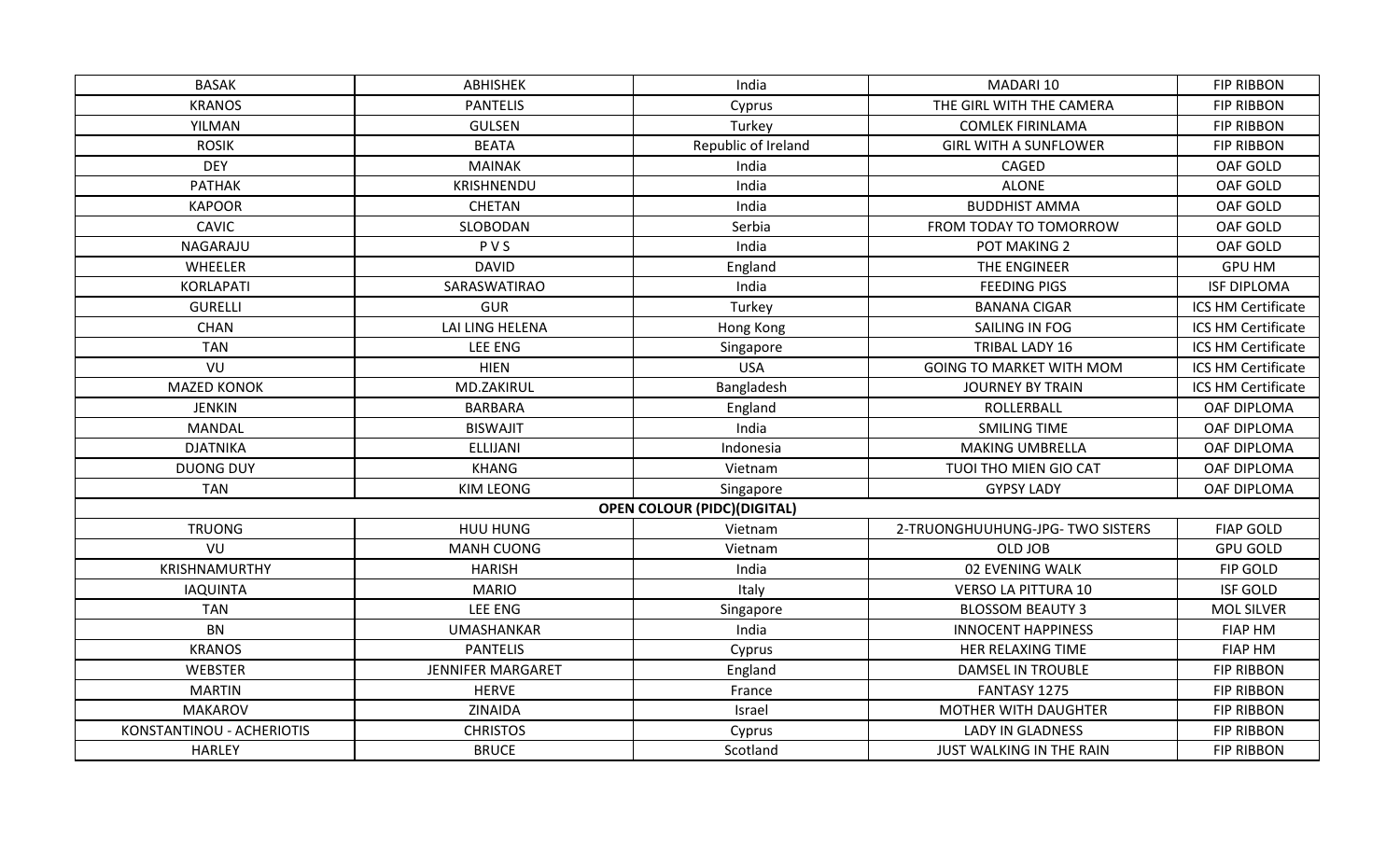| <b>TAN</b>         | KIM LEONG           | ANGEL IN BLUE<br>Singapore  |                                    | OAF GOLD           |
|--------------------|---------------------|-----------------------------|------------------------------------|--------------------|
| <b>DANG</b>        | <b>HAO</b>          | Vietnam                     | CAU CA                             | OAF GOLD           |
| <b>BADE</b>        | <b>SANTOSH</b>      | India                       | LIFE IS PANELS                     | OAF GOLD           |
| <b>DAS</b>         | SHARMALI            | India                       | <b>REEMA IN RAIN</b>               |                    |
| <b>DAS</b>         | <b>PRABIR KUMAR</b> | India                       | UNFORGETTABLE CHILDHOOD            | OAF GOLD           |
| KYPRIANOU          | <b>KLEA</b>         | Cyprus                      | <b>BEAUTY ON THE ROCK 3</b>        | <b>GPU HM</b>      |
| <b>BANERJEE</b>    | SUBHANKAR           | India                       | <b>CYCLE OF LIFE</b>               | <b>ISF DIPLOMA</b> |
| ADELA LIA          | <b>RUSU</b>         | Romania                     | LIGHT IN THE DARK                  | ICS HM Certificate |
| <b>TAN</b>         | YING NIAN           | Singapore                   | <b>STREET</b>                      | ICS HM Certificate |
| <b>BISWAS</b>      | SAUMI               | India                       | PLAYING                            | ICS HM Certificate |
| <b>DEY</b>         | <b>MAINAK</b>       | India                       | FUN IN THE RAIN                    | ICS HM Certificate |
| <b>MAZED KONOK</b> | MD.ZAKIRUL          | Bangladesh                  | <b>PLAY MATE</b>                   | ICS HM Certificate |
| <b>IRWIN</b>       | WENDY               | England                     | ONE WORM OR TWO                    | OAF DIPLOMA        |
| <b>BASAK</b>       | ABHISHEK            | India                       | <b>KRISHNA WITH GRAFFITTI</b>      | OAF DIPLOMA        |
| <b>REN</b>         | ZHICAI              | China                       | <b>NANPU BRIDGE 13</b>             | OAF DIPLOMA        |
| <b>MUGNAI</b>      | PAOLO               | Italy                       | <b>LIGHT IN THE GALLERY</b>        | OAF DIPLOMA        |
| <b>RUBBOLI</b>     | <b>VENIERO</b>      | Italy                       | <b>TURKISH PEOPLE 8972</b>         | OAF DIPLOMA        |
|                    |                     | <b>NATURE (ND)(DIGITAL)</b> |                                    |                    |
| <b>GABORIAU</b>    | <b>CHRISTINE</b>    | France                      | <b>DERNIERE HEURE</b>              | <b>FIAP GOLD</b>   |
| COX                | SANDIE              | England                     | FEMALE POLAR BEAR WITH CUBS        | <b>GPU GOLD</b>    |
| <b>CHAN</b>        | TINSANG             | Canada                      | SHORT EARED OWL FIGHTING FOR VOLE  | FIP GOLD           |
| <b>SEN</b>         | <b>MRINAL</b>       | India                       | <b>DEADLY FIGHT</b>                | <b>ISF GOLD</b>    |
| <b>SMITH</b>       | <b>GEOFF</b>        | England                     | <b>COMMON BUZZARD UNDER THREAT</b> | <b>MOL BRONZE</b>  |
| <b>GUPTA</b>       | <b>SANJAY KUMAR</b> | India                       | NATURE1                            | <b>FIAP HM</b>     |
| <b>THORNDIKE</b>   | <b>JOHN</b>         | England                     | <b>GREYLAGS IN FLIGHT</b>          | <b>FIAP HM</b>     |
| <b>GENC</b>        | <b>IBRAHIM</b>      | Turkey                      | <b>SEA LIONS</b>                   | <b>FIP RIBBON</b>  |
| <b>DUMANGIN</b>    | <b>JACKY</b>        | France                      | CHEZ-MOI                           | <b>FIP RIBBON</b>  |
| <b>FU</b>          | <b>KIN KEONG</b>    | Macau                       | <b>ITS MY LUNCH</b>                | <b>FIP RIBBON</b>  |
| <b>DAS</b>         | <b>PRABIR KUMAR</b> | India                       | PREDATOR                           | <b>FIP RIBBON</b>  |
| <b>DEVINE</b>      | <b>BOB</b>          | England                     | LION CARRIES BABY WARTHOG          | <b>FIP RIBBON</b>  |
| <b>DEMIR</b>       | <b>RAGIP</b>        | Turkey                      | <b>TURTEL SEX</b>                  | OAF GOLD           |
| <b>NATH</b>        | <b>SUBRATA</b>      | India                       | <b>KABADI</b>                      | OAF GOLD           |
| COSKUN             | <b>FEDAI</b>        | Turkey                      | LITTLE OWL                         | OAF GOLD           |
| SMALLEY            | <b>KAREN</b>        | England                     | <b>KESTREL A BIRD OF PREY</b>      | OAF GOLD           |
|                    |                     |                             |                                    |                    |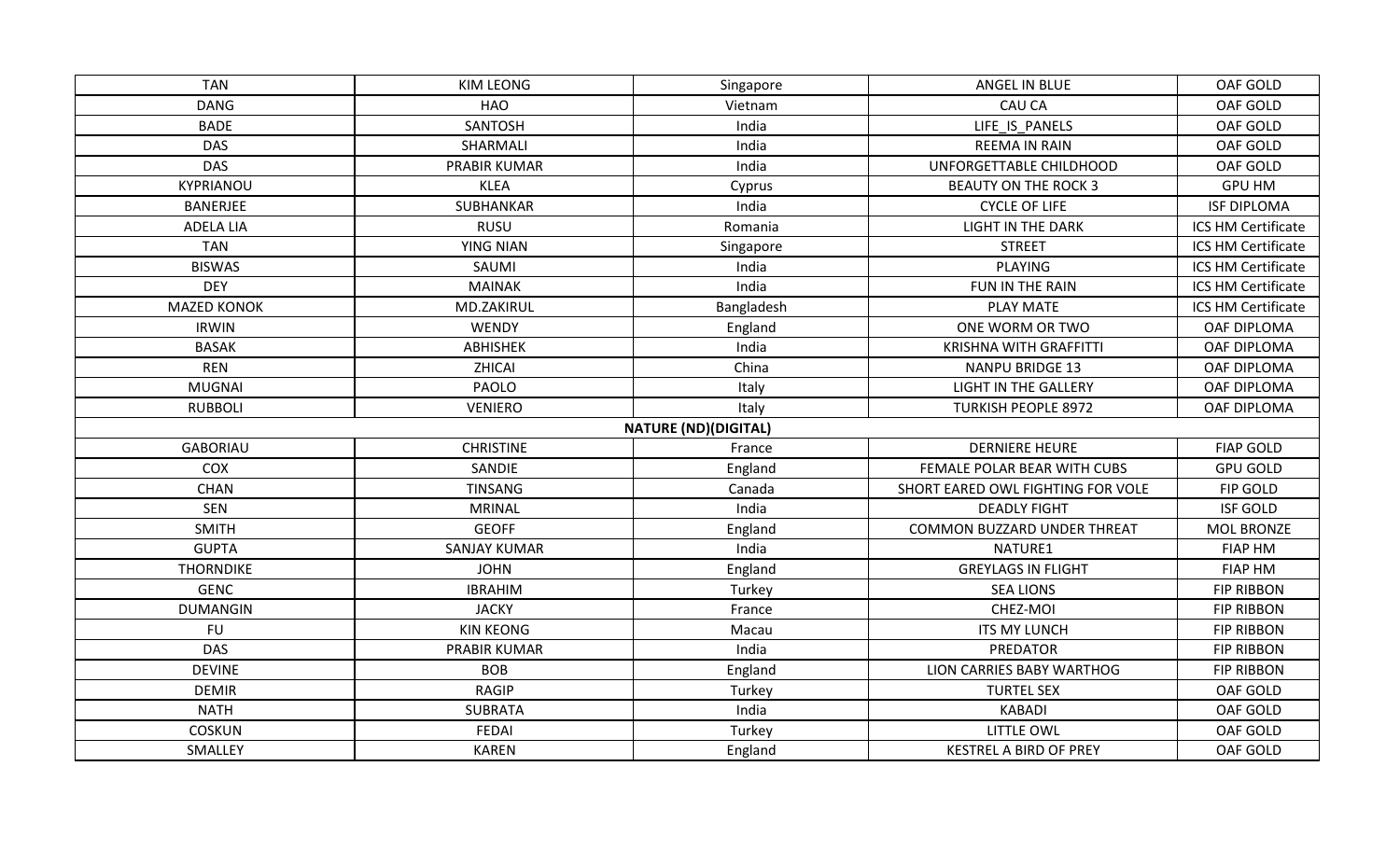| KORLAPATI              | SARASWATIRAO             | India                       | SPOT BILLED PELICAN TOSSED FISH   | OAF GOLD           |
|------------------------|--------------------------|-----------------------------|-----------------------------------|--------------------|
| <b>NGUYEN</b>          | QUOCTOAN                 | Vietnam                     | NUOI CON HANG XOM                 | <b>GPU HM</b>      |
| <b>MAZED KONOK</b>     | MD.ZAKIRUL               | Bangladesh                  | <b>BYE CYCLE</b>                  | <b>ISF DIPLOMA</b> |
| <b>TAN</b>             | <b>YING NIAN</b>         | Singapore                   | PELICANS CLEANING                 | ICS HM Certificate |
| SEHANABISH             | <b>BHASKAR</b>           | India                       | <b>MATING OF MONGOOSE</b>         | ICS HM Certificate |
| <b>WEBSTER</b>         | <b>JENNIFER MARGARET</b> | England                     | <b>GELADAS IN THE ACT OF LOVE</b> | ICS HM Certificate |
| AL-KHALIFA             | <b>HANAN HASSAN</b>      | Bahrain                     | <b>LAST CHANCE 1</b>              | ICS HM Certificate |
| PODNAR                 | JANEZ                    | Slovenia                    | FLIGHT IN WINTER 03               | ICS HM Certificate |
| <b>BISWAS</b>          | SAUMI                    | India                       | POND HERON WITH CATCH             | OAF DIPLOMA        |
| $\mathsf{L}\mathsf{L}$ | KA WAI                   | Hong Kong                   | <b>ACTION</b>                     | OAF DIPLOMA        |
| <b>MANDAL</b>          | <b>BISWAJIT</b>          | India                       | <b>MISSED TARGET</b>              | OAF DIPLOMA        |
| LAAKSO                 | <b>HANNU</b>             | Finland                     | SNOWFALL WOLF                     | OAF DIPLOMA        |
| AKERKAR                | MANGESH                  | India                       | <b>RAIN RAIN GO TO SPAIN</b>      | OAF DIPLOMA        |
|                        |                          | PHOTO TRAVEL (PTD)(DIGITAL) |                                   |                    |
| <b>PODNAR</b>          | <b>JANEZ</b>             | Slovenia                    | <b>TOWN OF KRANJ</b>              | <b>FIAP GOLD</b>   |
| <b>KIKKERI</b>         | <b>DEVARAJASETTY S</b>   | India                       | <b>BULL CONTROLLING WITH NET</b>  | FIP GOLD           |
| VU                     | HAI                      | Vietnam                     | <b>RUOC RONG VE BEN</b>           | <b>ICS GOLD</b>    |
| <b>OKONIEWSKI</b>      | <b>TOMASZ</b>            | Poland                      | KORCZYNA AND THE WAY OF THE CROSS | <b>ICS GOLD</b>    |
| MANDAL                 | <b>BISWAJIT</b>          | India                       | REFRESHMENT AT EVENING            | <b>FIAP HM</b>     |
| <b>TRAN</b>            | <b>NGOC MINH</b>         | Vietnam                     | DUA THUYEN TRUYEN THONG           | <b>FIAP HM</b>     |
| <b>POUILLON</b>        | <b>SOPHIE</b>            | France                      | <b>KARNAK</b>                     | <b>FIP RIBBON</b>  |
| <b>VIDMAR</b>          | <b>HELENA</b>            | Slovenia                    | <b>DECEMBER BLED</b>              | <b>FIP RIBBON</b>  |
| KORLAPATI              | SARASWATIRAO             | India                       | KANUMA FESTIVAL AT KONASEEMA      | <b>FIP RIBBON</b>  |
| <b>DANG</b>            | HAO                      | Vietnam                     | <b>BEN VAN LONG</b>               | <b>FIP RIBBON</b>  |
| <b>BN</b>              | <b>UMASHANKAR</b>        | India                       | HEAD DOWN JALLIKATTU              | <b>FIP RIBBON</b>  |
| <b>GHOSH DASTIDAR</b>  | <b>INDRANIL</b>          | India                       | DASASWAMEDH GHAT - VARANASI       | OAF GOLD           |
| <b>VAN NUFFEL</b>      | <b>CLEMENT</b>           | Belgium                     | <b>FLOATING MARKET</b>            | OAF GOLD           |
| <b>MOHANTO</b>         | PROTAP SHEKHOR           | Bangladesh                  | PRAYER ON SACRED LAMPS            | OAF GOLD           |
| YANCHEVSKY             | <b>PETER</b>             | <b>Belarus</b>              | <b>UMBRELLAS OF BATUMI</b>        | OAF GOLD           |
| <b>GABORIAU</b>        | <b>CHRISTINE</b>         | France                      | <b>BALADE INSOLITE</b>            | OAF GOLD           |
| DE                     | SOMNATH                  | India                       | <b>RIDER OUT OF MIST</b>          | OAF GOLD           |
| CHOO                   | LAI WAN ANGELA           | Singapore                   | <b>MERLION PARK</b>               | <b>GPU HM</b>      |
| VU                     | <b>MANH CUONG</b>        | Vietnam                     | <b>COLORS OF MY COUNTRY SEA</b>   | <b>ISF DIPLOMA</b> |
| <b>SUMARIA</b>         | SARITA                   | India                       | PERFECT REFLECTION                | ICS HM Certificate |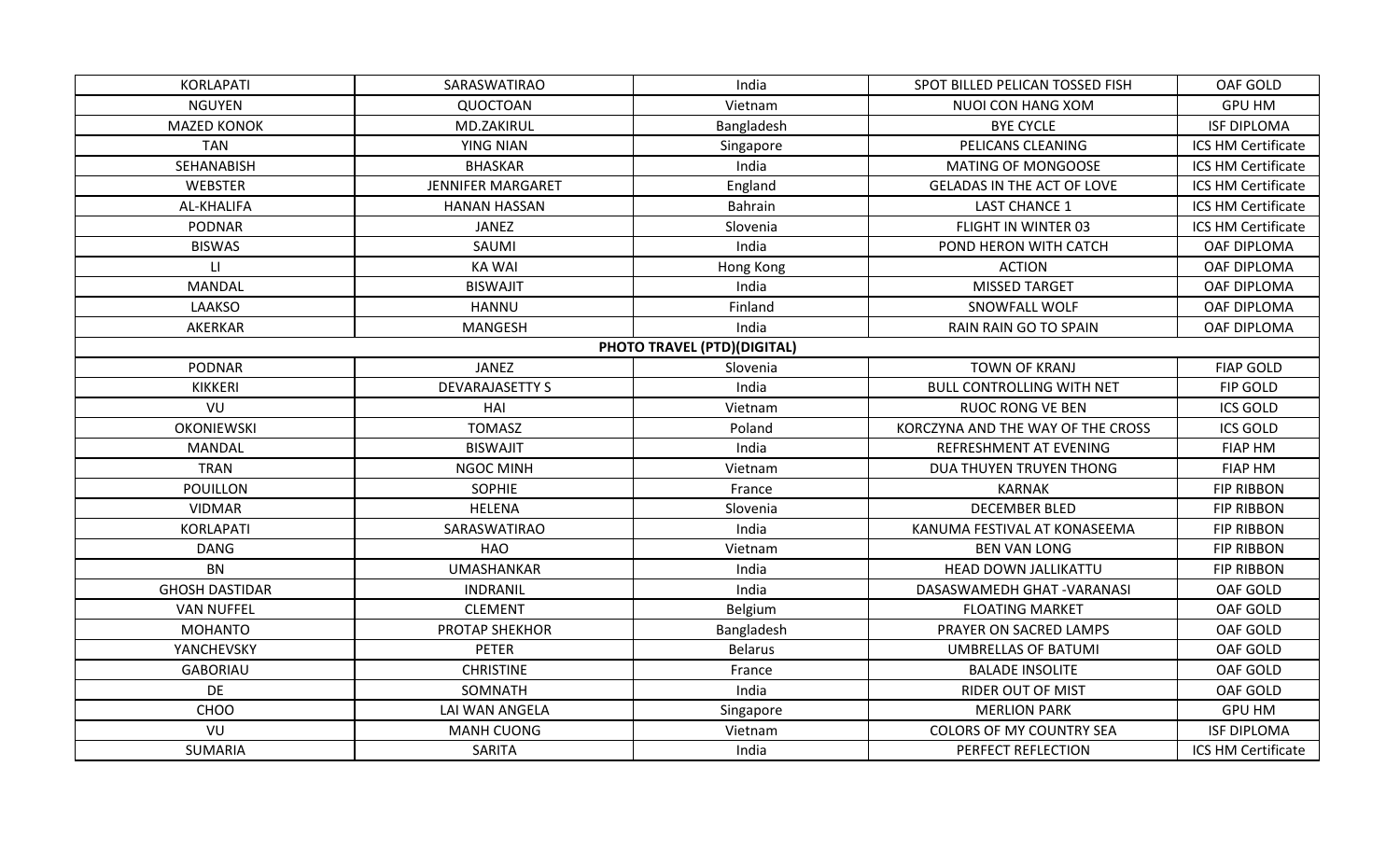| <b>HUILGOL</b>     | <b>AJIT</b>      | India        | CATACOMBS OF THE COLOSSEUM | ICS HM Certificate |
|--------------------|------------------|--------------|----------------------------|--------------------|
| <b>DEY</b>         | <b>MAINAK</b>    | India        | <b>MACHUPICHU</b>          | ICS HM Certificate |
| ALWARSH            | <b>SHAKER</b>    | Saudi Arabia | CAO DAI TEMPLE IN VIETNAM  | ICS HM Certificate |
| <b>SEN</b>         | <b>MRINAL</b>    | India        | THE DAY BEGINS             | ICS HM Certificate |
| <b>HYETT</b>       | CAROL            | England      | STRASBOURG CATHEDRAL       | OAF DIPLOMA        |
| BAGCHI             | <b>BISWATOSH</b> | India        | MEHRENGARH FORT JODHPUR    | OAF DIPLOMA        |
| <b>CHAKRABORTY</b> | <b>GAUTAM</b>    | India        | <b>BUDDHA PARK</b>         | OAF DIPLOMA        |
| <b>KAPOOR</b>      | <b>CHETAN</b>    | India        | <b>SMILING BUDDHA</b>      | OAF DIPLOMA        |
| <b>FEHER</b>       | <b>VILMOS</b>    | Hungary      | <b>CASTLE COURTYARD</b>    | OAF DIPLOMA        |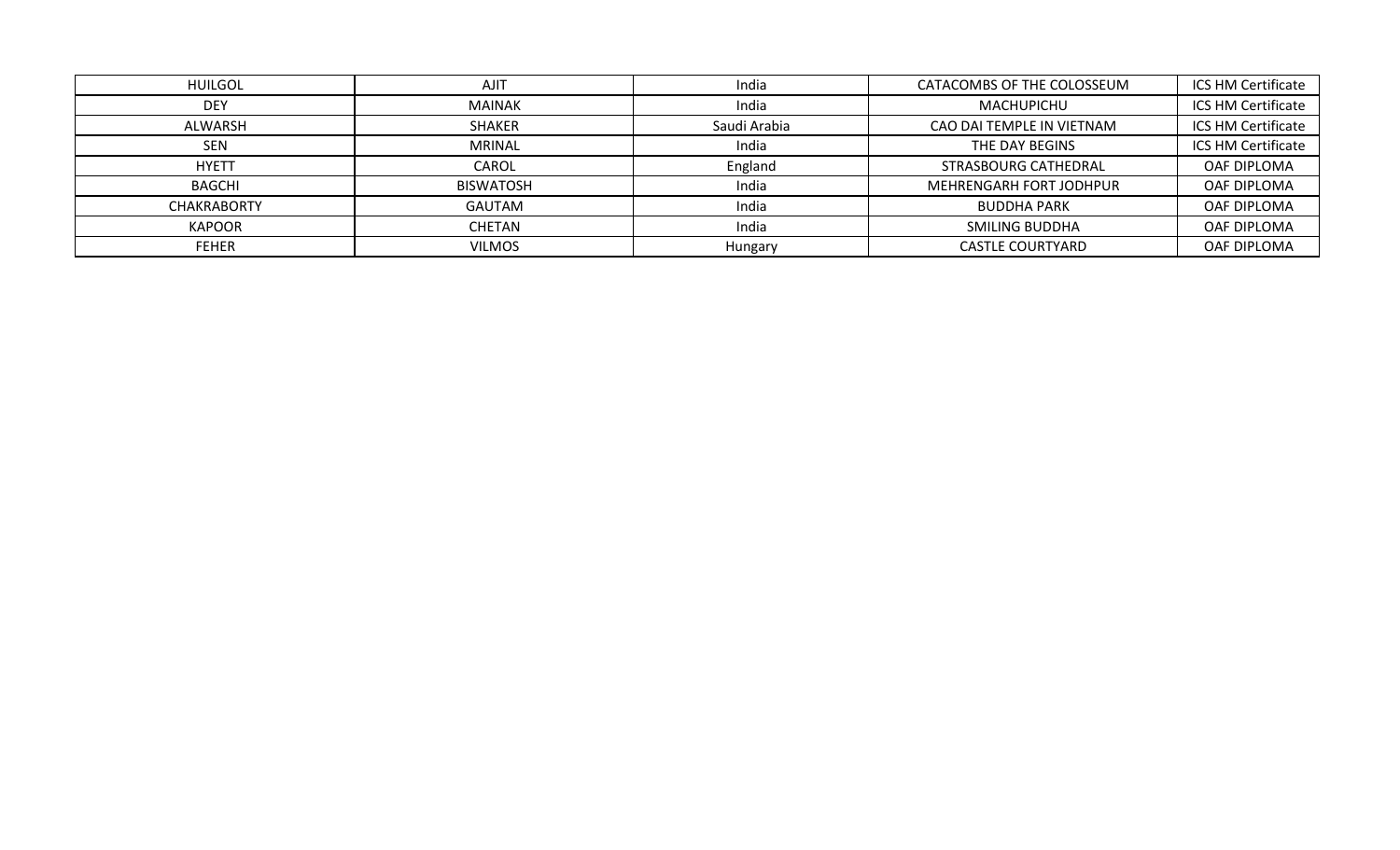| <b>ACCEPTANCE LIST</b> |            |                     |                       |                             |                           |                               |  |
|------------------------|------------|---------------------|-----------------------|-----------------------------|---------------------------|-------------------------------|--|
| Country                | Salutation | <b>Last Name</b>    | <b>First Name</b>     | <b>Image Title</b>          | <b>Prize</b>              | <b>Section Name</b>           |  |
| Australia              | Mr.        | <b>CHAN</b>         | <b>GREGORY</b>        | <b>BIG AND SMALL</b>        | A                         | NATURE (ND)                   |  |
| Australia              | Mr.        | <b>CHAN</b>         | <b>GREGORY</b>        | SHEIKH ZAYED GRAND MOSQUE 3 | $\mathsf{A}$              | PHOTO TRAVEL (PTD)            |  |
| Australia              | Mr.        | <b>CHAUDHURI</b>    | SANDIPAN              | <b>NATURAL MIRROR</b>       | $\mathsf{A}$              | <b>OPEN MONOCHROME (PIDM)</b> |  |
| Australia              | Mr.        | <b>DICKSON</b>      | <b>KEN</b>            | <b>MELVIN</b>               | $\mathsf{A}$              | <b>OPEN MONOCHROME (PIDM)</b> |  |
| Australia              | Mr.        | <b>DICKSON</b>      | <b>KEN</b>            | <b>PAIGE</b>                | $\mathsf{A}$              | OPEN MONOCHROME (PIDM)        |  |
| Australia              | Mr.        | <b>MOORE</b>        | <b>MICHAEL</b>        | MIRRORED YOUTH              | $\mathsf{A}$              | <b>OPEN COLOUR (PIDC)</b>     |  |
| Australia              | Mr.        | <b>MOORE</b>        | MICHAEL               | PLEASE                      | $\mathsf{A}$              | <b>OPEN MONOCHROME (PIDM)</b> |  |
| Australia              | Mr.        | <b>MOORE</b>        | <b>MICHAEL</b>        | <b>AUCKLAND HARBOUR</b>     | A                         | PHOTO TRAVEL (PTD)            |  |
| Australia              | Mr.        | <b>MOORE</b>        | <b>MICHAEL</b>        | <b>CIRCULAR QUAY</b>        | A                         | PHOTO TRAVEL (PTD)            |  |
| Austria                | Ms.        | MALATSCHNNIG        | <b>MARGIT</b>         | <b>MEETING</b>              | $\mathsf{A}$              | NATURE (ND)                   |  |
| Austria                | Ms.        | MALATSCHNNIG        | <b>MARGIT</b>         | <b>BEACH AREA</b>           | $\mathsf{A}$              | OPEN COLOUR (PIDC)            |  |
| Austria                | Ms.        | MALATSCHNNIG        | <b>MARGIT</b>         | <b>HAMNOY</b>               | $\mathsf{A}$              | PHOTO TRAVEL (PTD)            |  |
| Austria                | Ms.        | <b>MALATSCHNNIG</b> | <b>MARGIT</b>         | HERZERLSTRASSE              | $\mathsf{A}$              | PHOTO TRAVEL (PTD)            |  |
| Azerbaijan             | Mr.        | KHLIZOV             | VALERIY               | <b>MIXER PAIR</b>           | $\mathsf{A}$              | <b>OPEN MONOCHROME (PIDM)</b> |  |
| Azerbaijan             | Mr.        | <b>KHLIZOV</b>      | VALERIY               | <b>STEP JUMP</b>            | $\boldsymbol{\mathsf{A}}$ | <b>OPEN MONOCHROME (PIDM)</b> |  |
| Bahrain                | Ms.        | AL-KHALIFA          | <b>HANAN HASSAN</b>   | FINISH 44                   | $\mathsf{A}$              | NATURE (ND)                   |  |
| Bahrain                | Ms.        | AL-KHALIFA          | <b>HANAN HASSAN</b>   | <b>LAST CHANCE 1</b>        | ICS HM Certificate        | NATURE (ND)                   |  |
| Bahrain                | Ms.        | AL-KHALIFA          | <b>HANAN HASSAN</b>   | <b>MAN WITH LIGHT B</b>     | A                         | OPEN MONOCHROME (PIDM)        |  |
| Bahrain                | Ms.        | AL-KHALIFA          | <b>HANAN HASSAN</b>   | <b>PIGEONS</b>              | $\mathsf{A}$              | PHOTO TRAVEL (PTD)            |  |
| Bangladesh             | Mr.        | <b>DEBNATH</b>      | <b>SHAMIR CHANDRA</b> | <b>MICROCREDIT</b>          | $\overline{A}$            | PHOTO TRAVEL (PTD)            |  |
| Bangladesh             | Mr.        | <b>MAZED KONOK</b>  | MD.ZAKIRUL            | <b>BYE CYCLE</b>            | <b>ISF DIPLOMA</b>        | NATURE (ND)                   |  |
| Bangladesh             | Mr.        | <b>MAZED KONOK</b>  | MD.ZAKIRUL            | <b>INSECT HOME</b>          | A                         | NATURE (ND)                   |  |
| Bangladesh             | Mr.        | <b>MAZED KONOK</b>  | MD.ZAKIRUL            | <b>UNITY JPG</b>            | A                         | NATURE (ND)                   |  |
| Bangladesh             | Mr.        | <b>MAZED KONOK</b>  | MD.ZAKIRUL            | <b>PLAY MATE</b>            | ICS HM Certificate        | <b>OPEN COLOUR (PIDC)</b>     |  |
| Bangladesh             | Mr.        | <b>MAZED KONOK</b>  | MD.ZAKIRUL            | <b>SELF SALON</b>           | Α                         | <b>OPEN COLOUR (PIDC)</b>     |  |
| Bangladesh             | Mr.        | <b>MAZED KONOK</b>  | MD.ZAKIRUL            | <b>IJTEMA PRAYER</b>        | A                         | OPEN MONOCHROME (PIDM)        |  |
| Bangladesh             | Mr.        | <b>MAZED KONOK</b>  | MD.ZAKIRUL            | <b>JOURNEY BY TRAIN</b>     | ICS HM Certificate        | <b>OPEN MONOCHROME (PIDM)</b> |  |
| Bangladesh             | Mr.        | <b>MAZED KONOK</b>  | MD.ZAKIRUL            | <b>WARRIOR</b>              | A                         | OPEN MONOCHROME (PIDM)        |  |
| Bangladesh             | Mr.        | <b>MAZED KONOK</b>  | MD.ZAKIRUL            | <b>COWS BOAT</b>            | $\mathsf{A}$              | PHOTO TRAVEL (PTD)            |  |
| Bangladesh             | Mr.        | <b>MAZED KONOK</b>  | MD.ZAKIRUL            | <b>TINY HOUSE</b>           | $\mathsf{A}$              | PHOTO TRAVEL (PTD)            |  |
| Bangladesh             | Mr.        | <b>MOHANTO</b>      | PROTAP SHEKHOR        | DO NOT MISS THE CATCH       | $\mathsf{A}$              | NATURE (ND)                   |  |
| Bangladesh             | Mr.        | <b>MOHANTO</b>      | <b>PROTAP SHEKHOR</b> | THIRSTY FLYING FOX          | A                         | NATURE (ND)                   |  |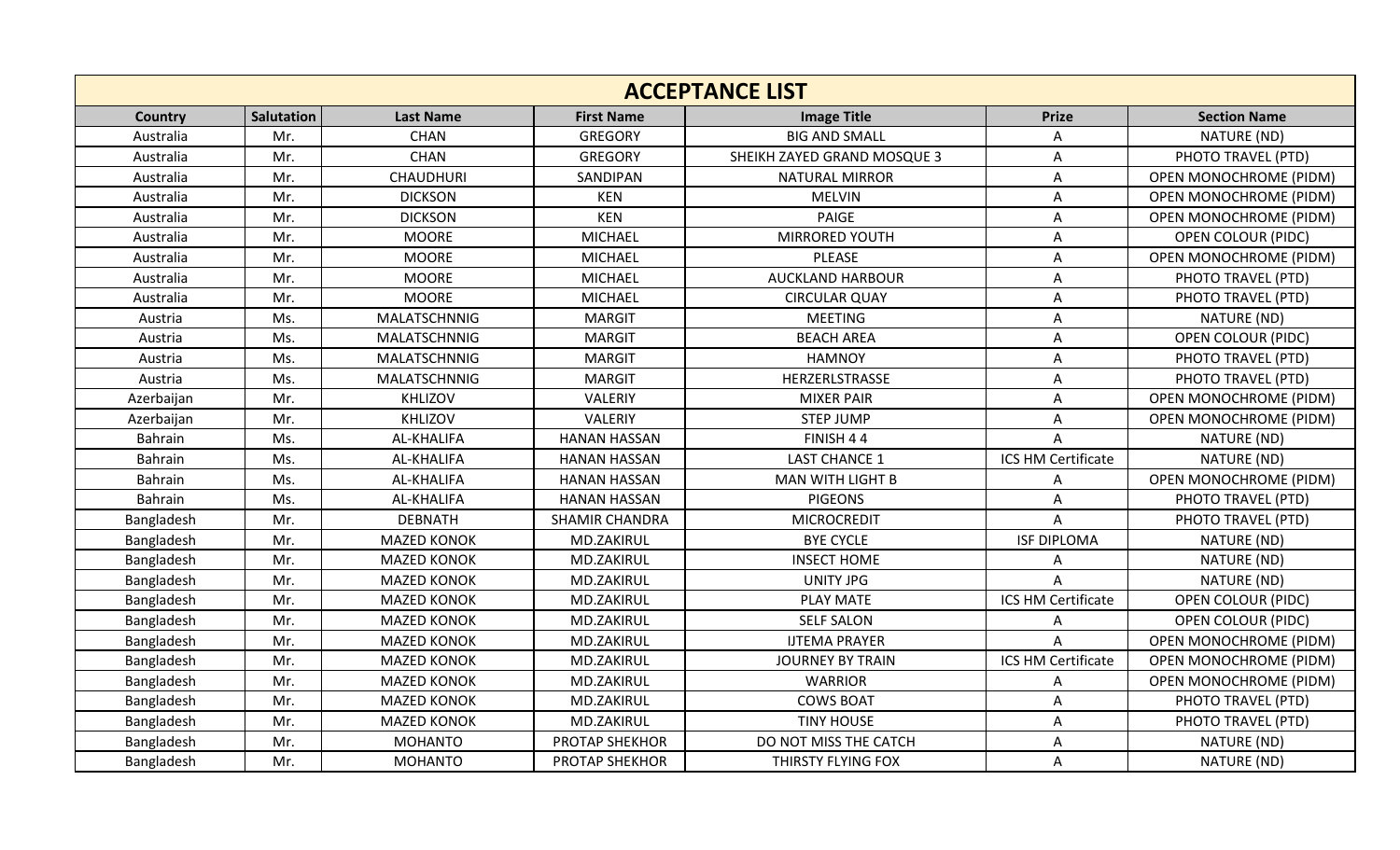| Bangladesh             | Mr.  | <b>MOHANTO</b>     | <b>PROTAP SHEKHOR</b> | <b>FACE TO FACE</b>           | Α            | <b>OPEN COLOUR (PIDC)</b>     |
|------------------------|------|--------------------|-----------------------|-------------------------------|--------------|-------------------------------|
| Bangladesh             | Mr.  | <b>MOHANTO</b>     | <b>PROTAP SHEKHOR</b> | LEFT BEHIND THE MOVING STREET | A            | <b>OPEN COLOUR (PIDC)</b>     |
| Bangladesh             | Mr.  | <b>MOHANTO</b>     | PROTAP SHEKHOR        | PRAYER ON SACRED LAMPS        | OAF GOLD     | PHOTO TRAVEL (PTD)            |
| <b>Belarus</b>         | Dr.  | YANCHEVSKY         | PETER                 | <b>UMBRELLAS OF BATUMI</b>    | OAF GOLD     | PHOTO TRAVEL (PTD)            |
| <b>Belarus</b>         | Mrs. | BOLDZIUSAVA        | <b>MARYIA</b>         | <b>FAMILY</b>                 | Α            | NATURE (ND)                   |
| Belarus                | Mrs. | <b>BOLDZIUSAVA</b> | <b>MARYIA</b>         | <b>BROTHER AND SISTER</b>     | Α            | <b>OPEN COLOUR (PIDC)</b>     |
| <b>Belarus</b>         | Mrs. | <b>BOLDZIUSAVA</b> | <b>MARYIA</b>         | <b>INSOMNIA</b>               | A            | OPEN COLOUR (PIDC)            |
| Belgium                | Mr.  | DE BONDT           | <b>WILKIE</b>         | <b>AFTER MY SHADOW</b>        | A            | <b>OPEN COLOUR (PIDC)</b>     |
| Belgium                | Mr.  | DE BONDT           | <b>WILKIE</b>         | <b>TUSCAN LANDSCAPE</b>       | A            | OPEN COLOUR (PIDC)            |
| Belgium                | Mr.  | <b>GOEMAN</b>      | <b>KAREL</b>          | TWEETAL                       | Α            | NATURE (ND)                   |
| Belgium                | Mr.  | <b>GOEMAN</b>      | <b>KAREL</b>          | RENNEN                        | $\mathsf{A}$ | <b>OPEN MONOCHROME (PIDM)</b> |
| Belgium                | Mr.  | <b>GOEMAN</b>      | <b>KAREL</b>          | <b>STAR TWEE</b>              | Α            | <b>OPEN MONOCHROME (PIDM)</b> |
| Belgium                | Mr.  | <b>GOEMAN</b>      | <b>KAREL</b>          | KINDERDIJK                    | A            | PHOTO TRAVEL (PTD)            |
| Belgium                | Mr.  | GOEMAN             | KAREL                 | <b>MOLENS</b>                 | Α            | PHOTO TRAVEL (PTD)            |
| Belgium                | Mr.  | GOSSELIN           | <b>ROBERT</b>         | <b>HAVIK</b>                  | Α            | NATURE (ND)                   |
| Belgium                | Mr.  | GOSSELIN           | <b>ROBERT</b>         | <b>TRAPPEN</b>                | Α            | <b>OPEN MONOCHROME (PIDM)</b> |
| Belgium                | Mr.  | <b>GOSSELIN</b>    | <b>ROBERT</b>         | <b>VENETIAANS</b>             | A            | PHOTO TRAVEL (PTD)            |
| Belgium                | Mr.  | JEANNIN            | LAURENT               | <b>INTERCHANGE</b>            | Α            | <b>OPEN COLOUR (PIDC)</b>     |
| Belgium                | Mr.  | JEANNIN            | LAURENT               | <b>DUBAI DOWNTOWN</b>         | Α            | PHOTO TRAVEL (PTD)            |
| Belgium                | Mr.  | <b>LONCKE</b>      | ALEXANDRE             | MOUETTE DE ROSS               | Α            | NATURE (ND)                   |
| Belgium                | Mr.  | <b>LONCKE</b>      | ALEXANDRE             | IN MEMORIAM                   | Α            | <b>OPEN MONOCHROME (PIDM)</b> |
| Belgium                | Mr.  | <b>LONCKE</b>      | ALEXANDRE             | <b>BY NIGHT</b>               | A            | PHOTO TRAVEL (PTD)            |
| Belgium                | Mr.  | <b>LONCKE</b>      | ALEXANDRE             | CHAMBORD                      | Α            | PHOTO TRAVEL (PTD)            |
| Belgium                | Mr.  | SERMON             | <b>DANNY</b>          | LE SALON                      | A            | <b>OPEN COLOUR (PIDC)</b>     |
| Belgium                | Mr.  | <b>SERMON</b>      | <b>DANNY</b>          | <b>SKYLINE</b>                | Α            | <b>OPEN MONOCHROME (PIDM)</b> |
| Belgium                | Mr.  | <b>SERMON</b>      | <b>DANNY</b>          | <b>ROVINJ</b>                 | Α            | PHOTO TRAVEL (PTD)            |
| Belgium                | Mr.  | <b>SIMON</b>       | <b>CLAUDE</b>         | NIGHT AND DAY                 | A            | <b>OPEN COLOUR (PIDC)</b>     |
| Belgium                | Mr.  | <b>SIMON</b>       | <b>CLAUDE</b>         | <b>DORZE BABY</b>             | Α            | OPEN MONOCHROME (PIDM)        |
| Belgium                | Mr.  | <b>SIMON</b>       | <b>CLAUDE</b>         | <b>MASKS CAPE CROSS</b>       | $\mathsf{A}$ | <b>OPEN MONOCHROME (PIDM)</b> |
| Belgium                | Mr.  | <b>VAN NUFFEL</b>  | <b>CLEMENT</b>        | <b>FLOATING MARKET</b>        | OAF GOLD     | PHOTO TRAVEL (PTD)            |
| Belgium                | Mr.  | <b>VAN NUFFEL</b>  | <b>CLEMENT</b>        | <b>TOURIST WATER BUS</b>      | Α            | PHOTO TRAVEL (PTD)            |
| Belgium                | Ms.  | VANBIERVLIET       | <b>CHRISTELLE</b>     | AU PAYS DES REVES             | A            | <b>OPEN COLOUR (PIDC)</b>     |
| Bosnia and Herzegovina | Mrs. | LATINOVIC          | <b>BILJANA</b>        | SHEPHERD                      | Α            | OPEN MONOCHROME (PIDM)        |
| <b>Brazil</b>          | Mr.  | <b>DORNELLES</b>   | <b>FABIO</b>          | THREE IN A ROW                | A            | NATURE (ND)                   |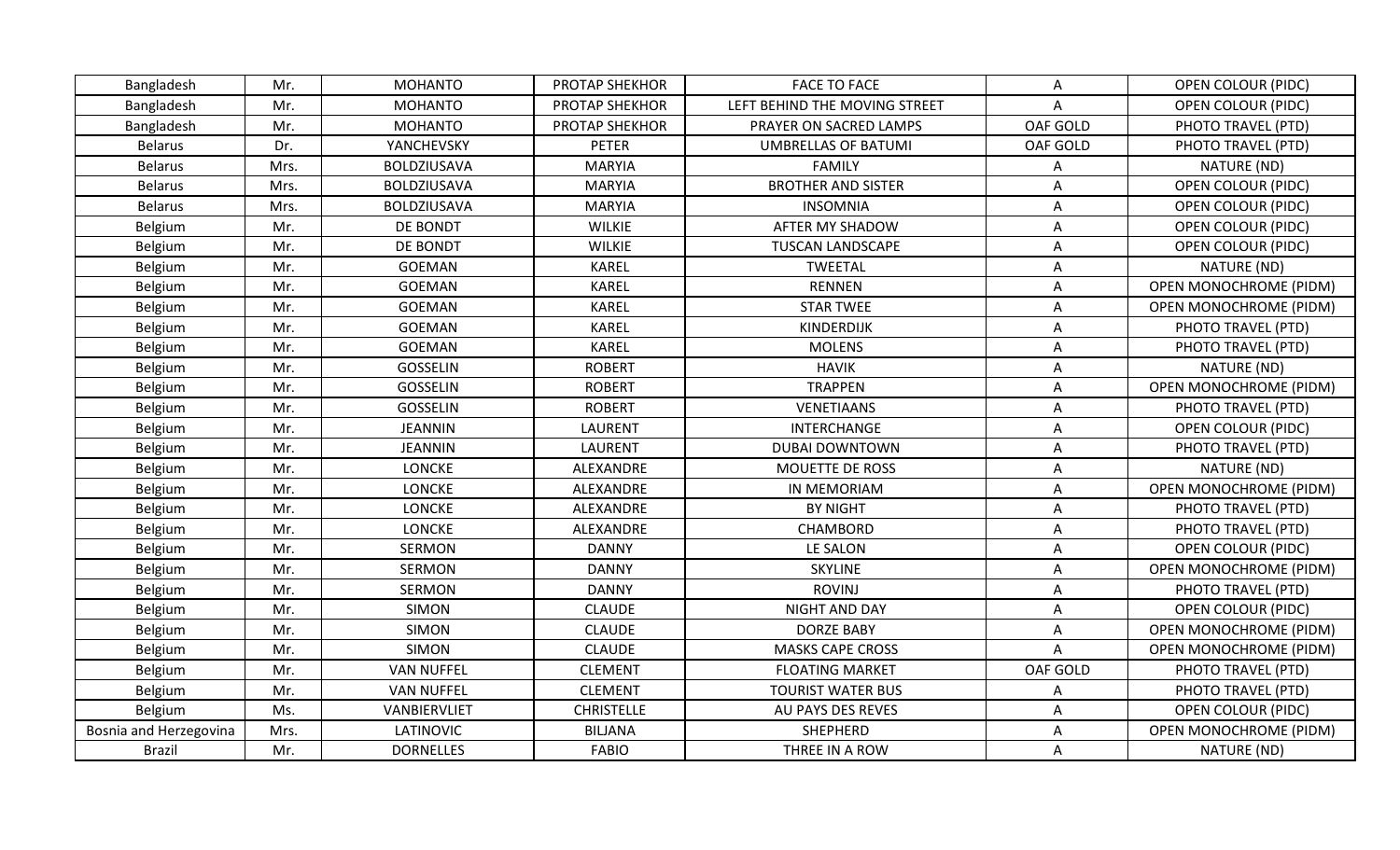| Brazil        | Mr.  | <b>QT RODRIGUES</b>       | <b>RICARDO</b>          | <b>CLEO</b>                       | A                         | OPEN COLOUR (PIDC)            |
|---------------|------|---------------------------|-------------------------|-----------------------------------|---------------------------|-------------------------------|
| <b>Brazil</b> | Mr.  | <b>QT RODRIGUES</b>       | <b>RICARDO</b>          | TRAILS OF LIGHT 2                 | A                         | <b>OPEN MONOCHROME (PIDM)</b> |
| <b>Brazil</b> | Mrs. | SOUZA SALARINI            | <b>LOURDES MARIA DE</b> | <b>OURO PRETO</b>                 | Α                         | PHOTO TRAVEL (PTD)            |
| <b>Brazil</b> | Mrs. | SOUZA SALARINI            | <b>LOURDES MARIA DE</b> | SAN FRANCISCO SQUARE - SERGIPE    | A                         | PHOTO TRAVEL (PTD)            |
| <b>Brazil</b> | Mrs. | <b>VANA</b>               | ANNA                    | <b>BRAZILIAN RUBY</b>             | Α                         | NATURE (ND)                   |
| Canada        | Mr.  | <b>CHAN</b>               | <b>TINSANG</b>          | <b>GREAT GRAY OWL</b>             | Α                         | NATURE (ND)                   |
| Canada        | Mr.  | <b>CHAN</b>               | <b>TINSANG</b>          | KIT AND RED FOX                   | A                         | NATURE (ND)                   |
| Canada        | Mr.  | <b>CHAN</b>               | <b>TINSANG</b>          | MALE EASTERN BLUE BIRD FEEDING    | A                         | NATURE (ND)                   |
| Canada        | Mr.  | <b>CHAN</b>               | <b>TINSANG</b>          | SHORT EARED OWL FIGHTING FOR VOLE | FIP GOLD                  | NATURE (ND)                   |
| Canada        | Mr.  | <b>CHAN</b>               | <b>TINSANG</b>          | GRAY AND RED SCREECH OWL          | Α                         | OPEN COLOUR (PIDC)            |
| China         | Mr.  | <b>REN</b>                | ZHICAI                  | <b>LOOK AT THIS FAMILY</b>        | A                         | NATURE (ND)                   |
| China         | Mr.  | <b>REN</b>                | ZHICAI                  | <b>NANPU BRIDGE 13</b>            | OAF DIPLOMA               | OPEN COLOUR (PIDC)            |
| China         | Mr.  | <b>REN</b>                | ZHICAI                  | SHANGHAI PUDONG NEW AREA 28       | Α                         | OPEN COLOUR (PIDC)            |
| China         | Mr.  | <b>REN</b>                | ZHICAI                  | FISHING VILLAGE AT SUNSET 2       | Α                         | PHOTO TRAVEL (PTD)            |
| China         | Mr.  | <b>REN</b>                | ZHICAI                  | <b>NANPU BRIDGE 21</b>            | A                         | PHOTO TRAVEL (PTD)            |
| China         | Mr.  | <b>REN</b>                | ZHICAI                  | SHANGHAI PUDONG NIGHT 1           | Α                         | PHOTO TRAVEL (PTD)            |
| China         | Mr.  | <b>REN</b>                | ZHICAI                  | THE PEARL OF THE SEA              | $\boldsymbol{\mathsf{A}}$ | PHOTO TRAVEL (PTD)            |
| Cyprus        | Mr.  | ANDREOU                   | <b>ANDREASL</b>         | <b>GIRAFFES</b>                   | A                         | NATURE (ND)                   |
| Cyprus        | Mr.  | ANDREOU                   | <b>ANDREASL</b>         | ROOM OF TIME                      | Α                         | OPEN COLOUR (PIDC)            |
| Cyprus        | Mr.  | ANDREOU                   | <b>ANDREASL</b>         | <b>SECRET INSPIRATION</b>         | A                         | <b>OPEN MONOCHROME (PIDM)</b> |
| Cyprus        | Mr.  | ANDREOU                   | <b>ANDREASL</b>         | DANCE OF ZOU LOU 2                | Α                         | PHOTO TRAVEL (PTD)            |
| Cyprus        | Mr.  | KONSTANTINOU - ACHERIOTIS | <b>CHRISTOS</b>         | YELLOW VISITOR ON FLY             | A                         | NATURE (ND)                   |
| Cyprus        | Mr.  | KONSTANTINOU - ACHERIOTIS | <b>CHRISTOS</b>         | <b>LADY IN GLADNESS</b>           | <b>FIP RIBBON</b>         | OPEN COLOUR (PIDC)            |
| Cyprus        | Mr.  | KONSTANTINOU - ACHERIOTIS | <b>CHRISTOS</b>         | <b>BRIDGE GAMES</b>               | Α                         | <b>OPEN MONOCHROME (PIDM)</b> |
| Cyprus        | Mr.  | KONSTANTINOU - ACHERIOTIS | <b>CHRISTOS</b>         | REFLECTION OF SIMPLICITY          | A                         | <b>OPEN MONOCHROME (PIDM)</b> |
| Cyprus        | Mr.  | KONSTANTINOU - ACHERIOTIS | <b>CHRISTOS</b>         | RUNNER UNDER THE SHADOW           | A                         | PHOTO TRAVEL (PTD)            |
| Cyprus        | Mr.  | <b>KRANOS</b>             | <b>PANTELIS</b>         | <b>FLAMINGOS HARMONY</b>          | Α                         | NATURE (ND)                   |
| Cyprus        | Mr.  | <b>KRANOS</b>             | <b>PANTELIS</b>         | AWAITING UNDERWATER ONCE AGAIN    | A                         | <b>OPEN COLOUR (PIDC)</b>     |
| Cyprus        | Mr.  | <b>KRANOS</b>             | <b>PANTELIS</b>         | <b>BATH AND RELAX</b>             | Α                         | OPEN COLOUR (PIDC)            |
| Cyprus        | Mr.  | <b>KRANOS</b>             | <b>PANTELIS</b>         | HER RELAXING TIME                 | <b>FIAP HM</b>            | <b>OPEN COLOUR (PIDC)</b>     |
| Cyprus        | Mr.  | <b>KRANOS</b>             | <b>PANTELIS</b>         | <b>MUSAN</b>                      | Α                         | <b>OPEN COLOUR (PIDC)</b>     |
| Cyprus        | Mr.  | <b>KRANOS</b>             | <b>PANTELIS</b>         | <b>KERYNIA WRECK REST</b>         | A                         | <b>OPEN MONOCHROME (PIDM)</b> |
| Cyprus        | Mr.  | <b>KRANOS</b>             | <b>PANTELIS</b>         | <b>MAN OF PEACE</b>               | A                         | OPEN MONOCHROME (PIDM)        |
| Cyprus        | Mr.  | <b>KRANOS</b>             | <b>PANTELIS</b>         | <b>SERENITY</b>                   | A                         | <b>OPEN MONOCHROME (PIDM)</b> |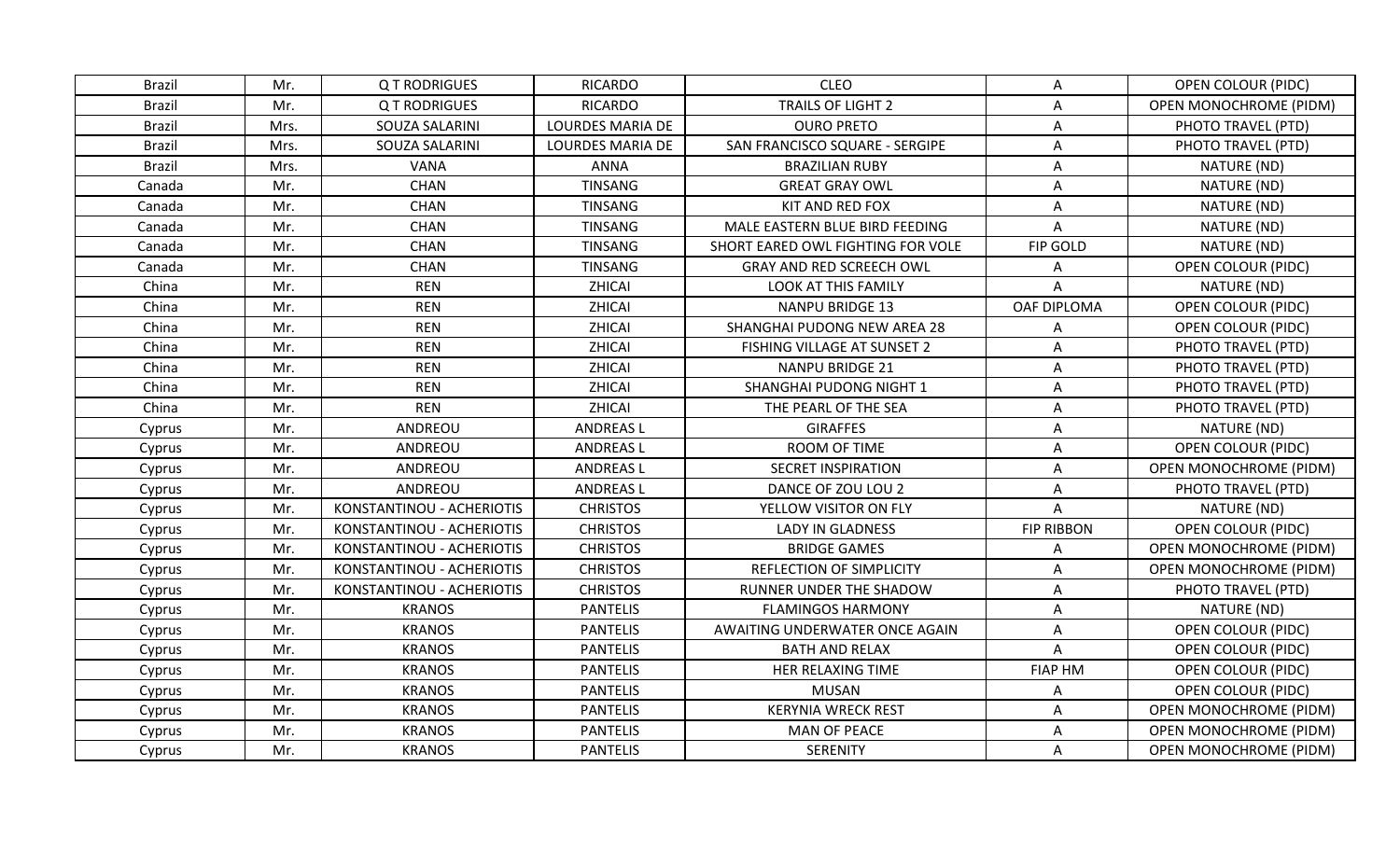| Cyprus         | Mr.  | <b>KRANOS</b>   | <b>PANTELIS</b>    | THE GIRL WITH THE CAMERA       | <b>FIP RIBBON</b>         | <b>OPEN MONOCHROME (PIDM)</b> |
|----------------|------|-----------------|--------------------|--------------------------------|---------------------------|-------------------------------|
| Cyprus         | Mr.  | <b>KRANOS</b>   | <b>PANTELIS</b>    | UNDER THE SHADE OF A TREE      | A                         | PHOTO TRAVEL (PTD)            |
| Cyprus         | Mrs. | KYPRIANOU       | <b>KLEA</b>        | <b>BEAUTY ON THE ROCK 3</b>    | <b>GPU HM</b>             | OPEN COLOUR (PIDC)            |
| Cyprus         | Mrs. | KYPRIANOU       | <b>KLEA</b>        | MY NEWBORN BABY                | Α                         | <b>OPEN COLOUR (PIDC)</b>     |
| Cyprus         | Mrs. | KYPRIANOU       | <b>KLEA</b>        | THE YELLOW VEIL                | A                         | OPEN COLOUR (PIDC)            |
| Cyprus         | Mrs. | KYPRIANOU       | <b>KLEA</b>        | <b>DERVISHES 02</b>            | A                         | <b>OPEN MONOCHROME (PIDM)</b> |
| Cyprus         | Mrs. | KYPRIANOU       | <b>KLEA</b>        | <b>NOT WAR</b>                 | $\boldsymbol{\mathsf{A}}$ | OPEN MONOCHROME (PIDM)        |
| Cyprus         | Mrs. | KYPRIANOU       | <b>KLEA</b>        | NUDE 4                         | A                         | <b>OPEN MONOCHROME (PIDM)</b> |
| Cyprus         | Mrs. | KYPRIANOU       | <b>KLEA</b>        | OPPOSITE DIRECTION AT LIMASSOL | Α                         | <b>OPEN MONOCHROME (PIDM)</b> |
| Cyprus         | Mrs. | KYPRIANOU       | <b>KLEA</b>        | <b>CLEAN MONDAY IN ATHENS</b>  | Α                         | PHOTO TRAVEL (PTD)            |
| Cyprus         | Mrs. | KYPRIANOU       | <b>KLEA</b>        | <b>GREEK HONOR GUARD 02</b>    | A                         | PHOTO TRAVEL (PTD)            |
| Cyprus         | Mrs. | KYPRIANOU       | <b>KLEA</b>        | MAGNIFICENT THESSALONIKI       | $\boldsymbol{\mathsf{A}}$ | PHOTO TRAVEL (PTD)            |
| Cyprus         | Mrs. | KYPRIANOU       | <b>KLEA</b>        | THE DERVISHES                  | A                         | PHOTO TRAVEL (PTD)            |
| Czech Republic | Mr.  | KOCI            | <b>JIRI</b>        | ON THE STAGE                   | Α                         | <b>OPEN COLOUR (PIDC)</b>     |
| Czech Republic | Mr.  | KOCI            | <b>JIRI</b>        | <b>KLINOVEC</b>                | A                         | PHOTO TRAVEL (PTD)            |
| Denmark        | Mr.  | <b>HANSEN</b>   | <b>BJARNE JUHL</b> | <b>COLOSSEUM ROME 2</b>        | Α                         | PHOTO TRAVEL (PTD)            |
| Denmark        | Mr.  | PETERSEN        | <b>OLE MARTIN</b>  | <b>COVID SELF ISOLATION</b>    | $\boldsymbol{\mathsf{A}}$ | OPEN COLOUR (PIDC)            |
| Denmark        | Mr.  | PETERSEN        | <b>OLE MARTIN</b>  | PARASHOOT                      | A                         | OPEN COLOUR (PIDC)            |
| Denmark        | Mr.  | PETERSEN        | <b>OLE MARTIN</b>  | AARHUS EAST AT NIGHT           | A                         | PHOTO TRAVEL (PTD)            |
| Denmark        | Mr.  | SUSZKIEWICZ     | <b>OLE</b>         | <b>BALANCE</b>                 | A                         | <b>OPEN MONOCHROME (PIDM)</b> |
| Denmark        | Mr.  | SUSZKIEWICZ     | OLE                | <b>LITTLE GIRL ALONE</b>       | A                         | <b>OPEN MONOCHROME (PIDM)</b> |
| England        | Dr.  | <b>ASHTON</b>   | <b>CHARLES</b>     | <b>GELATO</b>                  | A                         | <b>OPEN COLOUR (PIDC)</b>     |
| England        | Dr.  | <b>ASHTON</b>   | <b>CHARLES</b>     | <b>OUT WITH MY PLANT</b>       | A                         | <b>OPEN COLOUR (PIDC)</b>     |
| England        | Dr.  | <b>WHEELER</b>  | <b>DAVID</b>       | <b>RUST AND SKIN</b>           | A                         | OPEN COLOUR (PIDC)            |
| England        | Dr.  | WHEELER         | <b>DAVID</b>       | <b>MARTHA BY THE OVEN</b>      | A                         | OPEN MONOCHROME (PIDM)        |
| England        | Dr.  | WHEELER         | <b>DAVID</b>       | THE ENGINEER                   | <b>GPU HM</b>             | <b>OPEN MONOCHROME (PIDM)</b> |
| England        | Mr.  | <b>BRAMMALL</b> | RAYMOND            | LITTLE OWL CHICK               | Α                         | NATURE (ND)                   |
| England        | Mr.  | <b>BRAMMALL</b> | <b>RAYMOND</b>     | <b>MAN OF STEEL</b>            | Α                         | <b>OPEN COLOUR (PIDC)</b>     |
| England        | Mr.  | <b>BRAMMALL</b> | <b>RAYMOND</b>     | <b>GIVING HIS ALL</b>          | <b>FIP RIBBON</b>         | <b>OPEN MONOCHROME (PIDM)</b> |
| England        | Mr.  | <b>DEVINE</b>   | <b>BOB</b>         | <b>KESTREL HOLDS SQUIRREL</b>  | А                         | NATURE (ND)                   |
| England        | Mr.  | <b>DEVINE</b>   | <b>BOB</b>         | <b>KESTREL SIBLINGS</b>        | Α                         | NATURE (ND)                   |
| England        | Mr.  | <b>DEVINE</b>   | <b>BOB</b>         | LION CARRIES BABY WARTHOG      | <b>FIP RIBBON</b>         | NATURE (ND)                   |
| England        | Mr.  | <b>DEVINE</b>   | <b>BOB</b>         | <b>OSPREY SWOOPS ON TROUT</b>  | Α                         | NATURE (ND)                   |
| England        | Mr.  | <b>MILLIN</b>   | <b>ROBERT</b>      | <b>GYR FALCON</b>              | A                         | NATURE (ND)                   |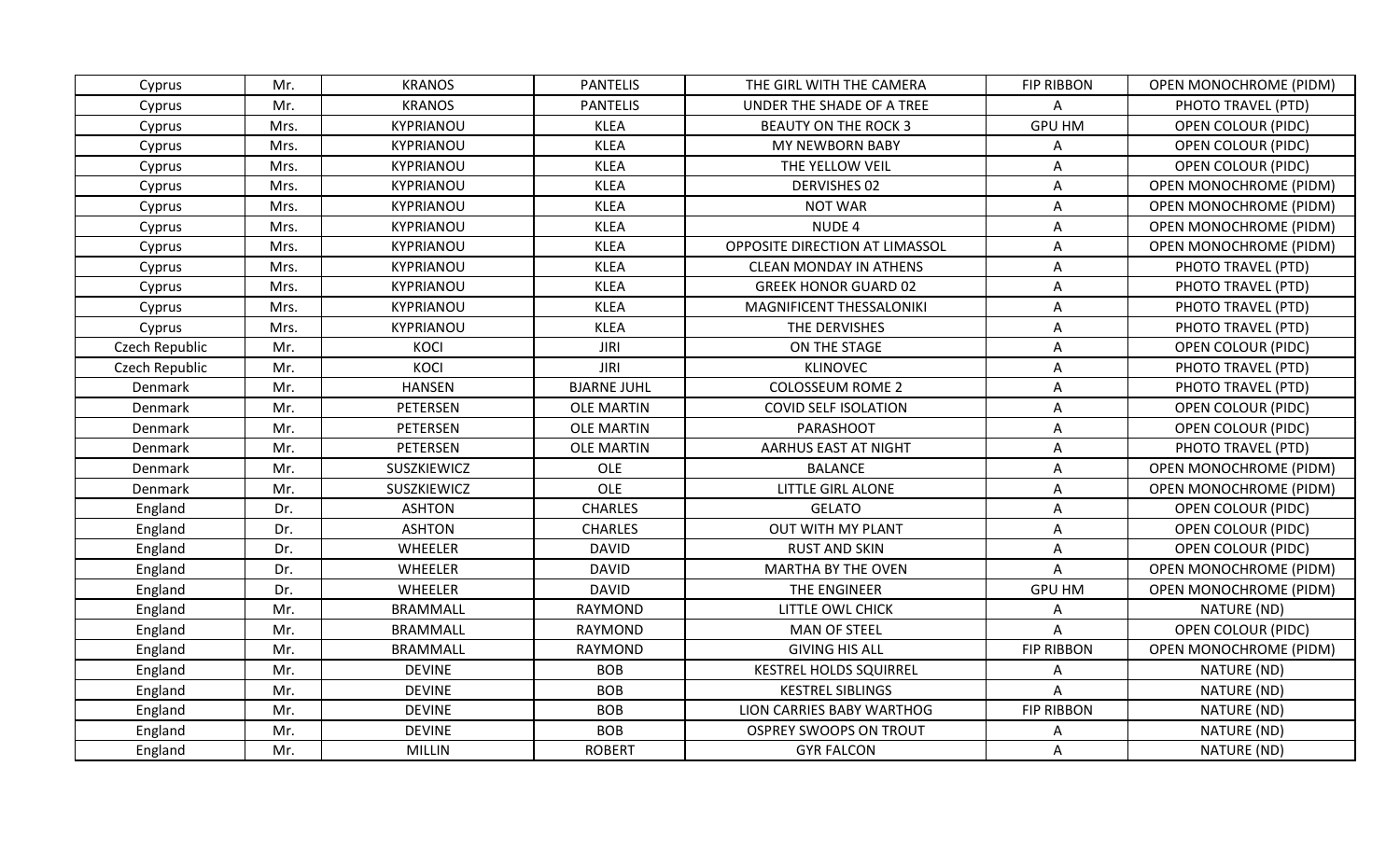| England | Mr. | <b>MILLIN</b>    | <b>ROBERT</b> | RED EYED GREEN TREE FROGS SITTING   | Α                 | NATURE (ND)                   |
|---------|-----|------------------|---------------|-------------------------------------|-------------------|-------------------------------|
| England | Mr. | <b>MILLIN</b>    | <b>ROBERT</b> | <b>ELEGANT MUSICIAN</b>             | A                 | <b>OPEN COLOUR (PIDC)</b>     |
| England | Mr. | MILLIN           | <b>ROBERT</b> | MAGICAL JUGGLING                    | A                 | <b>OPEN COLOUR (PIDC)</b>     |
| England | Mr. | MILLIN           | <b>ROBERT</b> | SEA NYMPH DISPLAY                   | A                 | <b>OPEN MONOCHROME (PIDM)</b> |
| England | Mr. | <b>MILLIN</b>    | <b>ROBERT</b> | <b>WARRIOR QUEEN</b>                | Α                 | <b>OPEN MONOCHROME (PIDM)</b> |
| England | Mr. | <b>MILLIN</b>    | <b>ROBERT</b> | HEMISPHERE AND OPERA HOUSE VALENCIA | A                 | PHOTO TRAVEL (PTD)            |
| England | Mr. | <b>MONCRIEFF</b> | <b>CHRIS</b>  | <b>GOLDEN EAGLE FEEDING ON FOX</b>  | A                 | NATURE (ND)                   |
| England | Mr. | <b>MONCRIEFF</b> | <b>CHRIS</b>  | AURORA ICELAND                      | Α                 | PHOTO TRAVEL (PTD)            |
| England | Mr. | <b>MORTIMER</b>  | <b>DAVID</b>  | <b>FLORA</b>                        | A                 | <b>OPEN COLOUR (PIDC)</b>     |
| England | Mr. | <b>MORTIMER</b>  | <b>DAVID</b>  | <b>GUARDIANS OF TIME</b>            | Α                 | <b>OPEN COLOUR (PIDC)</b>     |
| England | Mr. | <b>MORTIMER</b>  | <b>DAVID</b>  | <b>SKIMMING THE SURF</b>            | Α                 | <b>OPEN COLOUR (PIDC)</b>     |
| England | Mr. | <b>NICHOLSON</b> | <b>BILL</b>   | <b>GEORGIA</b>                      | A                 | <b>OPEN COLOUR (PIDC)</b>     |
| England | Mr. | <b>NICHOLSON</b> | <b>BILL</b>   | <b>MATHEW</b>                       | A                 | OPEN COLOUR (PIDC)            |
| England | Mr. | <b>NICHOLSON</b> | <b>BILL</b>   | MAIN STREET NAYAPUL NEPAL           | Α                 | PHOTO TRAVEL (PTD)            |
| England | Mr. | <b>NICHOLSON</b> | <b>BILL</b>   | METROPOL PARASOL SEVILLE            | A                 | PHOTO TRAVEL (PTD)            |
| England | Mr. | SANDERS          | <b>TIM</b>    | <b>BIDEFORD ENGLAND</b>             | А                 | PHOTO TRAVEL (PTD)            |
| England | Mr. | <b>SMITH</b>     | <b>GEOFF</b>  | <b>COMMON BUZZARD UNDER THREAT</b>  | <b>MOL BRONZE</b> | NATURE (ND)                   |
| England | Mr. | <b>SMITH</b>     | <b>GEOFF</b>  | PAIRED RED FOOTED FALCONS           | Α                 | NATURE (ND)                   |
| England | Mr. | <b>SMITH</b>     | <b>GEOFF</b>  | RED ARROWS VIXEN BREAK              | Α                 | OPEN COLOUR (PIDC)            |
| England | Mr. | <b>SMITH</b>     | <b>GEOFF</b>  | <b>DERELICT BARN</b>                | A                 | OPEN MONOCHROME (PIDM)        |
| England | Mr. | <b>SMITH</b>     | <b>GEOFF</b>  | <b>FLYING OVER</b>                  | Α                 | <b>OPEN MONOCHROME (PIDM)</b> |
| England | Mr. | <b>SMITH</b>     | <b>GEOFF</b>  | <b>BIG WHEEL</b>                    | A                 | PHOTO TRAVEL (PTD)            |
| England | Mr. | <b>SMITH</b>     | <b>GEOFF</b>  | WINTER WINDMILL                     | A                 | PHOTO TRAVEL (PTD)            |
| England | Mr. | <b>THORNDIKE</b> | <b>JOHN</b>   | <b>GREYLAGS IN FLIGHT</b>           | <b>FIAP HM</b>    | NATURE (ND)                   |
| England | Mr. | <b>THORNDIKE</b> | <b>JOHN</b>   | <b>MALLARD</b>                      | Α                 | NATURE (ND)                   |
| England | Mr. | <b>THORNDIKE</b> | <b>JOHN</b>   | <b>FRUIT</b>                        | A                 | <b>OPEN COLOUR (PIDC)</b>     |
| England | Mr. | <b>THORNDIKE</b> | <b>JOHN</b>   | LOW TIDE AT LINDISFARNE             | A                 | PHOTO TRAVEL (PTD)            |
| England | Mr. | <b>TUCKER</b>    | <b>DAVE</b>   | APHIDS ON PLANT                     | Α                 | NATURE (ND)                   |
| England | Mr. | <b>TUCKER</b>    | <b>DAVE</b>   | <b>GREY SQUIRREL FEEDING</b>        | Α                 | NATURE (ND)                   |
| England | Mr. | <b>TUCKER</b>    | <b>DAVE</b>   | <b>GIRL IN HEATHER</b>              | A                 | <b>OPEN COLOUR (PIDC)</b>     |
| England | Mr. | <b>TUCKER</b>    | <b>DAVE</b>   | LONE TREE LOCH AWE                  | Α                 | <b>OPEN MONOCHROME (PIDM)</b> |
| England | Mr. | <b>TUCKER</b>    | <b>DAVE</b>   | THE OLD MAN AND THE SEA             | Α                 | <b>OPEN MONOCHROME (PIDM)</b> |
| England | Mr. | WALTERS          | <b>STEVE</b>  | <b>SOLDIER BEETLE</b>               | A                 | NATURE (ND)                   |
| England | Mr. | <b>WALTERS</b>   | <b>STEVE</b>  | <b>CAPE CORNWALL</b>                | $\mathsf{A}$      | OPEN COLOUR (PIDC)            |
|         |     |                  |               |                                     |                   |                               |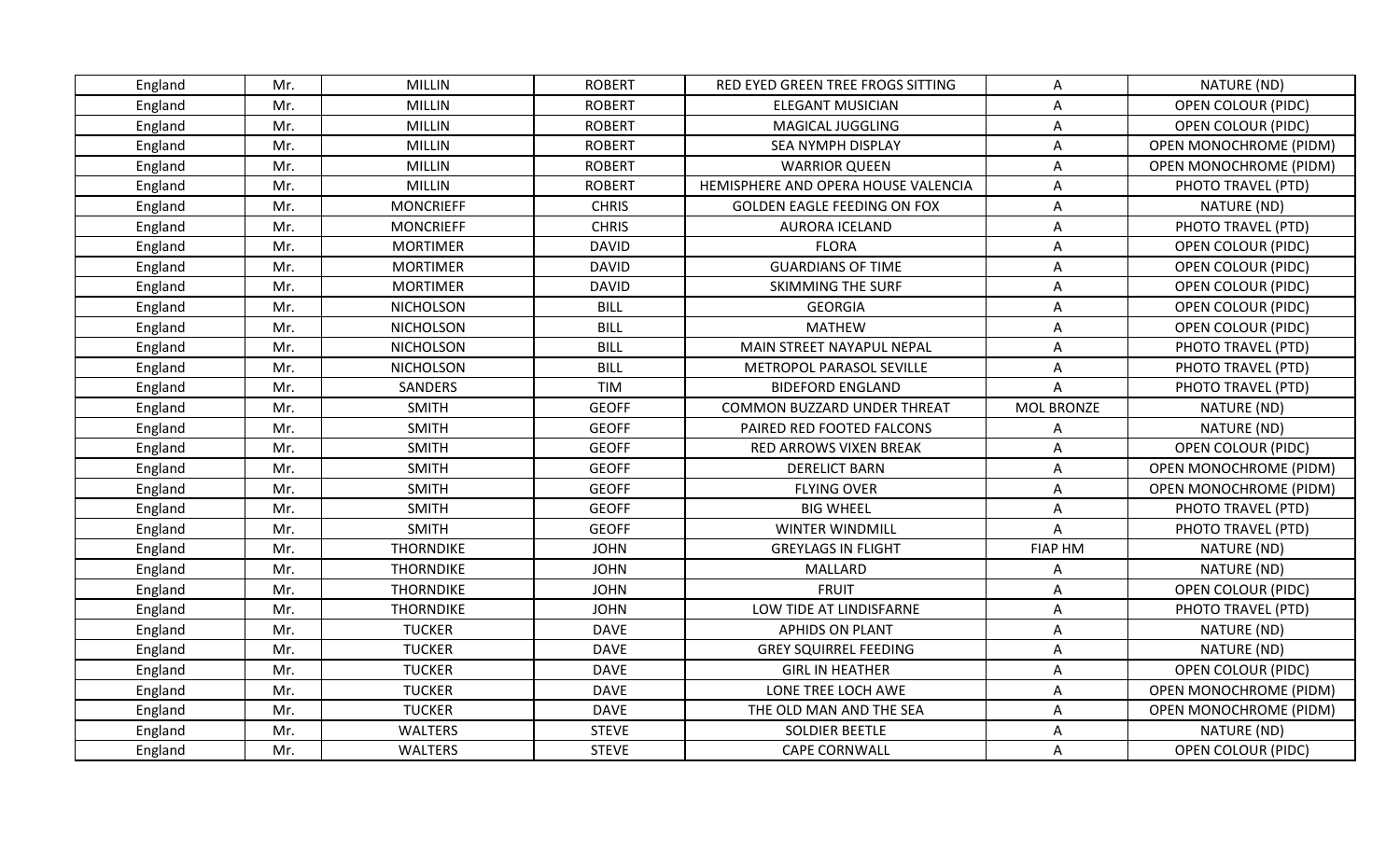| England | Mr.  | <b>WALTERS</b> | <b>STEVE</b>     | <b>RYAN</b>                       | A                         | <b>OPEN MONOCHROME (PIDM)</b> |
|---------|------|----------------|------------------|-----------------------------------|---------------------------|-------------------------------|
| England | Mr.  | <b>WHITTY</b>  | <b>CHRIS</b>     | MACHU PICCHU 11                   | $\boldsymbol{\mathsf{A}}$ | PHOTO TRAVEL (PTD)            |
| England | Mrs. | <b>ALLEN</b>   | SUZANNE          | MARINA PORTISHEAD ENGLAND         | Α                         | PHOTO TRAVEL (PTD)            |
| England | Mrs. | COX            | SANDIE           | <b>BISON COVERED IN SNOW</b>      | A                         | NATURE (ND)                   |
| England | Mrs. | COX            | SANDIE           | FEMALE POLAR BEAR WITH CUBS       | <b>GPU GOLD</b>           | NATURE (ND)                   |
| England | Mrs. | COX            | SANDIE           | <b>HARE RUNNING</b>               | Α                         | <b>OPEN MONOCHROME (PIDM)</b> |
| England | Mrs. | COX            | SANDIE           | JUST STARTING TO SNOW MONO        | A                         | OPEN MONOCHROME (PIDM)        |
| England | Mrs. | <b>HYETT</b>   | CAROL            | <b>NUTHATCH</b>                   | A                         | NATURE (ND)                   |
| England | Mrs. | <b>HYETT</b>   | CAROL            | ABOUT TO LOOK BACK                | Α                         | <b>OPEN COLOUR (PIDC)</b>     |
| England | Mrs. | <b>HYETT</b>   | CAROL            | <b>MORNING BEACH RIDE</b>         | A                         | <b>OPEN MONOCHROME (PIDM)</b> |
| England | Mrs. | <b>HYETT</b>   | CAROL            | STRASBOURG CATHEDRAL              | OAF DIPLOMA               | PHOTO TRAVEL (PTD)            |
| England | Mrs. | <b>HYETT</b>   | CAROL            | <b>TENBY HARBOUR</b>              | A                         | PHOTO TRAVEL (PTD)            |
| England | Mrs. | <b>IRWIN</b>   | <b>WENDY</b>     | ONE WORM OR TWO                   | OAF DIPLOMA               | <b>OPEN COLOUR (PIDC)</b>     |
| England | Mrs. | <b>IRWIN</b>   | <b>WENDY</b>     | <b>READING WITH BUNNY</b>         | Α                         | <b>OPEN MONOCHROME (PIDM)</b> |
| England | Mrs. | <b>IRWIN</b>   | <b>WENDY</b>     | <b>UNDERWATER SIREN</b>           | Α                         | <b>OPEN MONOCHROME (PIDM)</b> |
| England | Mrs. | <b>JENKIN</b>  | <b>BARBARA</b>   | STRIPED CLIMBER                   | A                         | NATURE (ND)                   |
| England | Mrs. | <b>JENKIN</b>  | <b>BARBARA</b>   | AMIES BLUE BEADS                  | $\boldsymbol{\mathsf{A}}$ | <b>OPEN COLOUR (PIDC)</b>     |
| England | Mrs. | <b>JENKIN</b>  | <b>BARBARA</b>   | <b>CELESTIAL PETALS</b>           | A                         | OPEN COLOUR (PIDC)            |
| England | Mrs. | <b>JENKIN</b>  | <b>BARBARA</b>   | LADDER AND FLOWERS                | A                         | <b>OPEN COLOUR (PIDC)</b>     |
| England | Mrs. | <b>JENKIN</b>  | <b>BARBARA</b>   | <b>GARLAND BEARER</b>             | A                         | OPEN MONOCHROME (PIDM)        |
| England | Mrs. | <b>JENKIN</b>  | <b>BARBARA</b>   | ROLLERBALL                        | OAF DIPLOMA               | <b>OPEN MONOCHROME (PIDM)</b> |
| England | Mrs. | <b>MALLETT</b> | <b>CHRISTINE</b> | FEMALE ATLANTIC SEAL WITH NEWBORN | A                         | NATURE (ND)                   |
| England | Mrs. | <b>MALLETT</b> | <b>CHRISTINE</b> | HYENA FEEDING ON BUFFALO JOINT    | Α                         | NATURE (ND)                   |
| England | Mrs. | <b>NISSEN</b>  | <b>ANN</b>       | OWL IN A TREE                     | A                         | NATURE (ND)                   |
| England | Mrs. | <b>NISSEN</b>  | ANN              | <b>RED EYED TREE FROG</b>         | Α                         | NATURE (ND)                   |
| England | Mrs. | <b>NISSEN</b>  | ANN              | RISING OUT OF THE MIST            | Α                         | <b>OPEN COLOUR (PIDC)</b>     |
| England | Mrs. | <b>NISSEN</b>  | ANN              | AUDREY HEPBURN REVISITED          | Α                         | OPEN MONOCHROME (PIDM)        |
| England | Ms.  | <b>EDIE</b>    | <b>ELIZABETH</b> | MUTE SWAN TERRITORY BATTLE        | Α                         | NATURE (ND)                   |
| England | Ms.  | <b>EDIE</b>    | <b>ELIZABETH</b> | <b>STAGS DOING BATTLE</b>         | A                         | NATURE (ND)                   |
| England | Ms.  | <b>EDIE</b>    | <b>ELIZABETH</b> | <b>URBAN FOX</b>                  | A                         | NATURE (ND)                   |
| England | Ms.  | <b>EDIE</b>    | <b>ELIZABETH</b> | <b>GABBY</b>                      | Α                         | OPEN MONOCHROME (PIDM)        |
| England | Ms.  | <b>EDIE</b>    | <b>ELIZABETH</b> | <b>I SEE YOU</b>                  | A                         | OPEN MONOCHROME (PIDM)        |
| England | Ms.  | <b>EDIE</b>    | <b>ELIZABETH</b> | LONDON FROM THE SOUTH BANK        | A                         | PHOTO TRAVEL (PTD)            |
| England | Ms.  | <b>MARTIN</b>  | <b>KYLIE-ANN</b> | <b>JON</b>                        | A                         | OPEN COLOUR (PIDC)            |
|         |      |                |                  |                                   |                           |                               |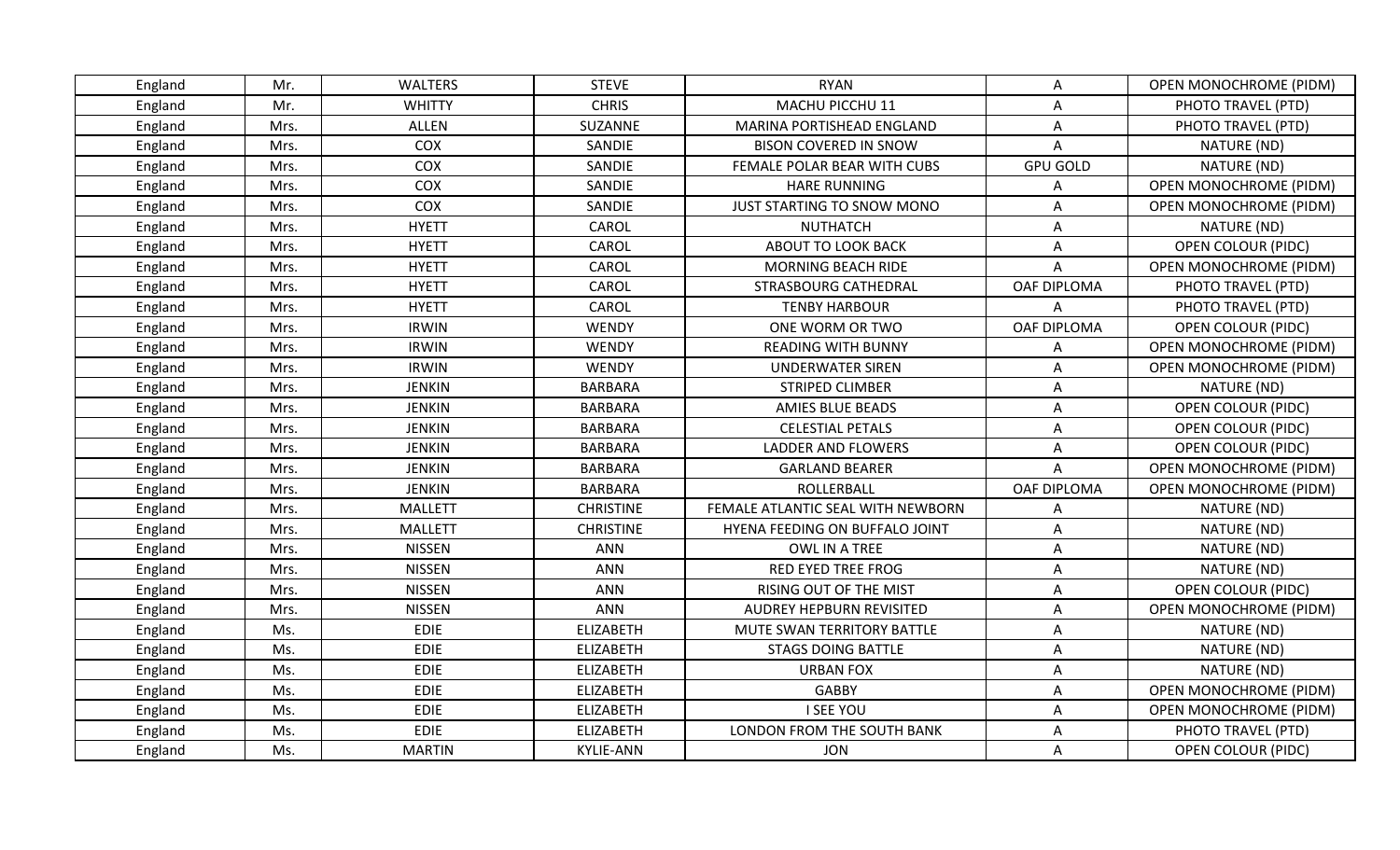| England | Ms.  | <b>MARTIN</b>   | <b>KYLIE-ANN</b>         | <b>EVICTED FROM HIS HOME</b>      | $\mathsf{A}$       | <b>OPEN MONOCHROME (PIDM)</b> |
|---------|------|-----------------|--------------------------|-----------------------------------|--------------------|-------------------------------|
| England | Ms.  | SMALLEY         | <b>KAREN</b>             | <b>HAVING A DOMESTIC</b>          | A                  | NATURE (ND)                   |
| England | Ms.  | SMALLEY         | <b>KAREN</b>             | <b>KESTREL A BIRD OF PREY</b>     | OAF GOLD           | NATURE (ND)                   |
| England | Ms.  | SMALLEY         | <b>KAREN</b>             | MORNING STROLL MOUNT KILIMANJARO  | A                  | NATURE (ND)                   |
| England | Ms.  | SMALLEY         | <b>KAREN</b>             | THE REGAL WARRIOR                 | Α                  | OPEN COLOUR (PIDC)            |
| England | Ms.  | SMALLEY         | <b>KAREN</b>             | THE TEARS OF A CHILD              | Α                  | <b>OPEN COLOUR (PIDC)</b>     |
| England | Ms.  | SMALLEY         | <b>KAREN</b>             | <b>ALONE 2</b>                    | A                  | OPEN MONOCHROME (PIDM)        |
| England | Ms.  | <b>WEBSTER</b>  | <b>JENNIFER MARGARET</b> | <b>FUEDING FOXES</b>              | Α                  | NATURE (ND)                   |
| England | Ms.  | <b>WEBSTER</b>  | <b>JENNIFER MARGARET</b> | <b>GELADAS IN THE ACT OF LOVE</b> | ICS HM Certificate | NATURE (ND)                   |
| England | Ms.  | WEBSTER         | <b>JENNIFER MARGARET</b> | <b>GRIZZLY BEAR KILLING A LOG</b> | Α                  | NATURE (ND)                   |
| England | Ms.  | <b>WEBSTER</b>  | <b>JENNIFER MARGARET</b> | <b>DAMSEL IN TROUBLE</b>          | <b>FIP RIBBON</b>  | <b>OPEN COLOUR (PIDC)</b>     |
| England | Ms.  | <b>WEBSTER</b>  | <b>JENNIFER MARGARET</b> | HAVING LUNCH IN THE RAIN          | Α                  | <b>OPEN COLOUR (PIDC)</b>     |
| Finland | Mr.  | <b>KETO</b>     | <b>JOUKO</b>             | <b>GEESE</b>                      | A                  | NATURE (ND)                   |
| Finland | Mr.  | <b>KETO</b>     | <b>JOUKO</b>             | <b>SUNSET</b>                     | A                  | NATURE (ND)                   |
| Finland | Mr.  | <b>KETO</b>     | <b>JOUKO</b>             | AUTUMNFLIGTH                      | A                  | OPEN MONOCHROME (PIDM)        |
| Finland | Mr.  | <b>LAAKSO</b>   | <b>HANNU</b>             | SNOWFALL WOLF                     | OAF DIPLOMA        | NATURE (ND)                   |
| Finland | Mr.  | LAAKSO          | <b>HANNU</b>             | <b>RAVEN ATTACK</b>               | Α                  | OPEN MONOCHROME (PIDM)        |
| Finland | Mr.  | SALKOLA         | <b>KLAUS</b>             | TRADITION HARDLY MORE WANTED      | A                  | PHOTO TRAVEL (PTD)            |
| Finland | Mrs. | <b>OJALA</b>    | <b>SIRKKA</b>            | <b>URBAN LIFE</b>                 | A                  | <b>OPEN COLOUR (PIDC)</b>     |
| France  | Mr.  | <b>DECAUDIN</b> | <b>BERNARD</b>           | THREE BROTHERS                    | Α                  | <b>OPEN COLOUR (PIDC)</b>     |
| France  | Mr.  | <b>DECAUDIN</b> | <b>BERNARD</b>           | <b>TOURMALET SHEEPS</b>           | Α                  | <b>OPEN COLOUR (PIDC)</b>     |
| France  | Mr.  | <b>DECAUDIN</b> | <b>BERNARD</b>           | <b>CUBANA LIFE</b>                | A                  | PHOTO TRAVEL (PTD)            |
| France  | Mr.  | <b>DECAUDIN</b> | <b>BERNARD</b>           | TIEBELE3                          | A                  | PHOTO TRAVEL (PTD)            |
| France  | Mr.  | <b>DUMANGIN</b> | <b>JACKY</b>             | CHEZ-MOI                          | <b>FIP RIBBON</b>  | NATURE (ND)                   |
| France  | Mr.  | <b>DUMANGIN</b> | <b>JACKY</b>             | <b>COURS LANGLET</b>              | Α                  | PHOTO TRAVEL (PTD)            |
| France  | Mr.  | <b>DUMANGIN</b> | <b>JACKY</b>             | <b>HAUTVILLERS</b>                | Α                  | PHOTO TRAVEL (PTD)            |
| France  | Mr.  | <b>MARTIN</b>   | <b>HERVE</b>             | <b>ANNE-HOWEEN 1</b>              | A                  | <b>OPEN COLOUR (PIDC)</b>     |
| France  | Mr.  | <b>MARTIN</b>   | <b>HERVE</b>             | FANTASY 1275                      | <b>FIP RIBBON</b>  | OPEN COLOUR (PIDC)            |
| France  | Mr.  | <b>MARTIN</b>   | <b>HERVE</b>             | FANTASY 1366                      | A                  | <b>OPEN COLOUR (PIDC)</b>     |
| France  | Mr.  | <b>MARTIN</b>   | <b>HERVE</b>             | <b>PENITENTS</b>                  | A                  | <b>OPEN MONOCHROME (PIDM)</b> |
| France  | Mr.  | RAMPNOUX        | <b>REGIS</b>             | <b>KATERYNA NUDE 1</b>            | A                  | <b>OPEN MONOCHROME (PIDM)</b> |
| France  | Mr.  | <b>SERGE</b>    | <b>GEUS</b>              | AJJA 17-20                        | A                  | <b>OPEN MONOCHROME (PIDM)</b> |
| France  | Mr.  | <b>SERGE</b>    | <b>GEUS</b>              | REGARD                            | A                  | OPEN MONOCHROME (PIDM)        |
| France  | Mr.  | VAJAIANU        | ALEXANDRE                | LA VIEILLE EPOQUE                 | $\mathsf{A}$       | OPEN COLOUR (PIDC)            |
|         |      |                 |                          |                                   |                    |                               |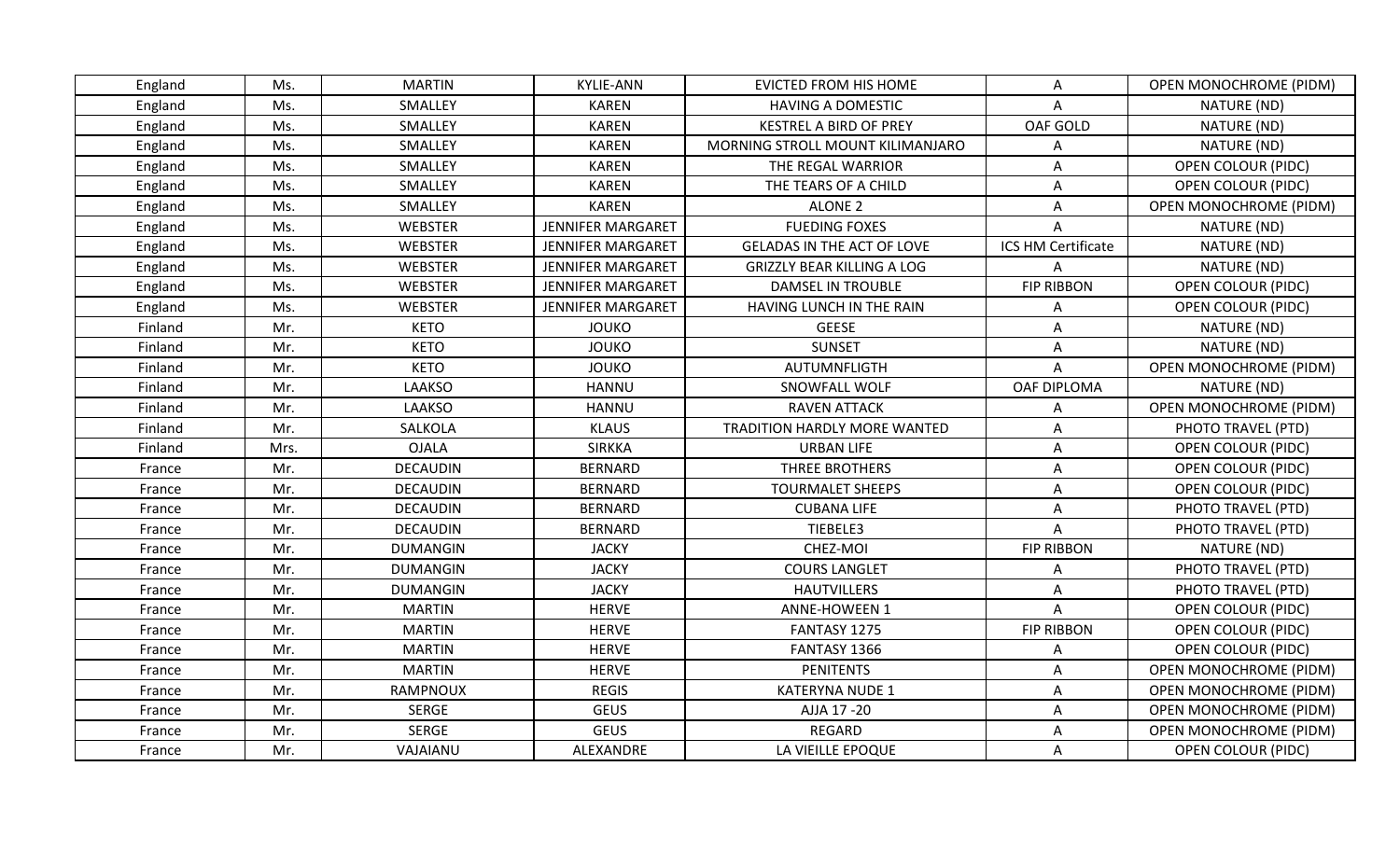| France  | Mr.  | VAJAIANU             | ALEXANDRE        | <b>CHATEAU DE SAUMUR</b>           | A                 | PHOTO TRAVEL (PTD)            |
|---------|------|----------------------|------------------|------------------------------------|-------------------|-------------------------------|
| France  | Mrs. | CARAMELLO            | <b>SYLVIE</b>    | <b>DANS LA FUMEE</b>               | A                 | OPEN MONOCHROME (PIDM)        |
| France  | Mrs. | DEFOSSEMONT POMPONNE | <b>NOELLE</b>    | <b>CHINA THE GREAT WALL</b>        | A                 | OPEN MONOCHROME (PIDM)        |
| France  | Mrs. | <b>GABORIAU</b>      | <b>CHRISTINE</b> | <b>DERNIERE HEURE</b>              | <b>FIAP GOLD</b>  | NATURE (ND)                   |
| France  | Mrs. | <b>GABORIAU</b>      | <b>CHRISTINE</b> | <b>MELODIE PRINTANIERE</b>         | Α                 | NATURE (ND)                   |
| France  | Mrs. | <b>GABORIAU</b>      | <b>CHRISTINE</b> | <b>HEP TAXI</b>                    | A                 | <b>OPEN COLOUR (PIDC)</b>     |
| France  | Mrs. | <b>GABORIAU</b>      | <b>CHRISTINE</b> | <b>PLUS HAUT</b>                   | Α                 | <b>OPEN MONOCHROME (PIDM)</b> |
| France  | Mrs. | <b>GABORIAU</b>      | <b>CHRISTINE</b> | <b>BALADE INSOLITE</b>             | OAF GOLD          | PHOTO TRAVEL (PTD)            |
| France  | Mrs. | <b>MAITRE</b>        | <b>LAURENCE</b>  | <b>HEY YOU</b>                     | Α                 | <b>OPEN MONOCHROME (PIDM)</b> |
| France  | Mrs. | POUILLON             | <b>SOPHIE</b>    | <b>EGYPTE MUSIC HALL</b>           | A                 | <b>OPEN MONOCHROME (PIDM)</b> |
| France  | Mrs. | POUILLON             | <b>SOPHIE</b>    | <b>FORMATION PYRAMIDE</b>          | A                 | <b>OPEN MONOCHROME (PIDM)</b> |
| France  | Mrs. | POUILLON             | SOPHIE           | <b>KARNAK</b>                      | <b>FIP RIBBON</b> | PHOTO TRAVEL (PTD)            |
| France  | Ms.  | LE CARRE             | <b>VIRGINIE</b>  | <b>ANTI CAMOUFLAGE</b>             | Α                 | NATURE (ND)                   |
| France  | Ms.  | LE CARRE             | <b>VIRGINIE</b>  | THE GOLDEN PADDLE                  | A                 | <b>OPEN COLOUR (PIDC)</b>     |
| Germany | Dr.  | <b>HEINRIGS</b>      | WOLFGANG         | <b>HALF TIMBERED</b>               | A                 | <b>OPEN COLOUR (PIDC)</b>     |
| Germany | Dr.  | <b>HEINRIGS</b>      | <b>WOLFGANG</b>  | <b>WAITING</b>                     | Α                 | OPEN MONOCHROME (PIDM)        |
| Germany | Dr.  | <b>HEINRIGS</b>      | WOLFGANG         | <b>WATCHTOWER</b>                  | A                 | PHOTO TRAVEL (PTD)            |
| Germany | Mr.  | <b>HOCHHAUS</b>      | ALEXANDER        | <b>TO START</b>                    | A                 | NATURE (ND)                   |
| Germany | Mr.  | <b>HOCHHAUS</b>      | ALEXANDER        | <b>INTROVERTED</b>                 | Α                 | OPEN COLOUR (PIDC)            |
| Germany | Mr.  | <b>HOCHHAUS</b>      | ALEXANDER        | <b>THERE</b>                       | A                 | <b>OPEN MONOCHROME (PIDM)</b> |
| Germany | Mr.  | <b>HOCHHAUS</b>      | ALEXANDER        | <b>NIGHT FACTORY</b>               | Α                 | PHOTO TRAVEL (PTD)            |
| Germany | Mr.  | LEIMANN              | DIRK-OLAF        | <b>LYNXES</b>                      | A                 | NATURE (ND)                   |
| Germany | Mr.  | LEIMANN              | <b>DIRK-OLAF</b> | <b>FALCON</b>                      | Α                 | OPEN MONOCHROME (PIDM)        |
| Germany | Mr.  | WITTHAKE             | <b>HELMUT</b>    | NEU SCHWANSTEIN CASTLE             | Α                 | PHOTO TRAVEL (PTD)            |
| Germany | Mrs. | PETERSOHN            | <b>DAGMAR</b>    | HAZELNUT 2021                      | A                 | NATURE (ND)                   |
| Germany | Mrs. | PETERSOHN            | DAGMAR           | PETRI HEIL                         | Α                 | NATURE (ND)                   |
| Germany | Mrs. | PETERSOHN            | <b>DAGMAR</b>    | PAMELA IN THE MIRROR               | A                 | <b>OPEN MONOCHROME (PIDM)</b> |
| Germany | Mrs. | PETERSOHN            | <b>DAGMAR</b>    | <b>BERGHUETTE</b>                  | A                 | PHOTO TRAVEL (PTD)            |
| Germany | Mrs. | PETERSOHN            | <b>DAGMAR</b>    | <b>BUDAPEST PARLAMENTSGEBAEUDE</b> | Α                 | PHOTO TRAVEL (PTD)            |
| Greece  | Mr.  | <b>DILALOS</b>       | <b>LAMPROS</b>   | <b>FOLEGANDROS SUNSET</b>          | A                 | PHOTO TRAVEL (PTD)            |
| Greece  | Mrs. | ASLANOGLOU           | MARIA-EVANGELIA  | FROZEN WAVE LR-0142                | Α                 | <b>OPEN MONOCHROME (PIDM)</b> |
| Greece  | Mrs. | ASLANOGLOU           | MARIA-EVANGELIA  | CAPPADOCIA LR-3879                 | A                 | PHOTO TRAVEL (PTD)            |
| Greece  | Mrs. | ASLANOGLOU           | MARIA-EVANGELIA  | NATIONAL GUARD LR-2011             | A                 | PHOTO TRAVEL (PTD)            |
| Greece  | Mrs. | <b>DENAXA</b>        | <b>MAREVI</b>    | JUMP                               | A                 | NATURE (ND)                   |
|         |      |                      |                  |                                    |                   |                               |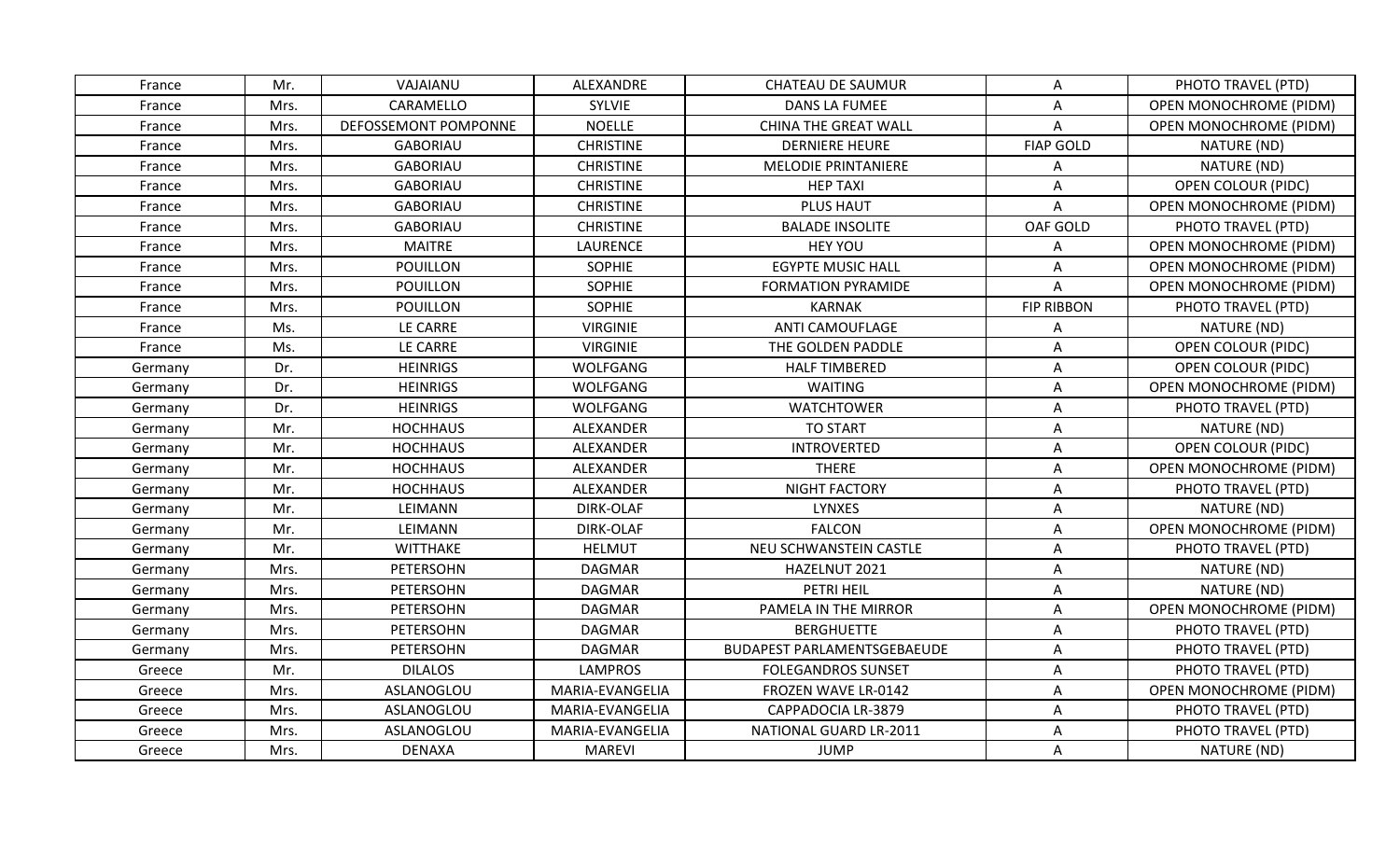| Greece    | Mrs. | <b>DENAXA</b>                 | <b>MAREVI</b>          | PAROS ISLAND                     | A                         | PHOTO TRAVEL (PTD)            |
|-----------|------|-------------------------------|------------------------|----------------------------------|---------------------------|-------------------------------|
| Greece    | Mrs. | <b>DENAXA</b>                 | <b>MAREVI</b>          | <b>SYROS</b>                     | Α                         | PHOTO TRAVEL (PTD)            |
| Greece    | Mrs. | <b>GIAGTANTZIDOU ANDREADI</b> | <b>EVGENIA (JENNY)</b> | <b>DOUBLE VISION</b>             | A                         | <b>OPEN COLOUR (PIDC)</b>     |
| Greece    | Mrs. | GIAGTANTZIDOU ANDREADI        | EVGENIA (JENNY)        | <b>IERAPOLIS ANCIENT THEATRE</b> | A                         | PHOTO TRAVEL (PTD)            |
| Greece    | Ms.  | LAZAR                         | <b>ESZTER EMESE</b>    | HELENI                           | Α                         | <b>OPEN COLOUR (PIDC)</b>     |
| Greece    | Ms.  | LAZAR                         | <b>ESZTER EMESE</b>    | THE ARTIST                       | Α                         | <b>OPEN COLOUR (PIDC)</b>     |
| Greece    | Ms.  | LAZAR                         | <b>ESZTER EMESE</b>    | THE SCULPTOR                     | A                         | <b>OPEN COLOUR (PIDC)</b>     |
| Greece    | Ms.  | LAZAR                         | <b>ESZTER EMESE</b>    | <b>JANNIS</b>                    | A                         | OPEN MONOCHROME (PIDM)        |
| Hong Kong | Mr.  | LAW                           | TING MING              | <b>EGRET BIRD FAMILY</b>         | Α                         | NATURE (ND)                   |
| Hong Kong | Mr.  | LAW                           | <b>TING MING</b>       | <b>FEEDING SWALLOWS 5</b>        | A                         | NATURE (ND)                   |
| Hong Kong | Mr.  | LAW                           | <b>TING MING</b>       | <b>SURFER</b>                    | A                         | <b>OPEN COLOUR (PIDC)</b>     |
| Hong Kong | Mr.  | LAW                           | TING MING              | <b>DUSTY BEAUTY</b>              | Α                         | <b>OPEN MONOCHROME (PIDM)</b> |
| Hong Kong | Mr.  | LAW                           | <b>TING MING</b>       | <b>LADY BREAKOUT</b>             | A                         | OPEN MONOCHROME (PIDM)        |
| Hong Kong | Mr.  | LAW                           | <b>TING MING</b>       | <b>EAST PEARL</b>                | A                         | PHOTO TRAVEL (PTD)            |
| Hong Kong | Mr.  | LAW                           | <b>TING MING</b>       | JUMP THE FIRE 2                  | A                         | PHOTO TRAVEL (PTD)            |
| Hong Kong | Mr.  | LI.                           | <b>KA WAI</b>          | <b>ACTION</b>                    | OAF DIPLOMA               | NATURE (ND)                   |
| Hong Kong | Mr.  | $\mathsf{L}\mathsf{L}$        | <b>KA WAI</b>          | <b>MOONSHINE</b>                 | Α                         | <b>OPEN COLOUR (PIDC)</b>     |
| Hong Kong | Mr.  | $\mathsf{L}$                  | <b>KA WAI</b>          | <b>GLAMOUS</b>                   | A                         | OPEN MONOCHROME (PIDM)        |
| Hong Kong | Mr.  | SHAM                          | LAI SING               | CATCH THE FISH 020               | A                         | NATURE (ND)                   |
| Hong Kong | Mr.  | <b>SHAM</b>                   | <b>LAI SING</b>        | RED ANT 16                       | A                         | NATURE (ND)                   |
| Hong Kong | Mr.  | <b>SHAM</b>                   | LAI SING               | YUMMY YUMMY 24                   | Α                         | NATURE (ND)                   |
| Hong Kong | Mr.  | SHAM                          | LAI SING               | <b>BALLET 18</b>                 | A                         | <b>OPEN COLOUR (PIDC)</b>     |
| Hong Kong | Mr.  | <b>SHAM</b>                   | <b>LAI SING</b>        | <b>RUNNING HORSE 204</b>         | Α                         | <b>OPEN COLOUR (PIDC)</b>     |
| Hong Kong | Mr.  | SHAM                          | LAI SING               | YINGYING 5                       | A                         | <b>OPEN COLOUR (PIDC)</b>     |
| Hong Kong | Mr.  | <b>SHAM</b>                   | LAI SING               | DANCE IN WATER 11                | A                         | OPEN MONOCHROME (PIDM)        |
| Hong Kong | Mr.  | SHAM                          | LAI SING               | <b>HOPE</b>                      | A                         | <b>OPEN MONOCHROME (PIDM)</b> |
| Hong Kong | Mr.  | <b>SHAM</b>                   | <b>LAI SING</b>        | <b>SCENERY 13</b>                | Α                         | PHOTO TRAVEL (PTD)            |
| Hong Kong | Mr.  | SHAM                          | LAI SING               | VILLAGE 10                       | Α                         | PHOTO TRAVEL (PTD)            |
| Hong Kong | Mr.  | <b>WONG</b>                   | SHIU GUN               | <b>ATTRACTIVE POSE 2</b>         | Α                         | <b>OPEN COLOUR (PIDC)</b>     |
| Hong Kong | Mr.  | <b>WONG</b>                   | SHIU GUN               | <b>AVA</b>                       | $\boldsymbol{\mathsf{A}}$ | <b>OPEN COLOUR (PIDC)</b>     |
| Hong Kong | Mr.  | <b>WONG</b>                   | SHIU GUN               | <b>MY DANCE</b>                  | A                         | <b>OPEN COLOUR (PIDC)</b>     |
| Hong Kong | Mr.  | <b>WONG</b>                   | SHIU GUN               | <b>SISTER MARIA 4</b>            | <b>FIAP HM</b>            | <b>OPEN MONOCHROME (PIDM)</b> |
| Hong Kong | Mrs. | <b>CHAN</b>                   | LAI LING HELENA        | STRUGGLING 02                    | Α                         | NATURE (ND)                   |
| Hong Kong | Mrs. | <b>CHAN</b>                   | LAI LING HELENA        | WE ARE COUPLE                    | A                         | NATURE (ND)                   |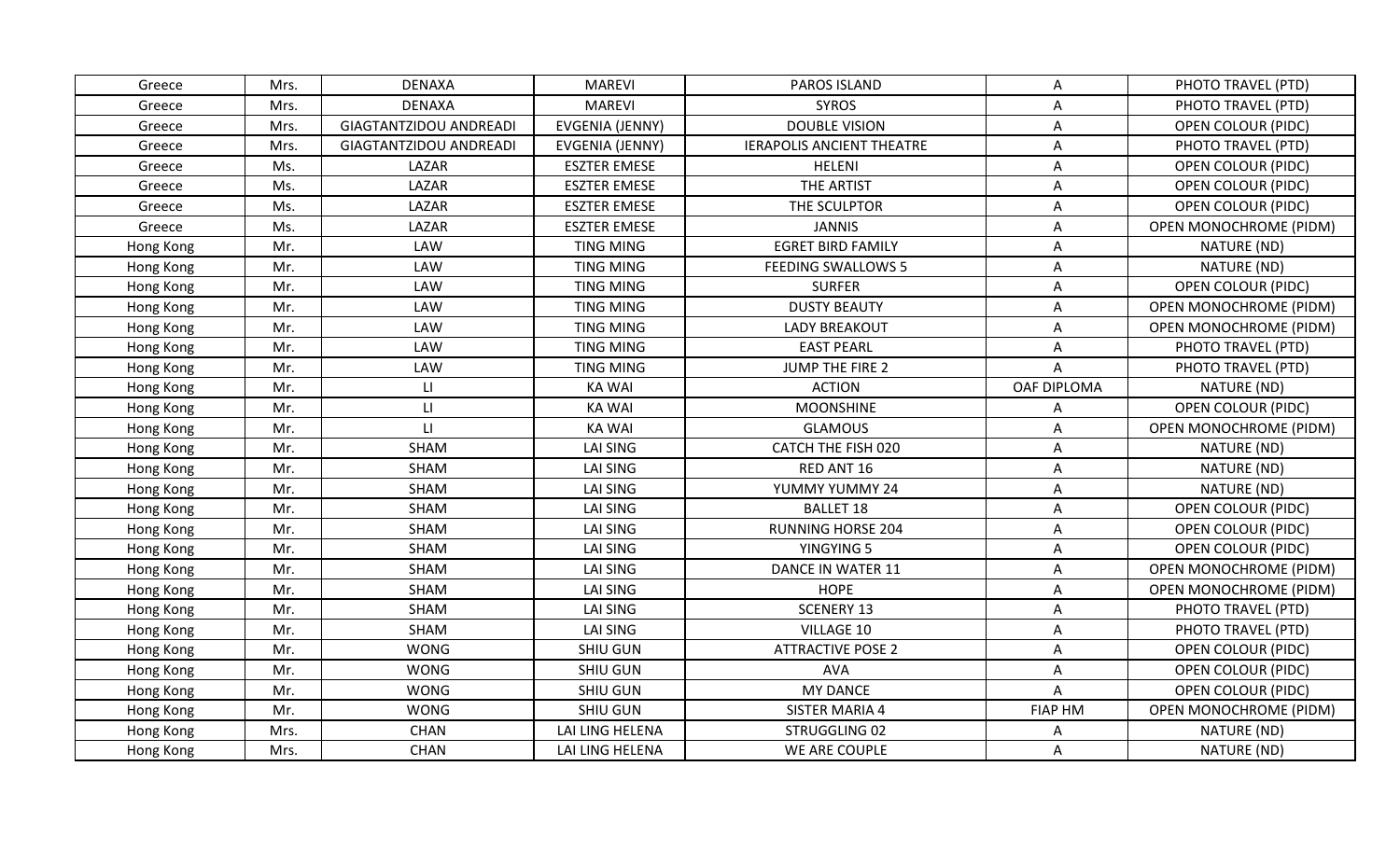| Hong Kong | Mrs. | <b>CHAN</b>  | LAI LING HELENA   | <b>CLOUD MOUNTAIN</b>        | A                  | OPEN COLOUR (PIDC)            |
|-----------|------|--------------|-------------------|------------------------------|--------------------|-------------------------------|
| Hong Kong | Mrs. | <b>CHAN</b>  | LAI LING HELENA   | SNOW BIRDS 03                | A                  | <b>OPEN COLOUR (PIDC)</b>     |
| Hong Kong | Mrs. | <b>CHAN</b>  | LAI LING HELENA   | <b>WALK THE PLANK</b>        | A                  | <b>OPEN COLOUR (PIDC)</b>     |
| Hong Kong | Mrs. | <b>CHAN</b>  | LAI LING HELENA   | <b>CHINESE DANCE 3</b>       | $\mathsf{A}$       | OPEN MONOCHROME (PIDM)        |
| Hong Kong | Mrs. | <b>CHAN</b>  | LAI LING HELENA   | SAILING IN FOG               | ICS HM Certificate | <b>OPEN MONOCHROME (PIDM)</b> |
| Hong Kong | Mrs. | <b>CHAN</b>  | LAI LING HELENA   | MAGIC HOUR IN HONG KONG      | Α                  | PHOTO TRAVEL (PTD)            |
| Hong Kong | Mrs. | <b>CHAN</b>  | LAI LING HELENA   | <b>MOROCCAN TOWN</b>         | A                  | PHOTO TRAVEL (PTD)            |
| Hong Kong | Mrs. | YIU LEE      | <b>MEI LING</b>   | MATING 003                   | A                  | NATURE (ND)                   |
| Hong Kong | Mrs. | YIU LEE      | <b>MEI LING</b>   | <b>THATS MY TERRITORY</b>    | A                  | NATURE (ND)                   |
| Hong Kong | Mrs. | YIU LEE      | <b>MEI LING</b>   | A WINDING PATH 01            | A                  | OPEN COLOUR (PIDC)            |
| Hong Kong | Mrs. | YIU LEE      | <b>MEI LING</b>   | PERPLEXED                    | $\mathsf{A}$       | <b>OPEN COLOUR (PIDC)</b>     |
| Hong Kong | Mrs. | YIU LEE      | <b>MEI LING</b>   | MORNING HAS BROKEN           | A                  | OPEN MONOCHROME (PIDM)        |
| Hong Kong | Mrs. | YIU LEE      | <b>MEI LING</b>   | THE APPRENTICE               | A                  | OPEN MONOCHROME (PIDM)        |
| Hong Kong | Mrs. | YIU LEE      | <b>MEI LING</b>   | <b>HIMBA WOMEN</b>           | A                  | PHOTO TRAVEL (PTD)            |
| Hong Kong | Ms.  | <b>CHAN</b>  | YUK MEI CASSANDRA | BREASTFEEDING HER BABY       | Α                  | NATURE (ND)                   |
| Hong Kong | Ms.  | <b>CHAN</b>  | YUK MEI CASSANDRA | PEE PEE                      | $\mathsf{A}$       | NATURE (ND)                   |
| Hong Kong | Ms.  | <b>CHAN</b>  | YUK MEI CASSANDRA | HOUSE ON THE RIDGE           | Α                  | PHOTO TRAVEL (PTD)            |
| Hong Kong | Ms.  | <b>CHAN</b>  | YUK MEI CASSANDRA | LEANING TOWER OF PISA        | $\mathsf A$        | PHOTO TRAVEL (PTD)            |
| Hong Kong | Ms.  | SO           | YAU HING          | DO NOT ANNOY                 | A                  | NATURE (ND)                   |
| Hong Kong | Ms.  | SO           | YAU HING          | <b>STAND BY ME</b>           | A                  | NATURE (ND)                   |
| Hong Kong | Ms.  | SO           | YAU HING          | U ARE MY PREY                | $\mathsf{A}$       | NATURE (ND)                   |
| Hong Kong | Ms.  | SO           | YAU HING          | CHURCH OF ST JOHN AT KANEO   | A                  | PHOTO TRAVEL (PTD)            |
| Hong Kong | Ms.  | SO           | YAU HING          | <b>GREAT WALL</b>            | Α                  | PHOTO TRAVEL (PTD)            |
| Hong Kong | Ms.  | SO           | YAU HING          | <b>MATTERHORN</b>            | A                  | PHOTO TRAVEL (PTD)            |
| Hungary   | Mr.  | <b>FEHER</b> | <b>VILMOS</b>     | <b>BEFORE IT LEAVE</b>       | $\mathsf{A}$       | NATURE (ND)                   |
| Hungary   | Mr.  | <b>FEHER</b> | <b>VILMOS</b>     | <b>INFILTRATION</b>          | A                  | OPEN COLOUR (PIDC)            |
| Hungary   | Mr.  | <b>FEHER</b> | <b>VILMOS</b>     | <b>CASTLE COURTYARD</b>      | OAF DIPLOMA        | PHOTO TRAVEL (PTD)            |
| Hungary   | Mr.  | <b>FEHER</b> | <b>VILMOS</b>     | WONDERMENT                   | Α                  | PHOTO TRAVEL (PTD)            |
| Hungary   | Mr.  | <b>KISS</b>  | <b>IMRE</b>       | <b>CLASH</b>                 | Α                  | NATURE (ND)                   |
| Hungary   | Mr.  | <b>KISS</b>  | <b>IMRE</b>       | PULSATILLAS                  | Α                  | NATURE (ND)                   |
| Hungary   | Mr.  | <b>KISS</b>  | <b>IMRE</b>       | <b>RESTING ON THE FLOWER</b> | Α                  | NATURE (ND)                   |
| Hungary   | Mr.  | <b>KISS</b>  | <b>IMRE</b>       | <b>ELD</b>                   | $\mathsf{A}$       | <b>OPEN COLOUR (PIDC)</b>     |
| Hungary   | Mr.  | <b>KISS</b>  | <b>IMRE</b>       | <b>LIGHTS</b>                | Α                  | PHOTO TRAVEL (PTD)            |
| Hungary   | Mr.  | <b>TOROK</b> | <b>TIBOR</b>      | <b>MOM AND DAUGHTER</b>      | $\mathsf{A}$       | NATURE (ND)                   |
|           |      |              |                   |                              |                    |                               |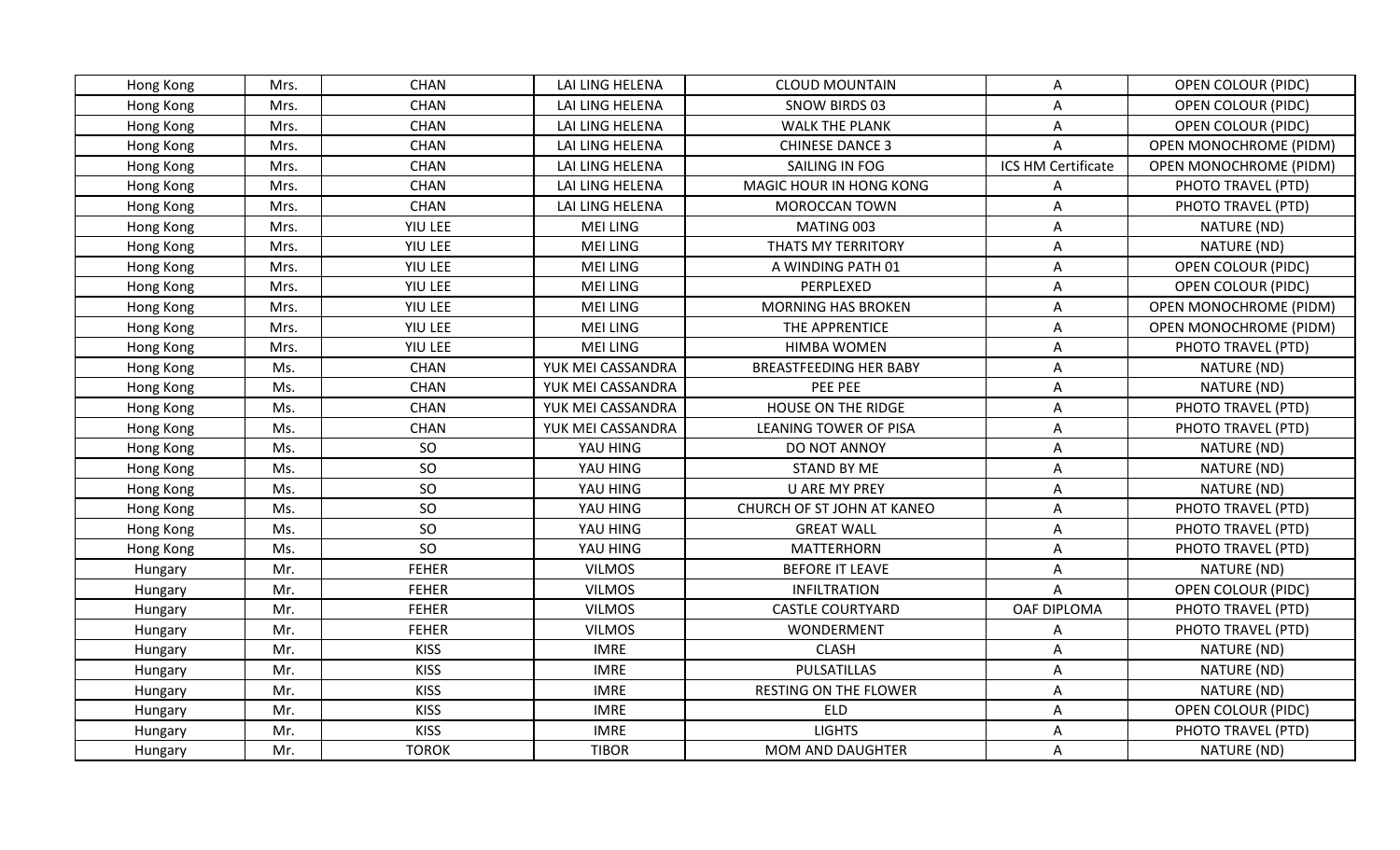| Hungary | Mr.  | <b>TOROK</b>          | <b>TIBOR</b>     | FREEDOM                         | A                         | <b>OPEN MONOCHROME (PIDM)</b> |
|---------|------|-----------------------|------------------|---------------------------------|---------------------------|-------------------------------|
| Hungary | Mr.  | <b>TOROK</b>          | <b>TIBOR</b>     | HAPPY NEW YEARS SYDNEY 2014     | A                         | PHOTO TRAVEL (PTD)            |
| Hungary | Mr.  | <b>TOROK</b>          | <b>TIBOR</b>     | THE MARINA BAY SANDS-2          | A                         | PHOTO TRAVEL (PTD)            |
| Hungary | Mrs. | NERPEL                | <b>NIKOLETTA</b> | AQUARELLE                       | A                         | <b>OPEN COLOUR (PIDC)</b>     |
| Hungary | Mrs. | <b>NERPEL</b>         | <b>NIKOLETTA</b> | HIDDEN TREASURES OF AMAZONIA    | Α                         | OPEN COLOUR (PIDC)            |
| Hungary | Mrs. | NERPEL                | <b>NIKOLETTA</b> | LAURA                           | A                         | OPEN COLOUR (PIDC)            |
| Hungary | Mrs. | NERPEL                | <b>NIKOLETTA</b> | ERMIDA DE NOSSA SENHORA DA PAZ  | A                         | PHOTO TRAVEL (PTD)            |
| Hungary | Ms.  | <b>AMBRUS</b>         | <b>TIMEA</b>     | AMBRUSTIMEA-DANCE               | Α                         | NATURE (ND)                   |
| Hungary | Ms.  | <b>AMBRUS</b>         | <b>TIMEA</b>     | AMBRUSTIMEA-FIGHT               | A                         | NATURE (ND)                   |
| Hungary | Ms.  | <b>AMBRUS</b>         | <b>TIMEA</b>     | AMBRUSTIMEA-LOVE-IS-LOVE        | Α                         | NATURE (ND)                   |
| Hungary | Ms.  | <b>GIZELLA</b>        | DR PAP           | SKEDADDLE                       | A                         | NATURE (ND)                   |
| Hungary | Ms.  | <b>GIZELLA</b>        | DR PAP           | SUNSET ON THE BEACH             | Α                         | NATURE (ND)                   |
| Hungary | Ms.  | <b>GIZELLA</b>        | DR PAP           | THE PRISONER                    | A                         | OPEN COLOUR (PIDC)            |
| Hungary | Ms.  | GIZELLA               | DR PAP           | A RAINY DAY                     | Α                         | PHOTO TRAVEL (PTD)            |
| Hungary | Ms.  | <b>GIZELLA</b>        | DR PAP           | <b>AMAZING TUSCANY</b>          | Α                         | PHOTO TRAVEL (PTD)            |
| India   | Dr.  | <b>GHOSH DASTIDAR</b> | <b>INDRANIL</b>  | A BIRD WITH TWO HEADS           | A                         | NATURE (ND)                   |
| India   | Dr.  | <b>GHOSH DASTIDAR</b> | <b>INDRANIL</b>  | A MOUTHFUL                      | Α                         | NATURE (ND)                   |
| India   | Dr.  | <b>GHOSH DASTIDAR</b> | <b>INDRANIL</b>  | <b>WELCOME TO LIFE</b>          | Α                         | OPEN COLOUR (PIDC)            |
| India   | Dr.  | <b>GHOSH DASTIDAR</b> | <b>INDRANIL</b>  | A FEW PUFFS MORE                | A                         | <b>OPEN MONOCHROME (PIDM)</b> |
| India   | Dr.  | <b>GHOSH DASTIDAR</b> | <b>INDRANIL</b>  | DASASWAMEDH GHAT - VARANASI     | OAF GOLD                  | PHOTO TRAVEL (PTD)            |
| India   | Dr.  | <b>GHOSH DASTIDAR</b> | <b>INDRANIL</b>  | ON A CLOUDY LONDON MORNING      | Α                         | PHOTO TRAVEL (PTD)            |
| India   | Dr.  | <b>HUILGOL</b>        | <b>AJIT</b>      | <b>BLESS YOU MY SON</b>         | Α                         | NATURE (ND)                   |
| India   | Dr.  | <b>HUILGOL</b>        | <b>AJIT</b>      | <b>CHEETAH CUBS INTERACTION</b> | Α                         | NATURE (ND)                   |
| India   | Dr.  | <b>HUILGOL</b>        | AJIT             | <b>GALAPAGOS SEALS AT PLAY</b>  | A                         | NATURE (ND)                   |
| India   | Dr.  | <b>HUILGOL</b>        | <b>AJIT</b>      | <b>GENTOO PENGUIN DIVING</b>    | A                         | NATURE (ND)                   |
| India   | Dr.  | <b>HUILGOL</b>        | <b>AJIT</b>      | <b>SHARING A FRUIT</b>          | A                         | <b>OPEN COLOUR (PIDC)</b>     |
| India   | Dr.  | <b>HUILGOL</b>        | <b>AJIT</b>      | ELEPHANT TRIO AND CALF          | $\boldsymbol{\mathsf{A}}$ | <b>OPEN MONOCHROME (PIDM)</b> |
| India   | Dr.  | <b>HUILGOL</b>        | <b>AJIT</b>      | <b>GIANT AMONG DWARFS</b>       | Α                         | OPEN MONOCHROME (PIDM)        |
| India   | Dr.  | <b>HUILGOL</b>        | <b>AJIT</b>      | ZEBRA MUD BATHING               | $\mathsf{A}$              | <b>OPEN MONOCHROME (PIDM)</b> |
| India   | Dr.  | <b>HUILGOL</b>        | <b>AJIT</b>      | CATACOMBS OF THE COLOSSEUM      | ICS HM Certificate        | PHOTO TRAVEL (PTD)            |
| India   | Dr.  | <b>MUKHERJEE</b>      | <b>AISHWARYA</b> | MATING OF BLACK WINGED STILT    | A                         | NATURE (ND)                   |
| India   | Dr.  | <b>MUKHERJEE</b>      | <b>AISHWARYA</b> | <b>SMILING FACES</b>            | A                         | <b>OPEN COLOUR (PIDC)</b>     |
| India   | Dr.  | <b>MUKHERJEE</b>      | <b>AISHWARYA</b> | <b>MOROSE LOOK</b>              | Α                         | OPEN MONOCHROME (PIDM)        |
| India   | Dr.  | <b>MUKHERJEE</b>      | <b>AISHWARYA</b> | <b>HOLY MEN</b>                 | A                         | PHOTO TRAVEL (PTD)            |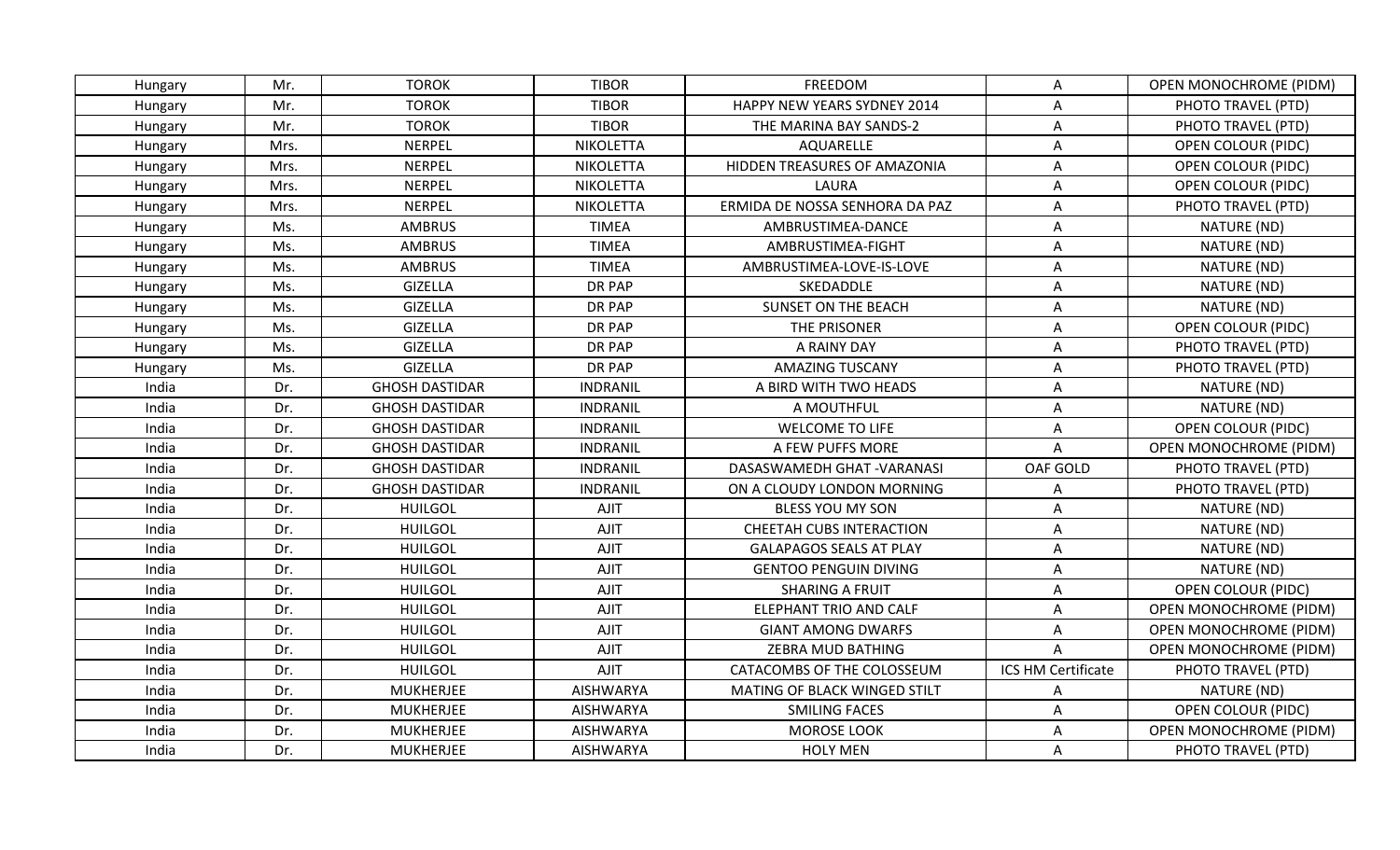| India | Dr. | <b>RAY</b>          | <b>SUDIP</b>        | <b>CLOWNGIRL</b>               | A                         | OPEN COLOUR (PIDC)            |
|-------|-----|---------------------|---------------------|--------------------------------|---------------------------|-------------------------------|
| India | Dr. | <b>RAY</b>          | <b>SUDIP</b>        | <b>RUSTIC LIVES</b>            | $\boldsymbol{\mathsf{A}}$ | <b>OPEN COLOUR (PIDC)</b>     |
| India | Dr. | SHUKLA              | <b>SANJAY KUMAR</b> | <b>ACROBATICS</b>              | A                         | NATURE (ND)                   |
| India | Dr. | SHUKLA              | SANJAY KUMAR        | MOTHER AND CUB                 | Α                         | NATURE (ND)                   |
| India | Dr. | SHUKLA              | <b>SANJAY KUMAR</b> | <b>WINGED BEAUTY</b>           | Α                         | OPEN COLOUR (PIDC)            |
| India | Dr. | <b>SHUKLA</b>       | <b>SANJAY KUMAR</b> | <b>LEAP OF FAITH</b>           | A                         | PHOTO TRAVEL (PTD)            |
| India | Dr. | <b>SHUKLA</b>       | <b>SANJAY KUMAR</b> | SECULARISM                     | A                         | PHOTO TRAVEL (PTD)            |
| India | Mr. | AKERKAR             | <b>MANGESH</b>      | IN THE SHADOW OF MOM           | A                         | NATURE (ND)                   |
| India | Mr. | AKERKAR             | MANGESH             | LIFE IS FULL OF FUN TIME       | A                         | NATURE (ND)                   |
| India | Mr. | AKERKAR             | MANGESH             | RAIN RAIN GO TO SPAIN          | OAF DIPLOMA               | NATURE (ND)                   |
| India | Mr. | AKERKAR             | <b>MANGESH</b>      | NEEMRANA PALACE AT DUSK        | A                         | PHOTO TRAVEL (PTD)            |
| India | Mr. | AKERKAR             | MANGESH             | VITTHAL MANDIR N CHARIOT HAMPI | A                         | PHOTO TRAVEL (PTD)            |
| India | Mr. | <b>BADE</b>         | SANTOSH             | PAIN IN MATING                 | A                         | NATURE (ND)                   |
| India | Mr. | <b>BADE</b>         | SANTOSH             | SIBLING FIGHT                  | A                         | NATURE (ND)                   |
| India | Mr. | <b>BADE</b>         | SANTOSH             | DREAMY ARTIST                  | Α                         | OPEN COLOUR (PIDC)            |
| India | Mr. | <b>BADE</b>         | <b>SANTOSH</b>      | LIFE IS PANELS                 | OAF GOLD                  | <b>OPEN COLOUR (PIDC)</b>     |
| India | Mr. | <b>BADE</b>         | SANTOSH             | SIAMESE TWIN                   | Α                         | <b>OPEN COLOUR (PIDC)</b>     |
| India | Mr. | <b>BADE</b>         | SANTOSH             | <b>BHUPALI</b>                 | Α                         | OPEN MONOCHROME (PIDM)        |
| India | Mr. | <b>BADE</b>         | SANTOSH             | <b>DEEP THINKER</b>            | $\mathsf{A}$              | <b>OPEN MONOCHROME (PIDM)</b> |
| India | Mr. | <b>BAGCHI</b>       | <b>BISWATOSH</b>    | MEHRENGARH FORT JODHPUR        | OAF DIPLOMA               | PHOTO TRAVEL (PTD)            |
| India | Mr. | <b>BAGCHI</b>       | <b>BISWATOSH</b>    | THE JAISALMIR FORT             | A                         | PHOTO TRAVEL (PTD)            |
| India | Mr. | BALACHANDDER        | AKHILESH            | <b>SHARJAH FLYOVER</b>         | Α                         | OPEN MONOCHROME (PIDM)        |
| India | Mr. | <b>BALACHANDDER</b> | AKHILESH            | AERIAL VIEW OF DUBAI 1         | A                         | PHOTO TRAVEL (PTD)            |
| India | Mr. | <b>BALACHANDDER</b> | AKHILESH            | EXPO 2020 SPAIN                | A                         | PHOTO TRAVEL (PTD)            |
| India | Mr. | <b>BANERJEE</b>     | SUBHANKAR           | <b>CYCLE OF LIFE</b>           | <b>ISF DIPLOMA</b>        | <b>OPEN COLOUR (PIDC)</b>     |
| India | Mr. | BANERJEE            | SUMAN               | <b>CHILDHOOD FUN2</b>          | Α                         | <b>OPEN COLOUR (PIDC)</b>     |
| India | Mr. | BANERJEE            | SUMAN               | <b>INCOGNITO</b>               | Α                         | <b>OPEN COLOUR (PIDC)</b>     |
| India | Mr. | <b>BANERJEE</b>     | SUMAN               | THE HUNTERS                    | A                         | OPEN MONOCHROME (PIDM)        |
| India | Mr. | BANERJEE            | SUMAN               | <b>LIGHT FOR FIGHT</b>         | Α                         | PHOTO TRAVEL (PTD)            |
| India | Mr. | <b>BANERJEE</b>     | SUMAN               | PRAYER2                        | $\boldsymbol{\mathsf{A}}$ | PHOTO TRAVEL (PTD)            |
| India | Mr. | <b>BARAT</b>        | <b>SUBHASIS</b>     | <b>TIFFIN TIME BW1</b>         | Α                         | <b>OPEN MONOCHROME (PIDM)</b> |
| India | Mr. | <b>BARAT</b>        | <b>SUBHASIS</b>     | <b>AJANTA CAVE 3</b>           | A                         | PHOTO TRAVEL (PTD)            |
| India | Mr. | <b>BARAT</b>        | <b>SUBHASIS</b>     | PARBOILING 1                   | A                         | PHOTO TRAVEL (PTD)            |
| India | Mr. | <b>BASAK</b>        | ABHISHEK            | <b>COAL MAN</b>                | A                         | OPEN COLOUR (PIDC)            |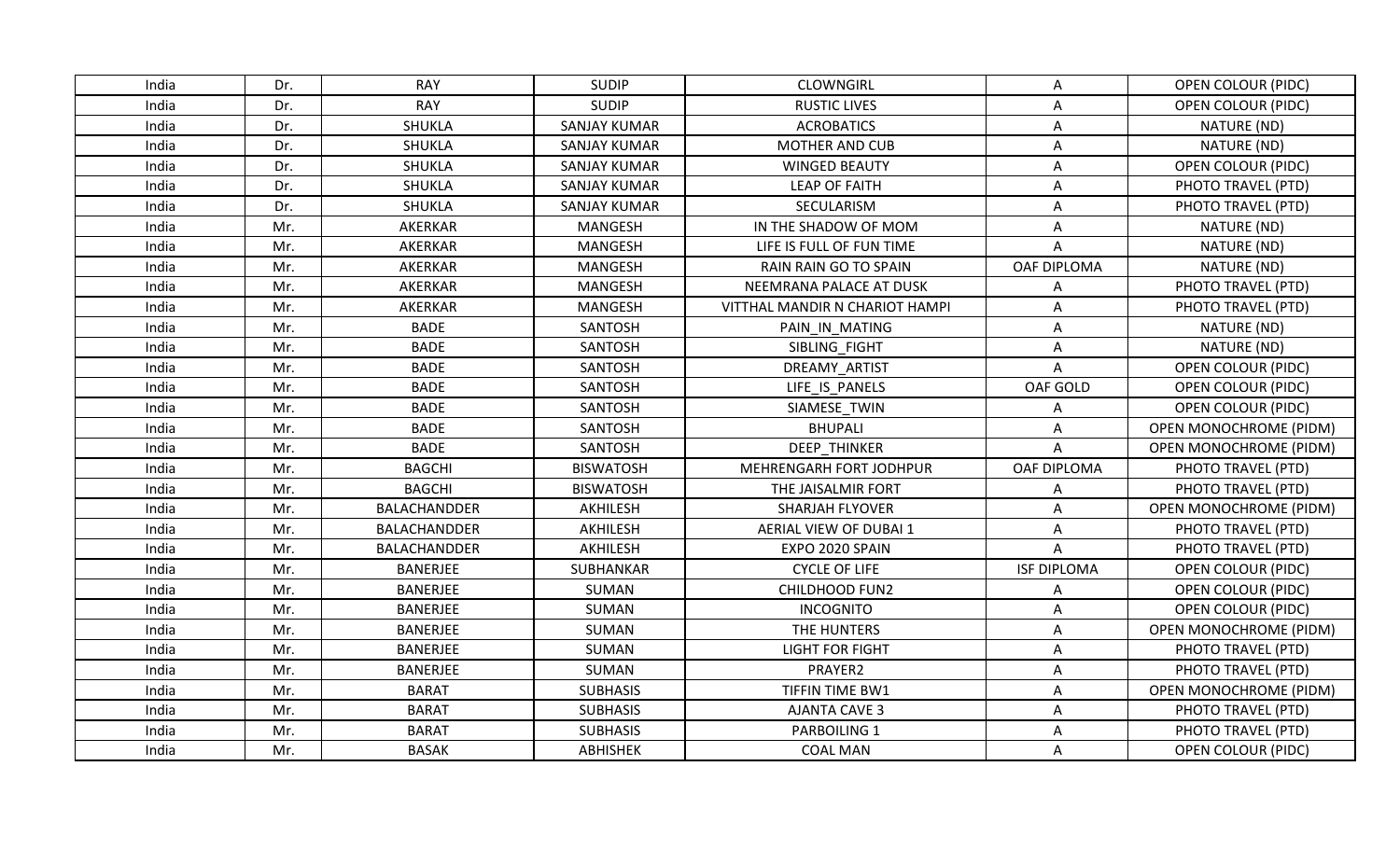| India | Mr. | <b>BASAK</b>  | <b>ABHISHEK</b>   | <b>KRISHNA WITH GRAFFITTI</b>         | OAF DIPLOMA               | OPEN COLOUR (PIDC)            |
|-------|-----|---------------|-------------------|---------------------------------------|---------------------------|-------------------------------|
| India | Mr. | <b>BASAK</b>  | <b>ABHISHEK</b>   | THREE COLOURED FACES 300              | Α                         | <b>OPEN COLOUR (PIDC)</b>     |
| India | Mr. | <b>BASAK</b>  | <b>ABHISHEK</b>   | ENDEARMENT                            | A                         | OPEN MONOCHROME (PIDM)        |
| India | Mr. | <b>BASAK</b>  | <b>ABHISHEK</b>   | MADARI 10                             | <b>FIP RIBBON</b>         | <b>OPEN MONOCHROME (PIDM)</b> |
| India | Mr. | <b>BASAK</b>  | <b>ABHISHEK</b>   | <b>TIME STOPPER</b>                   | Α                         | <b>OPEN MONOCHROME (PIDM)</b> |
| India | Mr. | <b>BASAK</b>  | <b>SUMANTA</b>    | <b>OSPREY WITH FISH II</b>            | A                         | NATURE (ND)                   |
| India | Mr. | <b>BASAK</b>  | <b>SUMANTA</b>    | PRE MATTING MOMENT                    | A                         | NATURE (ND)                   |
| India | Mr. | <b>BASAK</b>  | <b>SUMANTA</b>    | <b>DRUKGYAL DZONG</b>                 | Α                         | PHOTO TRAVEL (PTD)            |
| India | Mr. | <b>BASAK</b>  | SUMANTA           | PUNAKHA NIGHT                         | Α                         | PHOTO TRAVEL (PTD)            |
| India | Mr. | BHATTACHARYA  | DINABANDHU        | <b>COW WASH</b>                       | Α                         | OPEN COLOUR (PIDC)            |
| India | Mr. | BHATTACHARYA  | DINABANDHU        | THE STREET                            | A                         | OPEN COLOUR (PIDC)            |
| India | Mr. | BHATTACHARYA  | DINABANDHU        | <b>WATCH TOWER</b>                    | A                         | PHOTO TRAVEL (PTD)            |
| India | Mr. | <b>BHAVE</b>  | AMEYA             | <b>CRESTED KINGFISHER KILL</b>        | A                         | NATURE (ND)                   |
| India | Mr. | <b>BHAVE</b>  | AMEYA             | <b>STEPPE EATING</b>                  | Α                         | NATURE (ND)                   |
| India | Mr. | <b>BHAVE</b>  | AMEYA             | <b>BLESSED ONE</b>                    | A                         | OPEN COLOUR (PIDC)            |
| India | Mr. | <b>BHAVE</b>  | AMEYA             | <b>RED NETS</b>                       | Α                         | OPEN COLOUR (PIDC)            |
| India | Mr. | <b>BHAVE</b>  | AMEYA             | IN THE WOODS                          | $\boldsymbol{\mathsf{A}}$ | OPEN MONOCHROME (PIDM)        |
| India | Mr. | <b>BHAVE</b>  | AMEYA             | THE ALLAHS BELSSING                   | A                         | OPEN MONOCHROME (PIDM)        |
| India | Mr. | <b>BISWAS</b> | <b>DEBJOY</b>     | <b>TRIO</b>                           | A                         | NATURE (ND)                   |
| India | Mr. | <b>BISWAS</b> | <b>DEBJOY</b>     | <b>CURIOUS</b>                        | A                         | PHOTO TRAVEL (PTD)            |
| India | Mr. | <b>BN</b>     | <b>UMASHANKAR</b> | <b>GODWIT FIGHT</b>                   | A                         | NATURE (ND)                   |
| India | Mr. | <b>BN</b>     | <b>UMASHANKAR</b> | <b>IAM HOLDING IT</b>                 | A                         | OPEN COLOUR (PIDC)            |
| India | Mr. | <b>BN</b>     | <b>UMASHANKAR</b> | <b>INNOCENT HAPPINESS</b>             | <b>FIAP HM</b>            | <b>OPEN COLOUR (PIDC)</b>     |
| India | Mr. | <b>BN</b>     | <b>UMASHANKAR</b> | U OR ME                               | Α                         | OPEN MONOCHROME (PIDM)        |
| India | Mr. | <b>BN</b>     | <b>UMASHANKAR</b> | HEAD DOWN JALLIKATTU                  | <b>FIP RIBBON</b>         | PHOTO TRAVEL (PTD)            |
| India | Mr. | <b>BS</b>     | VENKATESH         | IBIS AND SWAMPHEN 3165                | A                         | NATURE (ND)                   |
| India | Mr. | <b>BS</b>     | VENKATESH         | <b>BRAJ HOLI CELEBRATIONS 7086</b>    | Α                         | <b>OPEN COLOUR (PIDC)</b>     |
| India | Mr. | <b>BS</b>     | VENKATESH         | PEOPLE AT TAJ MAHAL 2410              | А                         | OPEN MONOCHROME (PIDM)        |
| India | Mr. | <b>BS</b>     | VENKATESH         | <b>BAND IN TEMPLE PROCESSION 0810</b> | Α                         | PHOTO TRAVEL (PTD)            |
| India | Mr. | <b>BS</b>     | VENKATESH         | <b>LATMAR HOLI CELEBRATIONS 5135</b>  | A                         | PHOTO TRAVEL (PTD)            |
| India | Mr. | <b>BYAKOD</b> | H <sub>S</sub>    | <b>COLORFUL RACE</b>                  | Α                         | OPEN COLOUR (PIDC)            |
| India | Mr. | <b>BYAKOD</b> | H <sub>S</sub>    | <b>RED FOOT</b>                       | Α                         | PHOTO TRAVEL (PTD)            |
| India | Mr. | CHAKRABARTI   | <b>ANIRBAN</b>    | <b>PAINTED BEAUTY</b>                 | A                         | OPEN COLOUR (PIDC)            |
| India | Mr. | CHAKRABARTI   | ANIRBAN           | THE FLOWER CARRIER                    | A                         | OPEN COLOUR (PIDC)            |
|       |     |               |                   |                                       |                           |                               |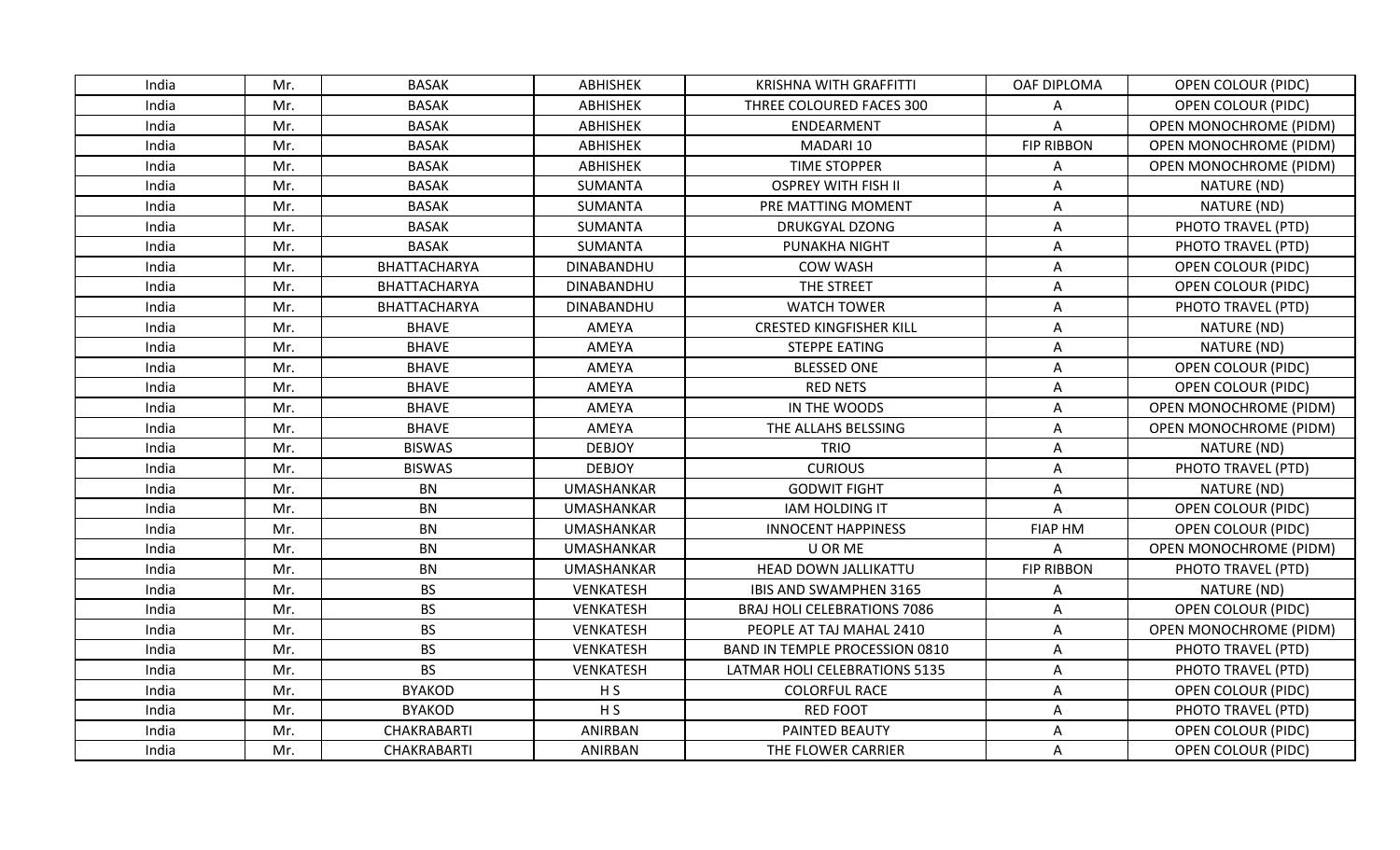| India | Mr. | CHAKRABARTI        | ANIRBAN               | <b>CURIOUS</b>                | Α                 | <b>OPEN MONOCHROME (PIDM)</b> |
|-------|-----|--------------------|-----------------------|-------------------------------|-------------------|-------------------------------|
| India | Mr. | CHAKRABARTI        | ANIRBAN               | <b>DAUNTING</b>               | A                 | OPEN MONOCHROME (PIDM)        |
| India | Mr. | CHAKRABARTI        | ANIRBAN               | MAHALI FESTIVAL PADDY         | Α                 | PHOTO TRAVEL (PTD)            |
| India | Mr. | CHAKRABARTI        | ANIRBAN               | <b>MUKHA NAACH</b>            | Α                 | PHOTO TRAVEL (PTD)            |
| India | Mr. | <b>CHAKRABORTY</b> | <b>GAUTAM</b>         | ART OF EATING FRUIT           | Α                 | NATURE (ND)                   |
| India | Mr. | <b>CHAKRABORTY</b> | <b>GAUTAM</b>         | <b>ECSTACY</b>                | Α                 | NATURE (ND)                   |
| India | Mr. | <b>CHAKRABORTY</b> | <b>GAUTAM</b>         | SIBLING LOVE                  | $\mathsf A$       | NATURE (ND)                   |
| India | Mr. | <b>CHAKRABORTY</b> | <b>GAUTAM</b>         | <b>WALKING HORNED IBIS</b>    | Α                 | NATURE (ND)                   |
| India | Mr. | <b>CHAKRABORTY</b> | <b>GAUTAM</b>         | <b>JUST BEFORE TWILIGHT</b>   | A                 | OPEN MONOCHROME (PIDM)        |
| India | Mr. | <b>CHAKRABORTY</b> | <b>GAUTAM</b>         | <b>BUDDHA PARK</b>            | OAF DIPLOMA       | PHOTO TRAVEL (PTD)            |
| India | Mr. | <b>CHATTERJEE</b>  | SAMRAT                | <b>FLYING FROM WATER</b>      | A                 | NATURE (ND)                   |
| India | Mr. | CHATTERJEE         | SAMRAT                | <b>FALSE FREEDOM</b>          | Α                 | <b>OPEN COLOUR (PIDC)</b>     |
| India | Mr. | CHATTERJEE         | SAMRAT                | <b>CHASING OVER TIME</b>      | Α                 | OPEN MONOCHROME (PIDM)        |
| India | Mr. | <b>CHAUDHURI</b>   | <b>ASIM KUMAR</b>     | <b>EGRET FLIES WITH CATCH</b> | A                 | NATURE (ND)                   |
| India | Mr. | <b>CHAUDHURI</b>   | <b>ASIM KUMAR</b>     | PASSION 25                    | Α                 | <b>OPEN MONOCHROME (PIDM)</b> |
| India | Mr. | <b>CHAUDHURI</b>   | <b>ASIM KUMAR</b>     | <b>AT NEPAL</b>               | $\mathsf{A}$      | PHOTO TRAVEL (PTD)            |
| India | Mr. | <b>DAS</b>         | DEBANJAN              | THE NECKLACE                  | A                 | OPEN MONOCHROME (PIDM)        |
| India | Mr. | <b>DAS</b>         | DEBANJAN              | RUDRAPRAYAG                   | Α                 | PHOTO TRAVEL (PTD)            |
| India | Mr. | <b>DAS</b>         | <b>PRABIR KUMAR</b>   | <b>CHASING RHINOS</b>         | $\mathsf{A}$      | NATURE (ND)                   |
| India | Mr. | <b>DAS</b>         | PRABIR KUMAR          | PREDATOR                      | <b>FIP RIBBON</b> | NATURE (ND)                   |
| India | Mr. | <b>DAS</b>         | PRABIR KUMAR          | <b>CREATIVE COUPLE</b>        | A                 | <b>OPEN COLOUR (PIDC)</b>     |
| India | Mr. | <b>DAS</b>         | <b>PRABIR KUMAR</b>   | UNFORGETTABLE CHILDHOOD       | OAF GOLD          | <b>OPEN COLOUR (PIDC)</b>     |
| India | Mr. | <b>DAS</b>         | PRABIR KUMAR          | THE SWEEPER IN THE MIST       | A                 | OPEN MONOCHROME (PIDM)        |
| India | Mr. | <b>DAS</b>         | SIDDHARTHA            | ALONE UNDER THE NIGHT SKY     | Α                 | OPEN COLOUR (PIDC)            |
| India | Mr. | <b>DAS</b>         | SIDDHARTHA            | <b>BOAT RIDER</b>             | Α                 | OPEN COLOUR (PIDC)            |
| India | Mr. | <b>DAS</b>         | SIDDHARTHA            | <b>BURDEN</b>                 | Α                 | <b>OPEN MONOCHROME (PIDM)</b> |
| India | Mr. | <b>DAS</b>         | SIDDHARTHA            | <b>BUDDHA PARK</b>            | A                 | PHOTO TRAVEL (PTD)            |
| India | Mr. | <b>DATTA</b>       | <b>DWIPARNA KUMAR</b> | DARTER 0673                   | A                 | NATURE (ND)                   |
| India | Mr. | <b>DATTA</b>       | <b>DWIPARNA KUMAR</b> | DARTER 1271                   | Α                 | NATURE (ND)                   |
| India | Mr. | <b>DATTA</b>       | <b>DWIPARNA KUMAR</b> | ELEPHANT FAMILY 108           | A                 | OPEN COLOUR (PIDC)            |
| India | Mr. | <b>DATTA</b>       | <b>DWIPARNA KUMAR</b> | <b>ELEPHANT FAMILY 180</b>    | Α                 | <b>OPEN COLOUR (PIDC)</b>     |
| India | Mr. | <b>DATTA</b>       | <b>DWIPARNA KUMAR</b> | <b>ELEPHANT FAMILY 190</b>    | A                 | OPEN COLOUR (PIDC)            |
| India | Mr. | <b>DATTA</b>       | <b>DWIPARNA KUMAR</b> | <b>ELEPHANT FAMILY 136</b>    | A                 | OPEN MONOCHROME (PIDM)        |
| India | Mr. | <b>DATTA</b>       | <b>DWIPARNA KUMAR</b> | <b>ELEPHANT FAMILY 138</b>    | A                 | <b>OPEN MONOCHROME (PIDM)</b> |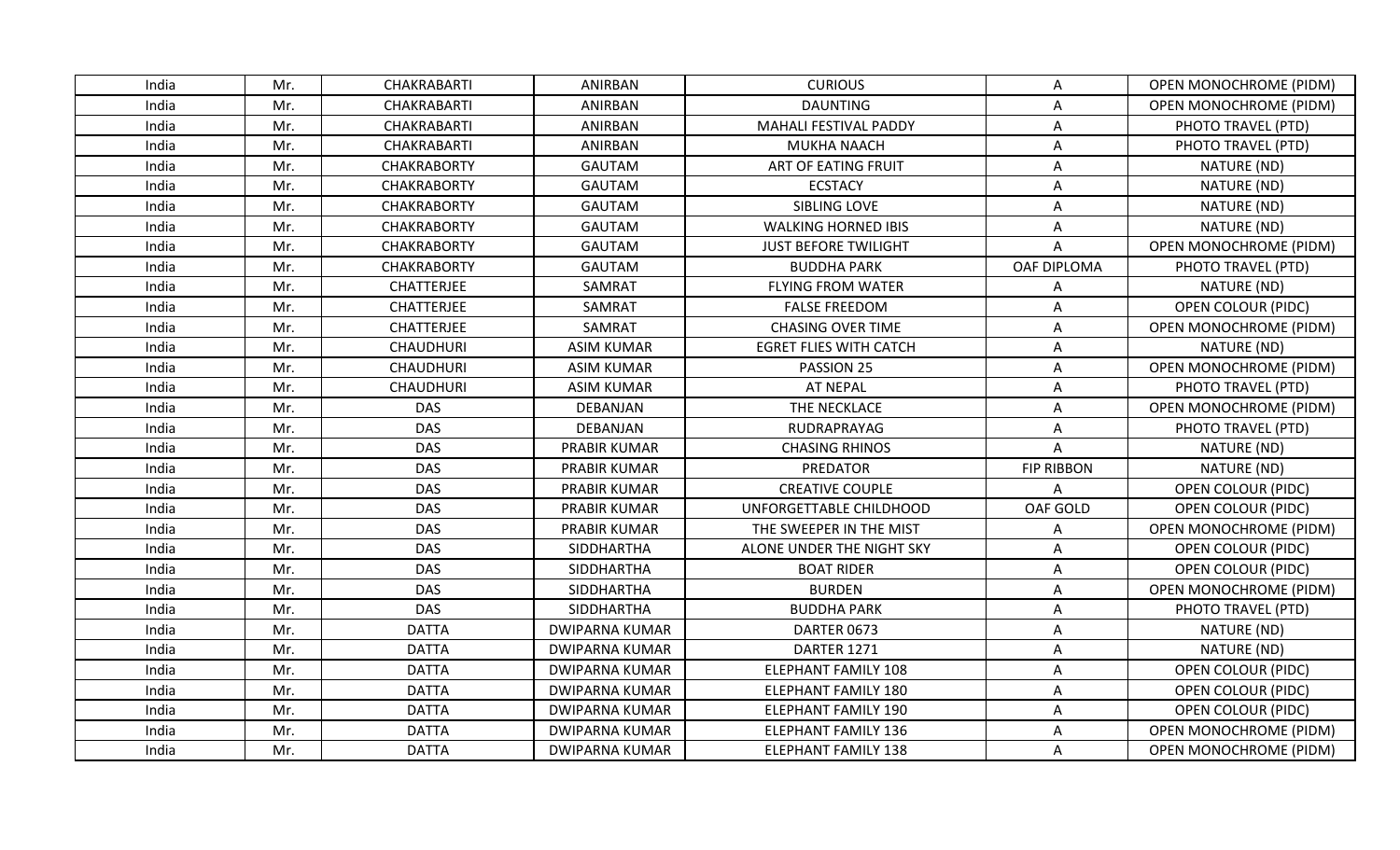| India | Mr. | <b>DATTA</b>     | <b>DWIPARNA KUMAR</b> | <b>BEAUTY OF PANGONG</b>          | Α                  | PHOTO TRAVEL (PTD)            |
|-------|-----|------------------|-----------------------|-----------------------------------|--------------------|-------------------------------|
| India | Mr. | <b>DATTA</b>     | <b>DWIPARNA KUMAR</b> | FESTIVAL 21                       | A                  | PHOTO TRAVEL (PTD)            |
| India | Mr. | DE               | <b>MRINMOY</b>        | <b>CITY OF BRIDGES PART 1</b>     | A                  | PHOTO TRAVEL (PTD)            |
| India | Mr. | DE               | <b>MRINMOY</b>        | <b>ELLORA CAVES</b>               | A                  | PHOTO TRAVEL (PTD)            |
| India | Mr. | DE               | SOMNATH               | <b>BHABNA</b>                     | Α                  | OPEN COLOUR (PIDC)            |
| India | Mr. | DE               | SOMNATH               | <b>BURDEN BURNING 2</b>           | A                  | <b>OPEN COLOUR (PIDC)</b>     |
| India | Mr. | DE               | SOMNATH               | <b>LEMON TEA BREAK</b>            | A                  | OPEN COLOUR (PIDC)            |
| India | Mr. | DE               | SOMNATH               | <b>BURDEN BURNING</b>             | Α                  | OPEN MONOCHROME (PIDM)        |
| India | Mr. | DE               | SOMNATH               | <b>SALMA IN BLACK</b>             | Α                  | <b>OPEN MONOCHROME (PIDM)</b> |
| India | Mr. | DE               | SOMNATH               | SYSTEMATIC                        | Α                  | <b>OPEN MONOCHROME (PIDM)</b> |
| India | Mr. | DE               | SOMNATH               | <b>DEVINE DESTINATION</b>         | A                  | PHOTO TRAVEL (PTD)            |
| India | Mr. | DE               | SOMNATH               | <b>RIDER OUT OF MIST</b>          | OAF GOLD           | PHOTO TRAVEL (PTD)            |
| India | Mr. | <b>DESHPANDE</b> | <b>ANIL KUMAR</b>     | WOMEN S WATER CARRYING            | A                  | OPEN MONOCHROME (PIDM)        |
| India | Mr. | <b>DESHPANDE</b> | <b>ANIL KUMAR</b>     | POT MAKING                        | Α                  | PHOTO TRAVEL (PTD)            |
| India | Mr. | <b>DEY</b>       | <b>MAINAK</b>         | KINGFISHER WITH KILL              | A                  | NATURE (ND)                   |
| India | Mr. | <b>DEY</b>       | <b>MAINAK</b>         | PURBASTHALI KINGFISHER            | Α                  | NATURE (ND)                   |
| India | Mr. | <b>DEY</b>       | <b>MAINAK</b>         | THE AFFECTIONATE MOTHER           | Α                  | NATURE (ND)                   |
| India | Mr. | <b>DEY</b>       | <b>MAINAK</b>         | <b>FLORAL INTROSPECTION</b>       | Α                  | OPEN COLOUR (PIDC)            |
| India | Mr. | <b>DEY</b>       | <b>MAINAK</b>         | FUN IN THE RAIN                   | ICS HM Certificate | OPEN COLOUR (PIDC)            |
| India | Mr. | <b>DEY</b>       | <b>MAINAK</b>         | CAGED                             | OAF GOLD           | <b>OPEN MONOCHROME (PIDM)</b> |
| India | Mr. | <b>DEY</b>       | <b>MAINAK</b>         | <b>INQUISITIVE EYES OF KIDS</b>   | Α                  | <b>OPEN MONOCHROME (PIDM)</b> |
| India | Mr. | <b>DEY</b>       | <b>MAINAK</b>         | POSTA MAN 1                       | A                  | OPEN MONOCHROME (PIDM)        |
| India | Mr. | <b>DEY</b>       | <b>MAINAK</b>         | MACHUPICHU                        | ICS HM Certificate | PHOTO TRAVEL (PTD)            |
| India | Mr. | <b>DEY</b>       | <b>MAINAK</b>         | RED COLOUR SPLASH                 | A                  | PHOTO TRAVEL (PTD)            |
| India | Mr. | <b>DEY</b>       | <b>MAINAK</b>         | SPLASH IN CIRCLE                  | Α                  | PHOTO TRAVEL (PTD)            |
| India | Mr. | <b>DUTTA</b>     | <b>AMAR NATH</b>      | <b>GODWIT FIGHTING 3437</b>       | A                  | NATURE (ND)                   |
| India | Mr. | <b>DUTTA</b>     | <b>AMAR NATH</b>      | <b>GREY HERON WITH SNAKE 7381</b> | A                  | NATURE (ND)                   |
| India | Mr. | <b>DUTTA</b>     | <b>AMAR NATH</b>      | <b>HERON WITH SNAKE 3637</b>      | Α                  | NATURE (ND)                   |
| India | Mr. | <b>DUTTA</b>     | <b>AMAR NATH</b>      | IBIS WITH SNAKE 8850              | Α                  | NATURE (ND)                   |
| India | Mr. | <b>DUTTA</b>     | <b>AMAR NATH</b>      | <b>BLACK QUEEN 8527</b>           | A                  | <b>OPEN COLOUR (PIDC)</b>     |
| India | Mr. | <b>DUTTA</b>     | <b>AMAR NATH</b>      | PIYALI 6096                       | Α                  | <b>OPEN COLOUR (PIDC)</b>     |
| India | Mr. | <b>DUTTA</b>     | <b>AMAR NATH</b>      | <b>BOYS WITH DUCK</b>             | A                  | OPEN MONOCHROME (PIDM)        |
| India | Mr. | <b>DUTTA</b>     | <b>AMAR NATH</b>      | <b>PIYALI 6093</b>                | A                  | OPEN MONOCHROME (PIDM)        |
| India | Mr. | <b>DUTTA</b>     | <b>AMAR NATH</b>      | <b>RUBY 2428</b>                  | A                  | <b>OPEN MONOCHROME (PIDM)</b> |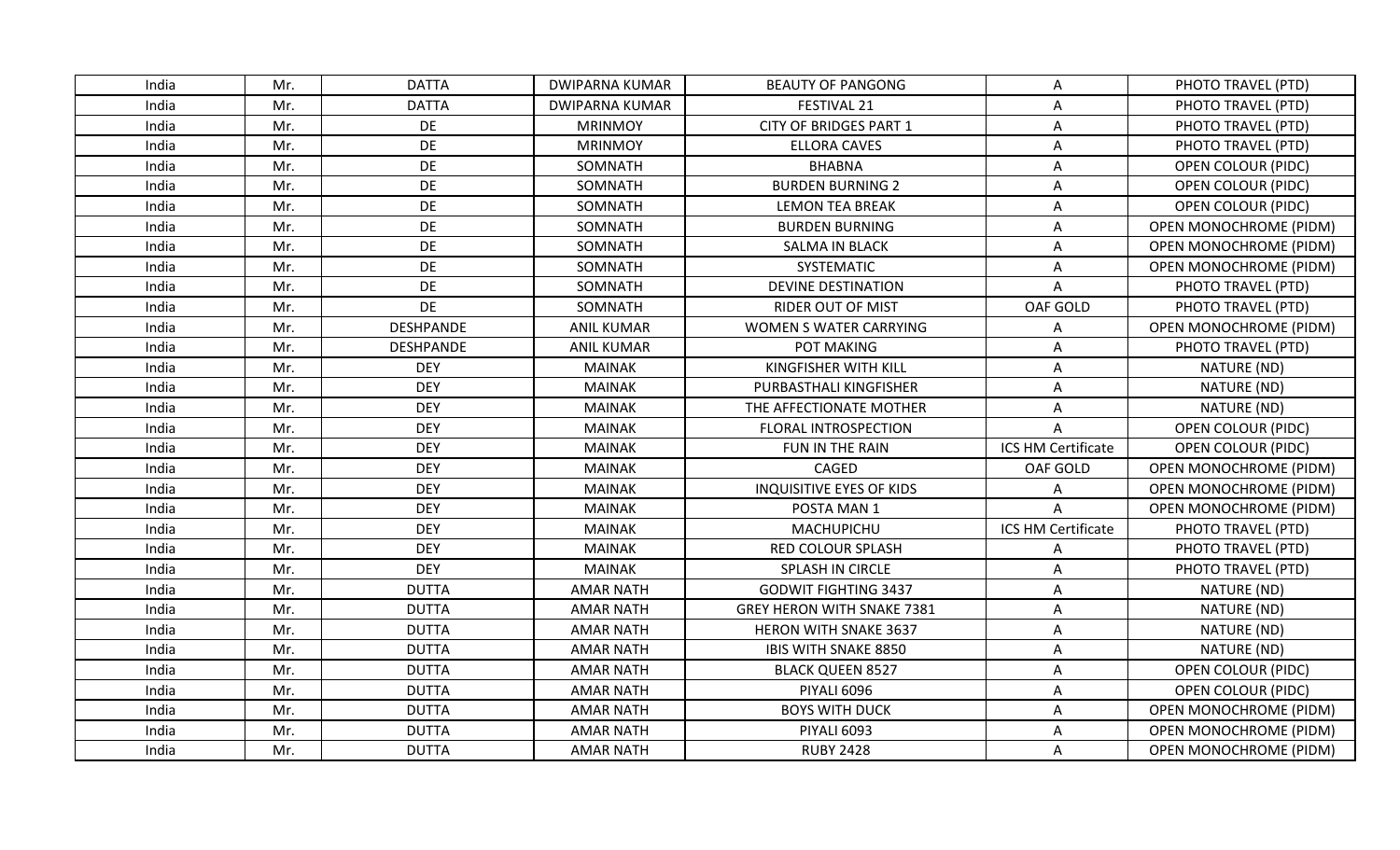| India | Mr. | <b>DUTTA</b>            | <b>AMAR NATH</b>        | <b>COLLECTING HOLY WATER 4897</b>       | A                         | PHOTO TRAVEL (PTD)            |
|-------|-----|-------------------------|-------------------------|-----------------------------------------|---------------------------|-------------------------------|
| India | Mr. | <b>DUTTA</b>            | <b>AMAR NATH</b>        | <b>HOLY 6801</b>                        | Α                         | PHOTO TRAVEL (PTD)            |
| India | Mr. | <b>DUTTA</b>            | <b>FALGUNI</b>          | <b>STILL HESITANT</b>                   | A                         | NATURE (ND)                   |
| India | Mr. | <b>GHOSH</b>            | <b>NILANJAN</b>         | <b>ENLIGHTENED MONK</b>                 | A                         | PHOTO TRAVEL (PTD)            |
| India | Mr. | <b>GHOSH</b>            | SAJAL                   | YOGI AT KUMBH MELA                      | Α                         | OPEN COLOUR (PIDC)            |
| India | Mr. | <b>GHOSH</b>            | SAJAL                   | <b>AFFINITY</b>                         | A                         | OPEN MONOCHROME (PIDM)        |
| India | Mr. | <b>GHOSH</b>            | SAJAL                   | <b>TIME TESTED</b>                      | A                         | OPEN MONOCHROME (PIDM)        |
| India | Mr. | <b>GUHA</b>             | <b>JAYANTA</b>          | LEOPARDMATING                           | A                         | NATURE (ND)                   |
| India | Mr. | <b>GUHA</b>             | <b>JAYANTA</b>          | <b>FEELTHEGREEN</b>                     | A                         | OPEN COLOUR (PIDC)            |
| India | Mr. | <b>GUHA</b>             | <b>JAYANTA</b>          | <b>LEOPARDFIGHTINGAFTERMATING</b>       | A                         | <b>OPEN MONOCHROME (PIDM)</b> |
| India | Mr. | <b>GUPTA</b>            | <b>SANJAY KUMAR</b>     | NATURE1                                 | <b>FIAP HM</b>            | NATURE (ND)                   |
| India | Mr. | <b>GUPTA</b>            | <b>SANJAY KUMAR</b>     | NATURE12                                | A                         | NATURE (ND)                   |
| India | Mr. | <b>GUPTA</b>            | <b>SANJAY KUMAR</b>     | PHOTO TRAVEL2                           | Α                         | PHOTO TRAVEL (PTD)            |
| India | Mr. | <b>HANS</b>             | PRASENJIT               | IPRA 3                                  | Α                         | OPEN COLOUR (PIDC)            |
| India | Mr. | <b>HANS</b>             | PRASENJIT               | <b>JUMP</b>                             | Α                         | OPEN COLOUR (PIDC)            |
| India | Mr. | <b>HANS</b>             | PRASENJIT               | <b>OLD MAN</b>                          | Α                         | OPEN COLOUR (PIDC)            |
| India | Mr. | <b>HANS</b>             | PRASENJIT               | HOPE <sub>1</sub>                       | A                         | OPEN MONOCHROME (PIDM)        |
| India | Mr. | <b>HANS</b>             | PRASENJIT               | IPRA 4                                  | A                         | OPEN MONOCHROME (PIDM)        |
| India | Mr. | <b>HANS</b>             | PRASENJIT               | OLD MAN 2                               | A                         | <b>OPEN MONOCHROME (PIDM)</b> |
| India | Mr. | <b>HANS</b>             | PRASENJIT               | <b>GOLDEN TEMPLE 1</b>                  | Α                         | PHOTO TRAVEL (PTD)            |
| India | Mr. | <b>HOSKOTE</b>          | RAMESH                  | <b>RITUAL</b>                           | Α                         | <b>OPEN COLOUR (PIDC)</b>     |
| India | Mr. | <b>HOSKOTE</b>          | RAMESH                  | CEREMONIAL                              | A                         | OPEN MONOCHROME (PIDM)        |
| India | Mr. | <b>HOSKOTE</b>          | <b>RAMESH</b>           | <b>GURUNANAKJI BIRTHDAY CELEBRATION</b> | A                         | PHOTO TRAVEL (PTD)            |
| India | Mr. | <b>JOSHI</b>            | <b>VIVEK</b>            | LOVE AND FIGHT                          | A                         | NATURE (ND)                   |
| India | Mr. | <b>KAHAR</b>            | <b>RAHUL</b>            | BEAUTYOFNAKOLAKE                        | A                         | PHOTO TRAVEL (PTD)            |
| India | Mr. | KANCHA RAJ KUMAR        | KANCHA RAJ KUMAR        | <b>BUTTERFLY</b>                        | A                         | NATURE (ND)                   |
| India | Mr. | <b>KANCHA RAJ KUMAR</b> | KANCHA RAJ KUMAR        | <b>BLACK PANTHER</b>                    | $\boldsymbol{\mathsf{A}}$ | OPEN COLOUR (PIDC)            |
| India | Mr. | KANCHA RAJ KUMAR        | KANCHA RAJ KUMAR        | MY LITTLE LIFE                          | Α                         | <b>OPEN COLOUR (PIDC)</b>     |
| India | Mr. | <b>KANCHA RAJ KUMAR</b> | KANCHA RAJ KUMAR        | <b>OLD OMEN</b>                         | A                         | OPEN MONOCHROME (PIDM)        |
| India | Mr. | <b>KANCHA RAJ KUMAR</b> | KANCHA RAJ KUMAR        | THE HAIR                                | A                         | <b>OPEN MONOCHROME (PIDM)</b> |
| India | Mr. | <b>KANCHA RAJ KUMAR</b> | <b>KANCHA RAJ KUMAR</b> | <b>MY FAMILY</b>                        | A                         | PHOTO TRAVEL (PTD)            |
| India | Mr. | <b>KAPOOR</b>           | <b>CHETAN</b>           | <b>BUDDHIST AMMA</b>                    | OAF GOLD                  | <b>OPEN MONOCHROME (PIDM)</b> |
| India | Mr. | <b>KAPOOR</b>           | CHETAN                  | <b>ELEGANCE</b>                         | Α                         | OPEN MONOCHROME (PIDM)        |
| India | Mr. | <b>KAPOOR</b>           | <b>CHETAN</b>           | FATHER AND HIS WORKING DAUGHTER         | A                         | OPEN MONOCHROME (PIDM)        |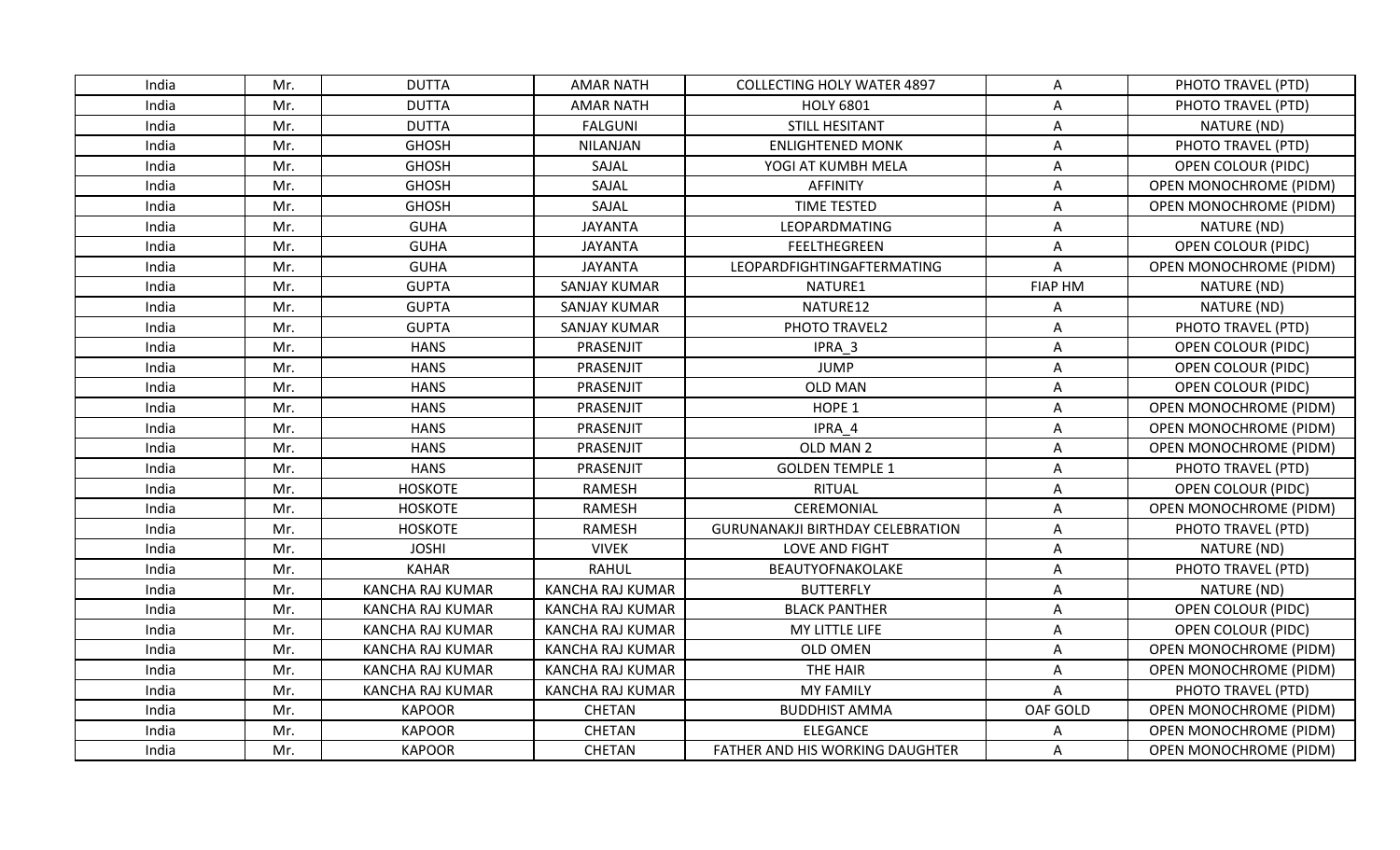| India | Mr. | <b>KAPOOR</b>    | <b>CHETAN</b>          | SADHUS AT BODHGAYA                  | A                  | PHOTO TRAVEL (PTD)            |
|-------|-----|------------------|------------------------|-------------------------------------|--------------------|-------------------------------|
| India | Mr. | <b>KAPOOR</b>    | CHETAN                 | <b>SMILING BUDDHA</b>               | OAF DIPLOMA        | PHOTO TRAVEL (PTD)            |
| India | Mr. | <b>KARMAKAR</b>  | <b>JOY</b>             | <b>DARK WORLD</b>                   | Α                  | OPEN COLOUR (PIDC)            |
| India | Mr. | KARMAKAR         | <b>JOY</b>             | <b>SHINING</b>                      | Α                  | OPEN MONOCHROME (PIDM)        |
| India | Mr. | KARMAKAR         | <b>JOY</b>             | <b>LAST WAY</b>                     | A                  | PHOTO TRAVEL (PTD)            |
| India | Mr. | <b>KARMAKAR</b>  | <b>JOY</b>             | VALLY OF CLOUDS                     | A                  | PHOTO TRAVEL (PTD)            |
| India | Mr. | KC               | LOKESH                 | <b>DEVOTEE WALKING</b>              | A                  | PHOTO TRAVEL (PTD)            |
| India | Mr. | KC               | LOKESH                 | <b>JODI HORI</b>                    | Α                  | PHOTO TRAVEL (PTD)            |
| India | Mr. | KIKKERI          | <b>DEVARAJASETTY S</b> | PLUM HEADED PARAKEET FEMALE         | Α                  | OPEN COLOUR (PIDC)            |
| India | Mr. | <b>KIKKERI</b>   | <b>DEVARAJASETTY S</b> | RISE CLEANING WOMAN                 | Α                  | OPEN MONOCHROME (PIDM)        |
| India | Mr. | <b>KIKKERI</b>   | <b>DEVARAJASETTY S</b> | <b>BULL CONTROLLING WITH NET</b>    | FIP GOLD           | PHOTO TRAVEL (PTD)            |
| India | Mr. | <b>KIKKERI</b>   | <b>DEVARAJASETTY S</b> | <b>GROUP OF TEMPLES HAMPI</b>       | Α                  | PHOTO TRAVEL (PTD)            |
| India | Mr. | <b>KIKKERI</b>   | <b>DEVARAJASETTY S</b> | RURAL FESTIVAL 3                    | A                  | PHOTO TRAVEL (PTD)            |
| India | Mr. | <b>KORLAPATI</b> | SARASWATIRAO           | <b>BRAHMINY KITE EATING FISH 03</b> | Α                  | NATURE (ND)                   |
| India | Mr. | <b>KORLAPATI</b> | SARASWATIRAO           | <b>GREAT EGRET WITH FISH 05</b>     | A                  | NATURE (ND)                   |
| India | Mr. | <b>KORLAPATI</b> | SARASWATIRAO           | SPOT BILLED PELICAN TOSSED FISH     | OAF GOLD           | NATURE (ND)                   |
| India | Mr. | <b>KORLAPATI</b> | SARASWATIRAO           | <b>WAR AND PEACE</b>                | A                  | OPEN COLOUR (PIDC)            |
| India | Mr. | <b>KORLAPATI</b> | SARASWATIRAO           | <b>FEEDING PIGS</b>                 | <b>ISF DIPLOMA</b> | OPEN MONOCHROME (PIDM)        |
| India | Mr. | KORLAPATI        | SARASWATIRAO           | FISHING AT VAKALAPUDI 07            | Α                  | <b>OPEN MONOCHROME (PIDM)</b> |
| India | Mr. | <b>KORLAPATI</b> | SARASWATIRAO           | KANUMA FESTIVAL AT KONASEEMA        | <b>FIP RIBBON</b>  | PHOTO TRAVEL (PTD)            |
| India | Mr. | <b>KORLAPATI</b> | SARASWATIRAO           | LONDON EYE AND BLUE BOAT            | A                  | PHOTO TRAVEL (PTD)            |
| India | Mr. | <b>KORLAPATI</b> | SARASWATIRAO           | TOWER BRIDGE AND RED SHIP           | A                  | PHOTO TRAVEL (PTD)            |
| India | Mr. | KRISHNAMURTHY    | <b>HARISH</b>          | 04 FISHING EAGALE                   | A                  | NATURE (ND)                   |
| India | Mr. | KRISHNAMURTHY    | <b>HARISH</b>          | 02 EVENING WALK                     | FIP GOLD           | OPEN COLOUR (PIDC)            |
| India | Mr. | KRISHNAMURTHY    | <b>HARISH</b>          | 04 PANNING                          | Α                  | OPEN COLOUR (PIDC)            |
| India | Mr. | KRISHNAMURTHY    | <b>HARISH</b>          | 02 OLD AGE                          | A                  | OPEN MONOCHROME (PIDM)        |
| India | Mr. | <b>KUNDU</b>     | PALASH                 | <b>TOSS</b>                         | A                  | NATURE (ND)                   |
| India | Mr. | <b>KUNDU</b>     | PALASH                 | <b>FACES 1</b>                      | Α                  | OPEN COLOUR (PIDC)            |
| India | Mr. | <b>KUNDU</b>     | PALASH                 | <b>DIFFERENT LOOK 2</b>             | Α                  | <b>OPEN MONOCHROME (PIDM)</b> |
| India | Mr. | <b>KUNDU</b>     | PALASH                 | <b>INCREDIBLE ZULUK</b>             | A                  | PHOTO TRAVEL (PTD)            |
| India | Mr. | <b>MAILAR</b>    | VIJAY                  | <b>BARBET WITH BERRIES</b>          | Α                  | NATURE (ND)                   |
| India | Mr. | <b>MAILAR</b>    | VIJAY                  | JEEVANAM JEEVANADHARAM              | A                  | NATURE (ND)                   |
| India | Mr. | <b>MAILAR</b>    | <b>VIJAY</b>           | <b>UNEXPECTED ATTACK</b>            | A                  | NATURE (ND)                   |
| India | Mr. | <b>MAILAR</b>    | VIJAY                  | FOLLOW ON THE PATH OF LIFE          | A                  | OPEN COLOUR (PIDC)            |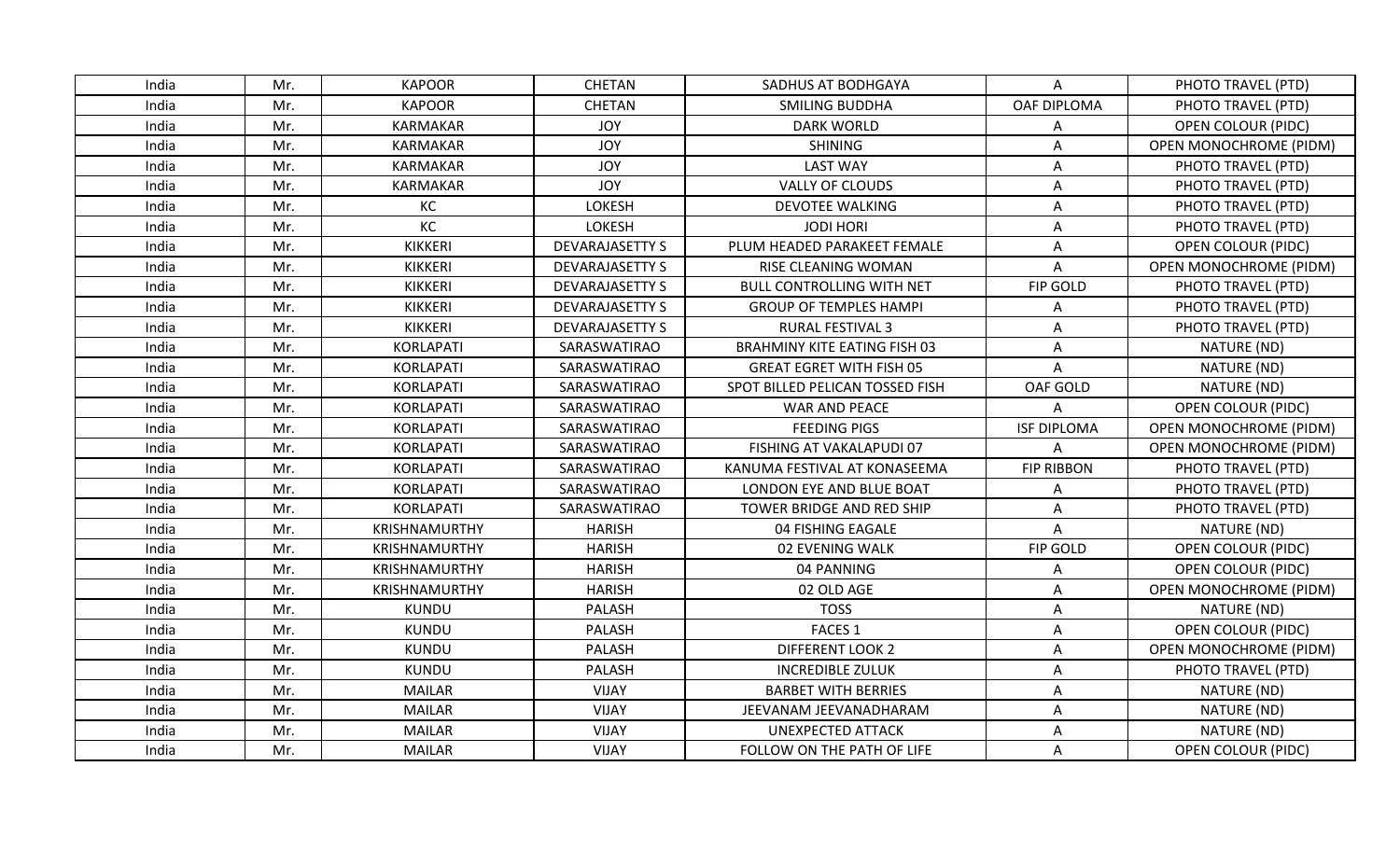| India | Mr. | <b>MAILAR</b>    | <b>VIJAY</b>         | WALK IN SAND DUNE               | A              | OPEN COLOUR (PIDC)            |
|-------|-----|------------------|----------------------|---------------------------------|----------------|-------------------------------|
| India | Mr. | <b>MAILAR</b>    | <b>VIJAY</b>         | PRANAAM                         | Α              | PHOTO TRAVEL (PTD)            |
| India | Mr. | <b>MAILAR</b>    | VIJAY                | <b>SWARNA MANDIR</b>            | A              | PHOTO TRAVEL (PTD)            |
| India | Mr. | <b>MAJUMDAR</b>  | <b>LAKSHI NANDAN</b> | <b>BRAHMINY KITE WITH KILL</b>  | A              | NATURE (ND)                   |
| India | Mr. | <b>MAJUMDAR</b>  | <b>LAKSHI NANDAN</b> | SMILE                           | A              | OPEN COLOUR (PIDC)            |
| India | Mr. | <b>MAJUMDAR</b>  | <b>LAKSHI NANDAN</b> | <b>VICTORIA</b>                 | A              | PHOTO TRAVEL (PTD)            |
| India | Mr. | MANDAL           | <b>BISWAJIT</b>      | <b>MISSED TARGET</b>            | OAF DIPLOMA    | NATURE (ND)                   |
| India | Mr. | MANDAL           | <b>BISWAJIT</b>      | <b>SWEET LUNCH</b>              | Α              | NATURE (ND)                   |
| India | Mr. | <b>MANDAL</b>    | <b>BISWAJIT</b>      | <b>TASTY BREAKFAST</b>          | Α              | NATURE (ND)                   |
| India | Mr. | MANDAL           | <b>BISWAJIT</b>      | <b>TWIN HUNTER</b>              | Α              | NATURE (ND)                   |
| India | Mr. | <b>MANDAL</b>    | <b>BISWAJIT</b>      | <b>BRICK FIELD SMILE</b>        | A              | <b>OPEN MONOCHROME (PIDM)</b> |
| India | Mr. | <b>MANDAL</b>    | <b>BISWAJIT</b>      | <b>IMMERSED ARTIST</b>          | A              | OPEN MONOCHROME (PIDM)        |
| India | Mr. | <b>MANDAL</b>    | <b>BISWAJIT</b>      | PLAY AND ENJOY                  | $\overline{A}$ | OPEN MONOCHROME (PIDM)        |
| India | Mr. | <b>MANDAL</b>    | <b>BISWAJIT</b>      | SMILING TIME                    | OAF DIPLOMA    | <b>OPEN MONOCHROME (PIDM)</b> |
| India | Mr. | MANDAL           | <b>BISWAJIT</b>      | <b>GOOD BYE MOTHER</b>          | Α              | PHOTO TRAVEL (PTD)            |
| India | Mr. | <b>MANDAL</b>    | <b>BISWAJIT</b>      | REFRESHMENT AT EVENING          | <b>FIAP HM</b> | PHOTO TRAVEL (PTD)            |
| India | Mr. | <b>MANNA</b>     | <b>AVISHEK</b>       | <b>OCTAGON BUILDING</b>         | Α              | OPEN COLOUR (PIDC)            |
| India | Mr. | <b>MANNA</b>     | <b>AVISHEK</b>       | WHEEL OF COLORS                 | A              | OPEN COLOUR (PIDC)            |
| India | Mr. | <b>MANNA</b>     | AVISHEK              | HAPPINESS KNOWS NO BOUNDARY     | A              | <b>OPEN MONOCHROME (PIDM)</b> |
| India | Mr. | MARATHE          | SUNIEL               | <b>GREY HERON WITH CATCH 11</b> | Α              | NATURE (ND)                   |
| India | Mr. | MARATHE          | <b>SUNIEL</b>        | <b>LEFT BEHIND</b>              | Α              | NATURE (ND)                   |
| India | Mr. | MARATHE          | SUNIEL               | <b>FLOWER HEAD</b>              | A              | <b>OPEN COLOUR (PIDC)</b>     |
| India | Mr. | <b>MARATHE</b>   | <b>SUNIEL</b>        | <b>RED CELEBRATION</b>          | Α              | <b>OPEN COLOUR (PIDC)</b>     |
| India | Mr. | <b>MARATHE</b>   | SUNIEL               | WRAPPED                         | Α              | OPEN MONOCHROME (PIDM)        |
| India | Mr. | <b>MARATHE</b>   | <b>SUNIEL</b>        | <b>CASTLE IN THE MOUNTAINS</b>  | Α              | PHOTO TRAVEL (PTD)            |
| India | Mr. | <b>MARATHE</b>   | <b>SUNIEL</b>        | <b>MOUNTAIN HABITAT</b>         | A              | PHOTO TRAVEL (PTD)            |
| India | Mr. | <b>MITRA</b>     | <b>BIKRAM</b>        | <b>CURIOCITY</b>                | A              | OPEN MONOCHROME (PIDM)        |
| India | Mr. | <b>MITRA</b>     | <b>BIKRAM</b>        | <b>PROFESSION</b>               | Α              | OPEN MONOCHROME (PIDM)        |
| India | Mr. | <b>MITRA</b>     | <b>BIKRAM</b>        | <b>VILLEGE GIRL</b>             | Α              | <b>OPEN MONOCHROME (PIDM)</b> |
| India | Mr. | <b>MITRA</b>     | <b>BIKRAM</b>        | <b>OLD MONK</b>                 | A              | PHOTO TRAVEL (PTD)            |
| India | Mr. | MONDAL           | <b>SIMANTA</b>       | <b>CREATIVE FINGERS 1</b>       | Α              | <b>OPEN MONOCHROME (PIDM)</b> |
| India | Mr. | <b>MONDAL</b>    | SIMANTA              | THE OLD POTER 1                 | A              | OPEN MONOCHROME (PIDM)        |
| India | Mr. | <b>MONDAL</b>    | <b>SIMANTA</b>       | DASAMI AT BAJITPUR 2021B        | A              | PHOTO TRAVEL (PTD)            |
| India | Mr. | <b>MUKHERJEE</b> | <b>DEBASHIS</b>      | <b>GODWIT FIGHT 2</b>           | A              | NATURE (ND)                   |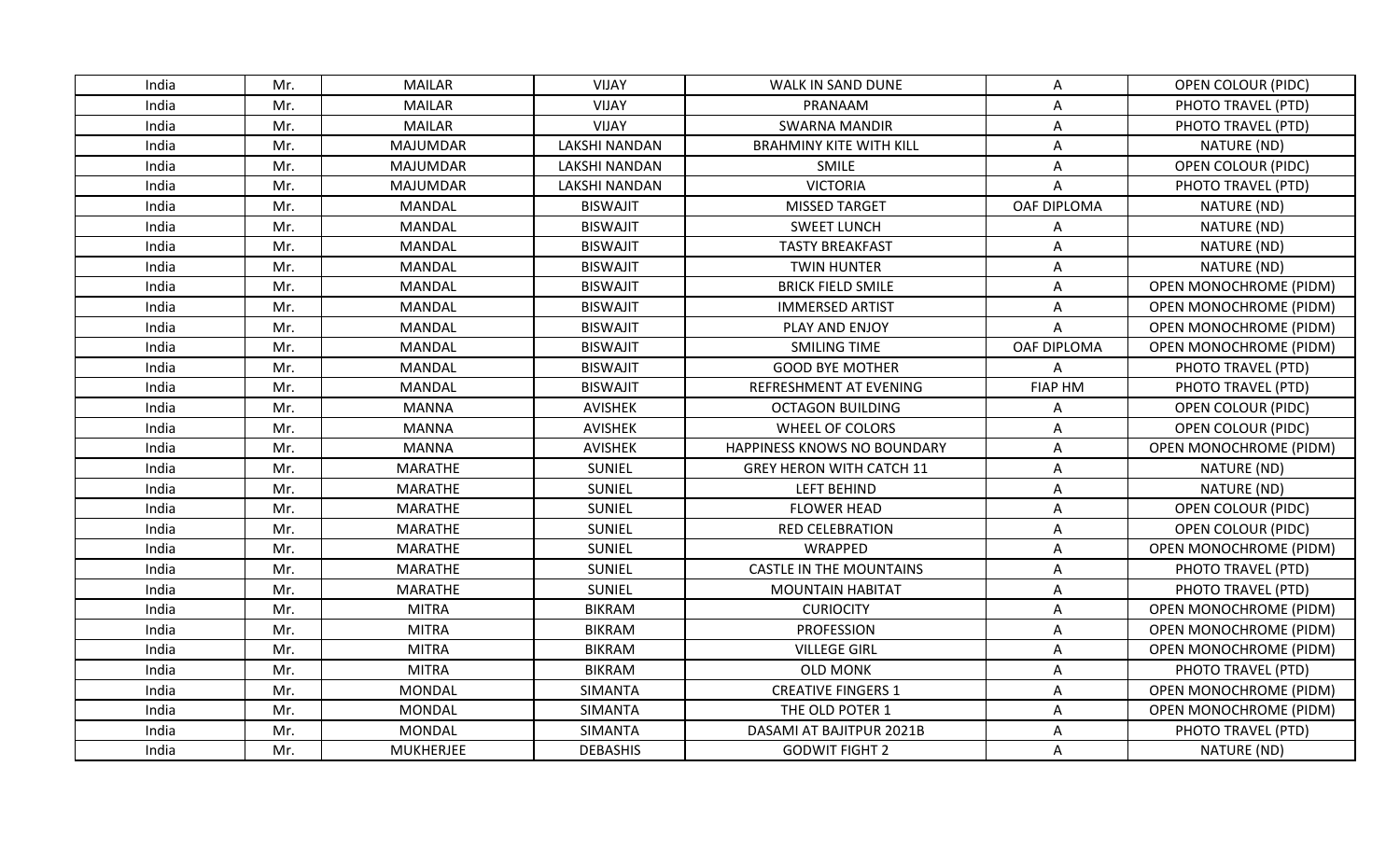| India | Mr. | <b>MUKHERJEE</b> | <b>DEBASHIS</b>     | <b>IBIS FLIES WITH ITS FROG</b> | A                         | NATURE (ND)                   |
|-------|-----|------------------|---------------------|---------------------------------|---------------------------|-------------------------------|
| India | Mr. | <b>MUKHERJEE</b> | <b>DEBASHIS</b>     | THE WINNER                      | A                         | NATURE (ND)                   |
| India | Mr. | <b>MUKHERJEE</b> | <b>DEBASHIS</b>     | TOO BIG A CATCH                 | A                         | NATURE (ND)                   |
| India | Mr. | <b>MUKHERJEE</b> | <b>DEBASHIS</b>     | <b>GANGA MAHOTSAV 2021</b>      | A                         | PHOTO TRAVEL (PTD)            |
| India | Mr. | MUKHOPADHYAY     | <b>BIPLAB</b>       | HEY WHO R U BIG BROTHER         | Α                         | NATURE (ND)                   |
| India | Mr. | MUKHOPADHYAY     | <b>BIPLAB</b>       | <b>SNATCHING OF FOOD</b>        | A                         | NATURE (ND)                   |
| India | Mr. | NAGARAJU         | PVS                 | <b>COLOURFUL BOYS</b>           | $\boldsymbol{\mathsf{A}}$ | OPEN COLOUR (PIDC)            |
| India | Mr. | NAGARAJU         | PVS                 | <b>FRIENDS</b>                  | A                         | <b>OPEN COLOUR (PIDC)</b>     |
| India | Mr. | NAGARAJU         | PVS                 | <b>MAKING POTS</b>              | A                         | OPEN COLOUR (PIDC)            |
| India | Mr. | NAGARAJU         | PVS                 | <b>ADDICTIONS</b>               | Α                         | <b>OPEN MONOCHROME (PIDM)</b> |
| India | Mr. | NAGARAJU         | PVS                 | <b>NATURAL SMIL</b>             | Α                         | <b>OPEN MONOCHROME (PIDM)</b> |
| India | Mr. | NAGARAJU         | PVS                 | POT MAKING 2                    | OAF GOLD                  | OPEN MONOCHROME (PIDM)        |
| India | Mr. | <b>NATH</b>      | <b>DIPANJAN</b>     | <b>ACTION</b>                   | Α                         | NATURE (ND)                   |
| India | Mr. | <b>NATH</b>      | <b>DIPANJAN</b>     | <b>FIGHT OF GLADIATORS</b>      | A                         | NATURE (ND)                   |
| India | Mr. | <b>NATH</b>      | <b>SUBRATA</b>      | <b>GAME ON</b>                  | A                         | NATURE (ND)                   |
| India | Mr. | <b>NATH</b>      | <b>SUBRATA</b>      | <b>KABADI</b>                   | OAF GOLD                  | NATURE (ND)                   |
| India | Mr. | <b>NATH</b>      | <b>SUBRATA</b>      | LOVE FOR EVER 3                 | А                         | NATURE (ND)                   |
| India | Mr. | <b>NATH</b>      | <b>SUBRATA</b>      | AT HOME                         | A                         | <b>OPEN COLOUR (PIDC)</b>     |
| India | Mr. | <b>NATH</b>      | <b>SUBRATA</b>      | DAKSHINESWAR 2                  | Α                         | PHOTO TRAVEL (PTD)            |
| India | Mr. | <b>PANDA</b>     | <b>SWAPAN KUMAR</b> | CREATURE                        | A                         | NATURE (ND)                   |
| India | Mr. | PANDA            | <b>SWAPAN KUMAR</b> | THOUGHT - 2                     | Α                         | OPEN MONOCHROME (PIDM)        |
| India | Mr. | <b>PANDA</b>     | <b>SWAPAN KUMAR</b> | <b>VICTORIA MEMORIAL HALL</b>   | A                         | PHOTO TRAVEL (PTD)            |
| India | Mr. | <b>PARATE</b>    | PRASHANT            | <b>RELAXING ON ROAD</b>         | Α                         | NATURE (ND)                   |
| India | Mr. | <b>PARATE</b>    | PRASHANT            | SANCHI STUPA SMALL              | A                         | PHOTO TRAVEL (PTD)            |
| India | Mr. | <b>PATHAK</b>    | KRISHNENDU          | <b>SAVE GREEN</b>               | A                         | NATURE (ND)                   |
| India | Mr. | <b>PATHAK</b>    | KRISHNENDU          | <b>ALONE</b>                    | OAF GOLD                  | <b>OPEN MONOCHROME (PIDM)</b> |
| India | Mr. | <b>PATHAK</b>    | KRISHNENDU          | <b>VNS MORNING AROTI</b>        | Α                         | PHOTO TRAVEL (PTD)            |
| India | Mr. | <b>PATLE</b>     | <b>KSHITIJ</b>      | ARCHITECT OF AVIAN WORLD        | Α                         | NATURE (ND)                   |
| India | Mr. | <b>PATLE</b>     | <b>KSHITIJ</b>      | LOOK AT ME                      | A                         | NATURE (ND)                   |
| India | Mr. | <b>PATLE</b>     | <b>KSHITIJ</b>      | LOVE IS IN THE AIR              | Α                         | NATURE (ND)                   |
| India | Mr. | <b>PATLE</b>     | <b>KSHITIJ</b>      | <b>COLOURS OF WINTER</b>        | Α                         | PHOTO TRAVEL (PTD)            |
| India | Mr. | <b>PODDER</b>    | <b>ASHIM</b>        | 02 RED BEAUTY WITH HER PET      | A                         | OPEN COLOUR (PIDC)            |
| India | Mr. | <b>PODDER</b>    | <b>ASHIM</b>        | 01 TRADITIONAL LOOKS OF A WOMAN | A                         | <b>OPEN MONOCHROME (PIDM)</b> |
| India | Mr. | <b>PODDER</b>    | <b>ASHIM</b>        | 03 ENVOURMENTAL PORTRAIT        | A                         | OPEN MONOCHROME (PIDM)        |
|       |     |                  |                     |                                 |                           |                               |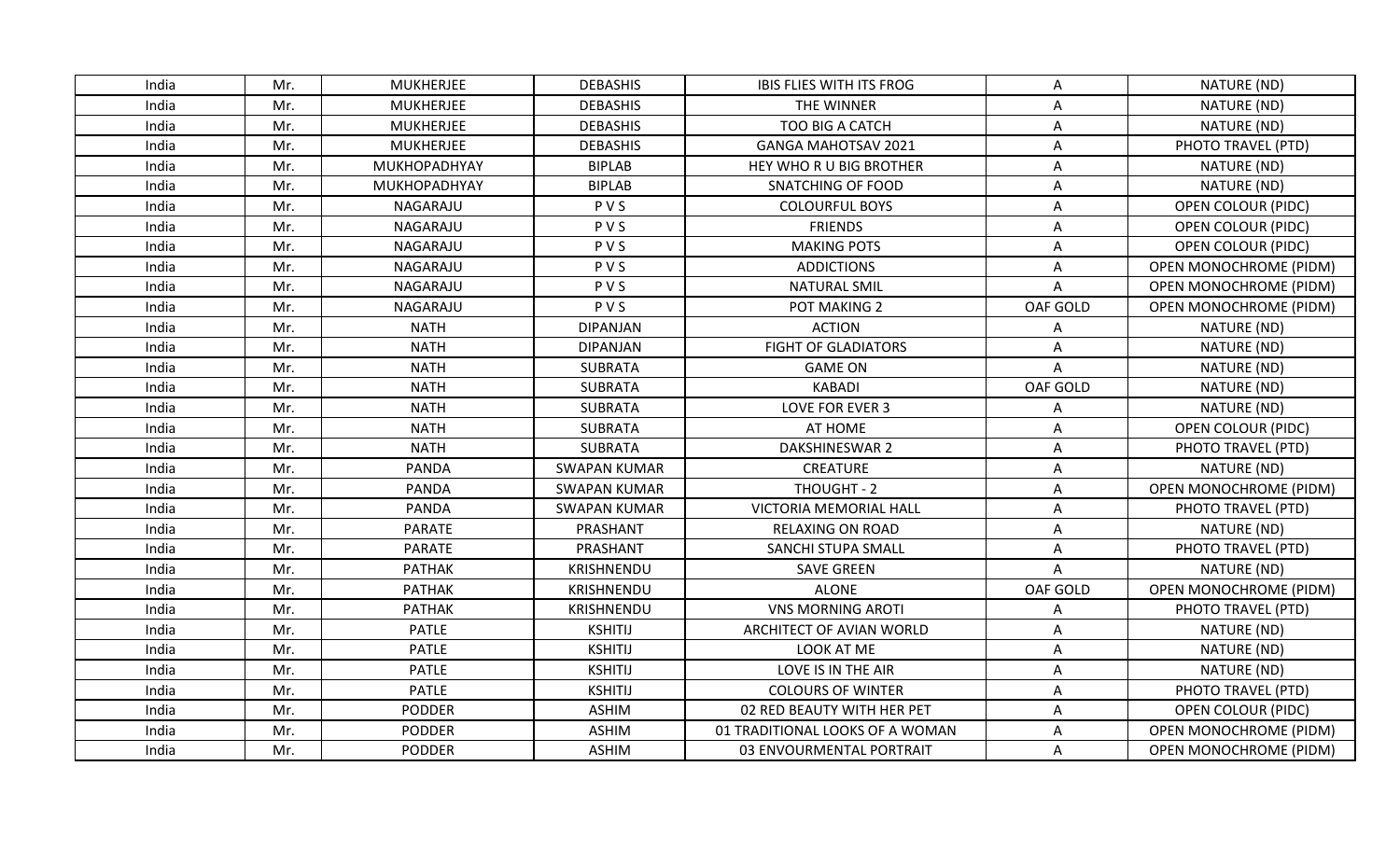| India | Mr. | PONAGANTI        | RAJU              | <b>PROTECTOR</b>                  | A                         | NATURE (ND)                   |
|-------|-----|------------------|-------------------|-----------------------------------|---------------------------|-------------------------------|
| India | Mr. | PONAGANTI        | <b>RAJU</b>       | <b>SPIDER FAMILY</b>              | $\boldsymbol{\mathsf{A}}$ | NATURE (ND)                   |
| India | Mr. | PONAGANTI        | RAJU              | CHILDREN COMING OUT OF AN EGG     | Α                         | <b>OPEN COLOUR (PIDC)</b>     |
| India | Mr. | PONAGANTI        | RAJU              | THE UNKNOWN JOY IN THAT LAUGHTER  | Α                         | OPEN MONOCHROME (PIDM)        |
| India | Mr. | PONAGANTI        | RAJU              | THERE WAS SOMETHING IN THAT LAUGH | Α                         | OPEN MONOCHROME (PIDM)        |
| India | Mr. | <b>PRAKASH K</b> | SAI               | <b>GREY MONGOOSE</b>              | A                         | NATURE (ND)                   |
| India | Mr. | PUNTAMBEKAR      | <b>RAVINDRA</b>   | <b>FLYING FLAMINGOS</b>           | A                         | NATURE (ND)                   |
| India | Mr. | PUNTAMBEKAR      | RAVINDRA          | <b>HELP IN GROOMING</b>           | A                         | <b>OPEN COLOUR (PIDC)</b>     |
| India | Mr. | PUNTAMBEKAR      | <b>RAVINDRA</b>   | POLICE CHECK POST                 | Α                         | <b>OPEN COLOUR (PIDC)</b>     |
| India | Mr. | PUNTAMBEKAR      | <b>RAVINDRA</b>   | ADIWASI WOMAN                     | Α                         | OPEN MONOCHROME (PIDM)        |
| India | Mr. | R                | <b>NAGU</b>       | <b>BIG CATCH</b>                  | Α                         | NATURE (ND)                   |
| India | Mr. | $\mathsf{R}$     | <b>NAGU</b>       | SPLASH                            | A                         | NATURE (ND)                   |
| India | Mr. | <b>RAKSHIT</b>   | SHUVOJIT          | <b>INNOCENT FACES</b>             | A                         | <b>OPEN COLOUR (PIDC)</b>     |
| India | Mr. | <b>RAKSHIT</b>   | SHUVOJIT          | <b>UNITY IS STRENGTH</b>          | A                         | <b>OPEN COLOUR (PIDC)</b>     |
| India | Mr. | <b>RAKSHIT</b>   | SHUVOJIT          | <b>MR MADARI</b>                  | A                         | OPEN MONOCHROME (PIDM)        |
| India | Mr. | <b>RAKSHIT</b>   | SHUVOJIT          | THE EYES                          | A                         | <b>OPEN MONOCHROME (PIDM)</b> |
| India | Mr. | <b>RAY</b>       | PRADIP KUMAR      | PREDATOR                          | A                         | <b>OPEN COLOUR (PIDC)</b>     |
| India | Mr. | <b>ROY</b>       | <b>BIPLAB</b>     | PURPLE HERON WITH SNAKE           | A                         | NATURE (ND)                   |
| India | Mr. | <b>ROY</b>       | <b>BIPLAB</b>     | <b>LITTLE PLEASURE</b>            | Α                         | OPEN MONOCHROME (PIDM)        |
| India | Mr. | <b>ROY</b>       | <b>BIPLAB</b>     | OLD IS GOLD                       | Α                         | <b>OPEN MONOCHROME (PIDM)</b> |
| India | Mr. | <b>ROY</b>       | <b>RANJAN</b>     | <b>INSECT MATING</b>              | Α                         | NATURE (ND)                   |
| India | Mr. | <b>ROY</b>       | RANJAN            | <b>CARING MOTHER</b>              | A                         | <b>OPEN COLOUR (PIDC)</b>     |
| India | Mr. | <b>ROY</b>       | <b>RANJAN</b>     | FEEL THE LIFE                     | A                         | <b>OPEN COLOUR (PIDC)</b>     |
| India | Mr. | <b>ROY</b>       | <b>RANJAN</b>     | EXPRESSIONLESS2                   | <b>FIAP HM</b>            | OPEN MONOCHROME (PIDM)        |
| India | Mr. | <b>ROY</b>       | <b>RANJAN</b>     | <b>NOORI</b>                      | Α                         | <b>OPEN MONOCHROME (PIDM)</b> |
| India | Mr. | <b>ROY</b>       | <b>RANJAN</b>     | <b>STARING EYES</b>               | Α                         | <b>OPEN MONOCHROME (PIDM)</b> |
| India | Mr. | <b>ROY</b>       | <b>RANJAN</b>     | <b>FAITH</b>                      | A                         | PHOTO TRAVEL (PTD)            |
| India | Mr. | <b>ROY</b>       | RANJAN            | KANYAKUMARI AT DAWN               | A                         | PHOTO TRAVEL (PTD)            |
| India | Mr. | <b>ROY</b>       | RANJAN            | PRADAKSHINA                       | Α                         | PHOTO TRAVEL (PTD)            |
| India | Mr. | SAHA             | <b>AMBAR NATH</b> | <b>COLORADO RIVER</b>             | $\boldsymbol{\mathsf{A}}$ | NATURE (ND)                   |
| India | Mr. | <b>SAHA</b>      | NILANJAN          | MODEL 1                           | Α                         | <b>OPEN COLOUR (PIDC)</b>     |
| India | Mr. | SAHA             | NILANJAN          | RELAXED                           | Α                         | OPEN MONOCHROME (PIDM)        |
| India | Mr. | SARKAR           | <b>PRANAB</b>     | FREEDOM                           | A                         | <b>OPEN COLOUR (PIDC)</b>     |
| India | Mr. | SARKAR           | PRANAB            | <b>GOOD TO KNOW</b>               | A                         | OPEN COLOUR (PIDC)            |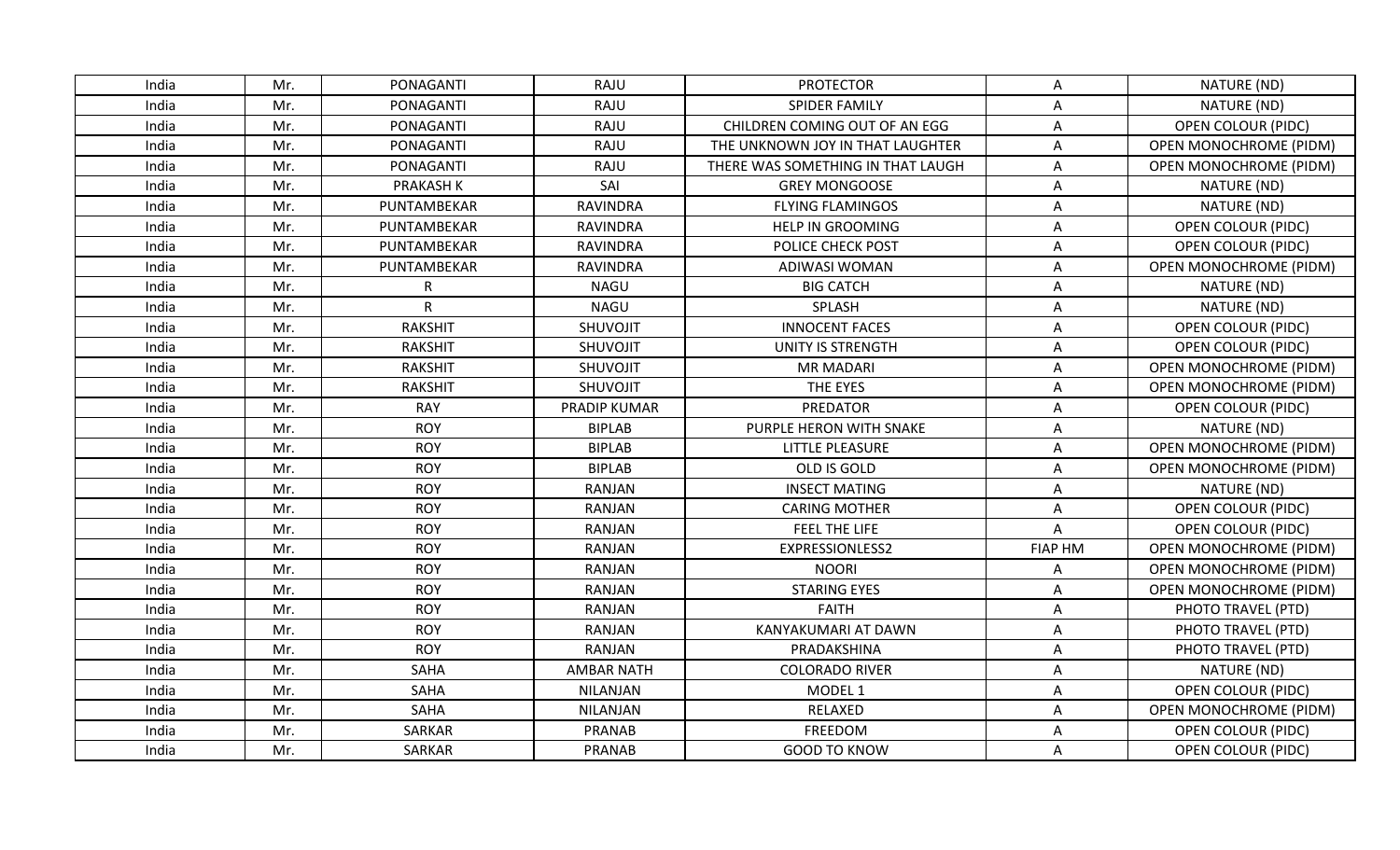| India | Mr. | <b>SARKAR</b>   | <b>PRANAB</b>    | <b>ADHAN</b>                  | A                  | <b>OPEN MONOCHROME (PIDM)</b> |
|-------|-----|-----------------|------------------|-------------------------------|--------------------|-------------------------------|
| India | Mr. | <b>SARKAR</b>   | <b>PRANAB</b>    | <b>SPARKLING BLACK</b>        | A                  | OPEN MONOCHROME (PIDM)        |
| India | Mr. | SATYANARAYANA   | <b>THURUPATI</b> | <b>CROCKER CARRYUING POTS</b> | A                  | OPEN MONOCHROME (PIDM)        |
| India | Mr. | SATYANARAYANA   | <b>THURUPATI</b> | <b>RETAN TO HOME</b>          | A                  | OPEN MONOCHROME (PIDM)        |
| India | Mr. | SEHANABISH      | <b>BHASKAR</b>   | <b>MATING OF MONGOOSE</b>     | ICS HM Certificate | NATURE (ND)                   |
| India | Mr. | SEHANABISH      | <b>BHASKAR</b>   | SAFEGUARD                     | A                  | NATURE (ND)                   |
| India | Mr. | SEHANABISH      | <b>BHASKAR</b>   | CENTENARIAN                   | A                  | OPEN COLOUR (PIDC)            |
| India | Mr. | SEHANABISH      | <b>BHASKAR</b>   | CONTEMPLATION                 | A                  | <b>OPEN COLOUR (PIDC)</b>     |
| India | Mr. | SEHANABISH      | <b>BHASKAR</b>   | FACE 1                        | Α                  | <b>OPEN MONOCHROME (PIDM)</b> |
| India | Mr. | SEHANABISH      | <b>BHASKAR</b>   | <b>TEACHING</b>               | A                  | OPEN MONOCHROME (PIDM)        |
| India | Mr. | SEHANABISH      | <b>BHASKAR</b>   | VAGRANT                       | A                  | <b>OPEN MONOCHROME (PIDM)</b> |
| India | Mr. | <b>SEN</b>      | <b>MRINAL</b>    | <b>ANGRY DARTER</b>           | Α                  | NATURE (ND)                   |
| India | Mr. | <b>SEN</b>      | <b>MRINAL</b>    | <b>DEADLY FIGHT</b>           | <b>ISF GOLD</b>    | NATURE (ND)                   |
| India | Mr. | <b>SEN</b>      | <b>MRINAL</b>    | <b>ENTER THE DRAGON</b>       | Α                  | NATURE (ND)                   |
| India | Mr. | SEN             | <b>MRINAL</b>    | MISSED THE CATCH              | Α                  | NATURE (ND)                   |
| India | Mr. | <b>SEN</b>      | <b>MRINAL</b>    | FESTIVAL OF COLOURS           | Α                  | <b>OPEN COLOUR (PIDC)</b>     |
| India | Mr. | <b>SEN</b>      | <b>MRINAL</b>    | <b>STREET STORY</b>           | A                  | <b>OPEN COLOUR (PIDC)</b>     |
| India | Mr. | SEN             | <b>MRINAL</b>    | <b>BEGINNING OF THE DAY</b>   | <b>ISF GOLD</b>    | OPEN MONOCHROME (PIDM)        |
| India | Mr. | <b>SEN</b>      | <b>MRINAL</b>    | LIFE OF COWHERD               | Α                  | OPEN MONOCHROME (PIDM)        |
| India | Mr. | <b>SEN</b>      | <b>MRINAL</b>    | MY BABY                       | A                  | <b>OPEN MONOCHROME (PIDM)</b> |
| India | Mr. | <b>SEN</b>      | <b>MRINAL</b>    | THE DUCK MAN                  | A                  | OPEN MONOCHROME (PIDM)        |
| India | Mr. | <b>SEN</b>      | <b>MRINAL</b>    | NANDGAON HOLI FESTIVAL        | A                  | PHOTO TRAVEL (PTD)            |
| India | Mr. | <b>SEN</b>      | <b>MRINAL</b>    | THE DAY BEGINS                | ICS HM Certificate | PHOTO TRAVEL (PTD)            |
| India | Mr. | <b>SENGUPTA</b> | <b>SUGATA</b>    | <b>BONDED WITH LOVE</b>       | A                  | OPEN COLOUR (PIDC)            |
| India | Mr. | <b>SENGUPTA</b> | <b>SUGATA</b>    | <b>MOTION AND STILL</b>       | A                  | <b>OPEN COLOUR (PIDC)</b>     |
| India | Mr. | <b>SENGUPTA</b> | <b>SUGATA</b>    | <b>INFINITE VISION</b>        | Α                  | OPEN MONOCHROME (PIDM)        |
| India | Mr. | <b>SENGUPTA</b> | <b>SUGATA</b>    | THE SAINT WITH HIS PET        | Α                  | <b>OPEN MONOCHROME (PIDM)</b> |
| India | Mr. | <b>SENGUPTA</b> | <b>SUGATA</b>    | <b>TRUE FRIENDS</b>           | A                  | OPEN MONOCHROME (PIDM)        |
| India | Mr. | <b>SENGUPTA</b> | <b>SUGATA</b>    | <b>GANGARTI 2</b>             | A                  | PHOTO TRAVEL (PTD)            |
| India | Mr. | <b>SENGUPTA</b> | <b>SUGATA</b>    | YOGA TEAM                     | Α                  | PHOTO TRAVEL (PTD)            |
| India | Mr. | <b>SINGH</b>    | SHATRUGHAN       | TRY TO FLY                    | Α                  | NATURE (ND)                   |
| India | Mr. | SK              | SADAT HASAN      | <b>OLD LADY</b>               | A                  | <b>OPEN MONOCHROME (PIDM)</b> |
| India | Mr. | SK              | SADAT HASAN      | <b>NAGA SADHU</b>             | A                  | PHOTO TRAVEL (PTD)            |
| India | Mr. | <b>TRIPATHI</b> | JAI              | <b>FISHING BAG</b>            | A                  | NATURE (ND)                   |
|       |     |                 |                  |                               |                    |                               |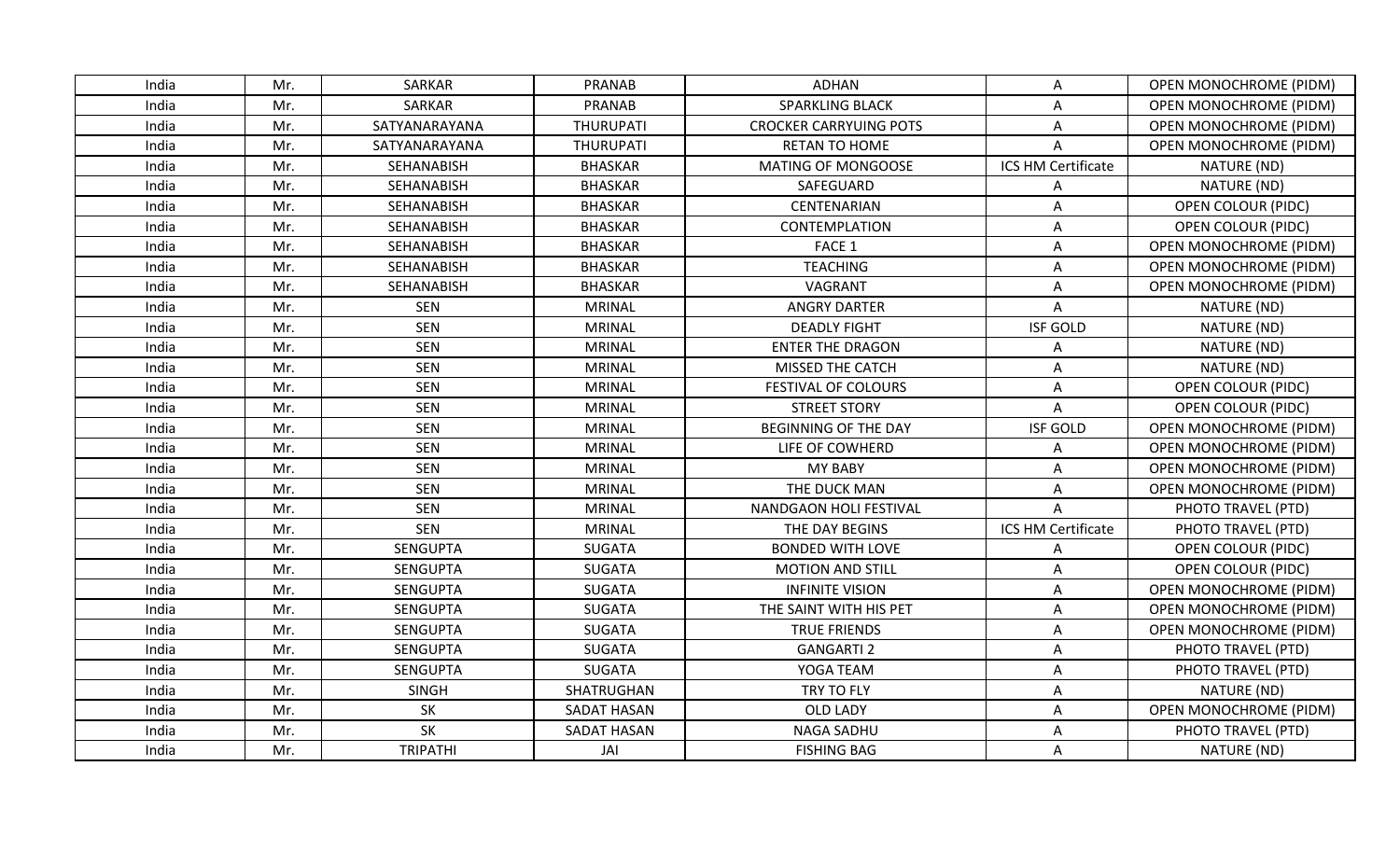| India | Mr.  | <b>TRIPATHI</b>           |                    |                               |                    |                               |
|-------|------|---------------------------|--------------------|-------------------------------|--------------------|-------------------------------|
|       |      |                           | JAI                | THE ROYAL STAG                | A                  | OPEN MONOCHROME (PIDM)        |
| India | Mr.  | <b>VYAS</b>               | <b>RISHABH DEV</b> | <b>HIDE AND SEEK</b>          | A                  | NATURE (ND)                   |
| India | Mr.  | <b>VYAS</b>               | <b>RISHABH DEV</b> | <b>RANG PYAR KE</b>           | Α                  | <b>OPEN COLOUR (PIDC)</b>     |
| India | Mrs. | <b>BAIDYA</b>             | <b>JOLLY</b>       | AQUARIUM                      | Α                  | <b>OPEN COLOUR (PIDC)</b>     |
| India | Mrs. | <b>BAIDYA</b>             | <b>JOLLY</b>       | ABORIGINAL                    | A                  | <b>OPEN MONOCHROME (PIDM)</b> |
| India | Mrs. | <b>BAIDYA</b>             | <b>JOLLY</b>       | <b>CATS EYE</b>               | Α                  | <b>OPEN MONOCHROME (PIDM)</b> |
| India | Mrs. | <b>BANERJEE MUKHERJEE</b> | LOPAMUDRA          | <b>FINALY</b>                 | A                  | NATURE (ND)                   |
| India | Mrs. | <b>BISWAS</b>             | SAUMI              | POND HERON WITH CATCH         | OAF DIPLOMA        | NATURE (ND)                   |
| India | Mrs. | <b>BISWAS</b>             | SAUMI              | <b>TWO FACED IBIS</b>         | A                  | NATURE (ND)                   |
| India | Mrs. | <b>BISWAS</b>             | SAUMI              | <b>PLAYING</b>                | ICS HM Certificate | OPEN COLOUR (PIDC)            |
| India | Mrs. | <b>BISWAS</b>             | SAUMI              | <b>STEP FORWARD</b>           | A                  | <b>OPEN COLOUR (PIDC)</b>     |
| India | Mrs. | <b>DEB SARKAR</b>         | <b>MANASI</b>      | IN ACTION MOOD                | A                  | NATURE (ND)                   |
| India | Mrs. | <b>DEB SARKAR</b>         | <b>MANASI</b>      | RED CRESTED POCHARD IN ACTION | Α                  | NATURE (ND)                   |
| India | Mrs. | <b>DEB SARKAR</b>         | <b>MANASI</b>      | <b>CHERRY ALIGNMENT</b>       | A                  | <b>OPEN COLOUR (PIDC)</b>     |
| India | Mrs. | <b>DEB SARKAR</b>         | <b>MANASI</b>      | <b>CURIOUS</b>                | Α                  | <b>OPEN MONOCHROME (PIDM)</b> |
| India | Mrs. | <b>DEB SARKAR</b>         | <b>MANASI</b>      | PRAYER                        | $\mathsf{A}$       | PHOTO TRAVEL (PTD)            |
| India | Mrs. | <b>MAJUMDAR</b>           | <b>KUSMI</b>       | <b>FOGGY MORNING SCHOOL</b>   | A                  | OPEN MONOCHROME (PIDM)        |
| India | Mrs. | <b>MAJUMDAR</b>           | <b>KUSMI</b>       | <b>MARCHING AHEAD</b>         | A                  | OPEN MONOCHROME (PIDM)        |
| India | Mrs. | <b>MAJUMDAR</b>           | <b>KUSMI</b>       | <b>KAGYAT DANCE 1</b>         | A                  | PHOTO TRAVEL (PTD)            |
| India | Mrs. | <b>MAJUMDAR</b>           | <b>KUSMI</b>       | <b>KAGYAT DANCE 10</b>        | Α                  | PHOTO TRAVEL (PTD)            |
| India | Mrs. | <b>MAJUMDAR</b>           | <b>KUSMI</b>       | <b>KAGYAT DANCE 11</b>        | Α                  | PHOTO TRAVEL (PTD)            |
| India | Mrs. | <b>MAJUMDAR</b>           | <b>KUSMI</b>       | <b>KAGYAT DANCE 4</b>         | A                  | PHOTO TRAVEL (PTD)            |
| India | Mrs. | <b>MAZUMDER</b>           | <b>RUBY</b>        | <b>FALCONS CATCH</b>          | A                  | NATURE (ND)                   |
| India | Mrs. | <b>MAZUMDER</b>           | <b>RUBY</b>        | <b>FLYCATCHERS CATCH</b>      | A                  | NATURE (ND)                   |
| India | Mrs. | <b>MAZUMDER</b>           | <b>RUBY</b>        | <b>IBIS SNAKE CATCH</b>       | Α                  | NATURE (ND)                   |
| India | Mrs. | <b>MAZUMDER</b>           | <b>RUBY</b>        | <b>NORTHERN PINTAIL</b>       | Α                  | NATURE (ND)                   |
| India | Mrs. | <b>MAZUMDER</b>           | <b>RUBY</b>        | ANGER                         | A                  | <b>OPEN COLOUR (PIDC)</b>     |
| India | Mrs. | <b>MAZUMDER</b>           | <b>RUBY</b>        | <b>HELENA</b>                 | A                  | <b>OPEN COLOUR (PIDC)</b>     |
| India | Mrs. | <b>MAZUMDER</b>           | <b>RUBY</b>        | <b>ROSE GARDEN</b>            | Α                  | OPEN COLOUR (PIDC)            |
| India | Mrs. | <b>MAZUMDER</b>           | <b>RUBY</b>        | <b>POTS</b>                   | A                  | <b>OPEN MONOCHROME (PIDM)</b> |
| India | Mrs. | <b>MAZUMDER</b>           | <b>RUBY</b>        | <b>RELAX</b>                  | Α                  | OPEN MONOCHROME (PIDM)        |
| India | Mrs. | <b>MAZUMDER</b>           | <b>RUBY</b>        | <b>CHHAT</b>                  | A                  | PHOTO TRAVEL (PTD)            |
| India | Mrs. | <b>MISHRA</b>             | ANJU               | <b>HOME COMING</b>            | A                  | PHOTO TRAVEL (PTD)            |
| India | Mrs. | SUMARIA                   | SARITA             | <b>MOTHER AND CUBS</b>        | A                  | NATURE (ND)                   |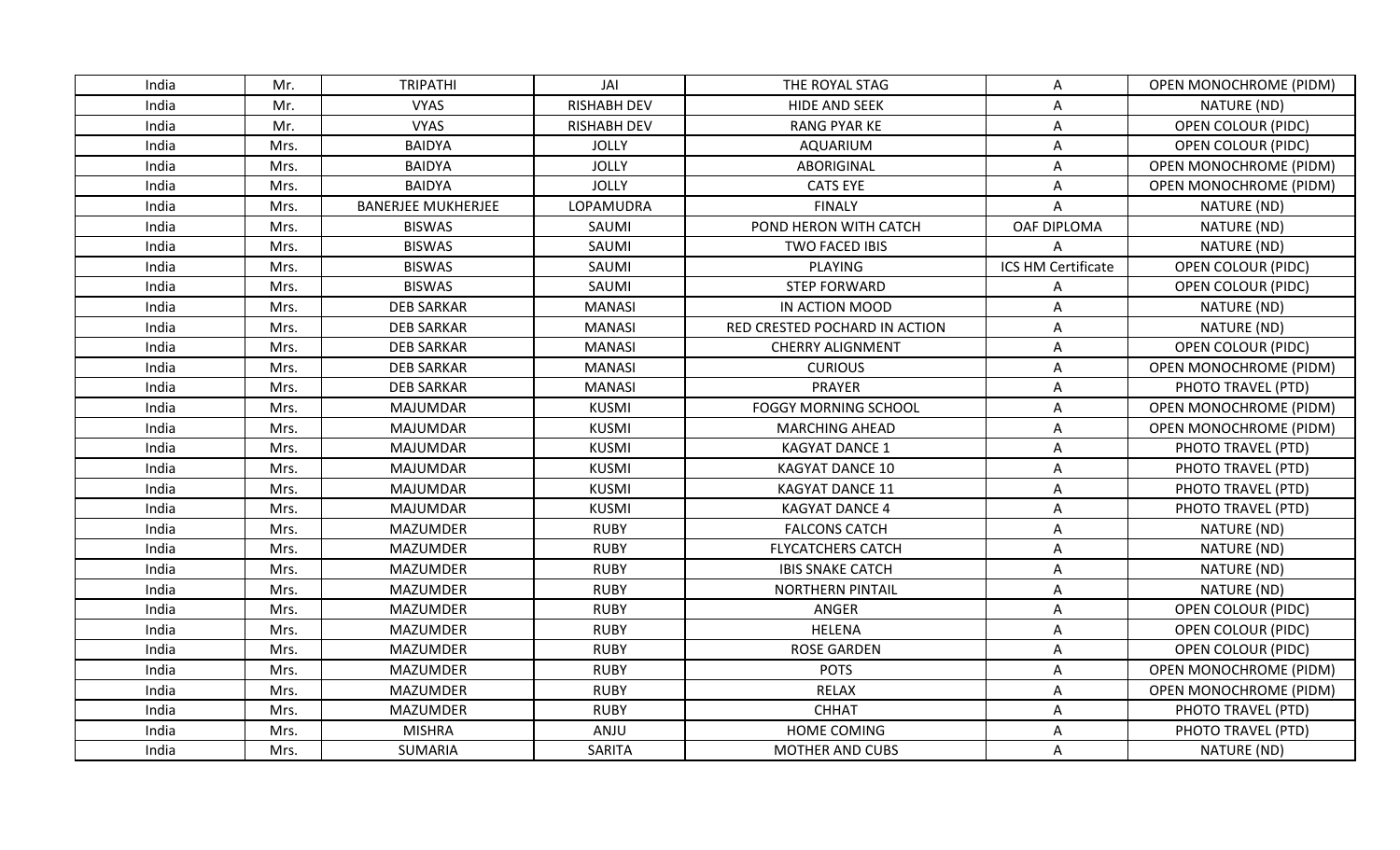| India     | Mrs. | <b>SUMARIA</b>  | <b>SARITA</b>   | <b>DARKNESS TO LIGHT</b>           | A                         | <b>OPEN MONOCHROME (PIDM)</b> |
|-----------|------|-----------------|-----------------|------------------------------------|---------------------------|-------------------------------|
| India     | Mrs. | <b>SUMARIA</b>  | <b>SARITA</b>   | PERFECT REFLECTION                 | ICS HM Certificate        | PHOTO TRAVEL (PTD)            |
| India     | Mrs. | SUMARIA         | SARITA          | SHARJHA MOSQUE                     | Α                         | PHOTO TRAVEL (PTD)            |
| India     | Ms.  | DAS             | SHARMALI        | GLOSSY IBIS FIGHT 9190             | A                         | NATURE (ND)                   |
| India     | Ms.  | <b>DAS</b>      | SHARMALI        | <b>GROUND HORNBIL</b>              | Α                         | NATURE (ND)                   |
| India     | Ms.  | <b>DAS</b>      | SHARMALI        | RAJASTHANI WALL ART                | Α                         | OPEN COLOUR (PIDC)            |
| India     | Ms.  | DAS             | SHARMALI        | <b>REEMA IN RAIN</b>               | OAF GOLD                  | OPEN COLOUR (PIDC)            |
| India     | Ms.  | DAS             | SHARMALI        | <b>CROSS</b>                       | Α                         | <b>OPEN MONOCHROME (PIDM)</b> |
| India     | Ms.  | <b>DAS</b>      | SHARMALI        | CHHAT PUJO NEAR TAJ 3251           | Α                         | PHOTO TRAVEL (PTD)            |
| India     | Ms.  | <b>ROY</b>      | <b>MANASI</b>   | <b>BLACK HEADED IBIS AND SNAKE</b> | Α                         | NATURE (ND)                   |
| India     | Ms.  | <b>ROY</b>      | <b>MANASI</b>   | PRIYANKA 1858                      | Α                         | OPEN COLOUR (PIDC)            |
| India     | Ms.  | <b>ROY</b>      | <b>MANASI</b>   | THE GOLDEN GIRL                    | A                         | <b>OPEN COLOUR (PIDC)</b>     |
| India     | Ms.  | <b>ROY</b>      | <b>MANASI</b>   | FARAWAY                            | Α                         | OPEN MONOCHROME (PIDM)        |
| India     | Ms.  | <b>ROY</b>      | <b>MANASI</b>   | JAGADDHATRI PROCESSION             | Α                         | PHOTO TRAVEL (PTD)            |
| India     | Ms.  | <b>SEN</b>      | SUJATA          | <b>COLORFUL ARRAY</b>              | A                         | OPEN COLOUR (PIDC)            |
| India     | Ms.  | <b>SEN</b>      | <b>SUJATA</b>   | <b>MYSTIFIED EYES</b>              | A                         | <b>OPEN MONOCHROME (PIDM)</b> |
| India     | Ms.  | <b>SEN</b>      | <b>SUJATA</b>   | <b>OBVIOUS CHILDHOOD</b>           | A                         | OPEN MONOCHROME (PIDM)        |
| India     | Ms.  | <b>SEN</b>      | SUJATA          | <b>COLORFUL MARATHON</b>           | Α                         | PHOTO TRAVEL (PTD)            |
| Indonesia | Mrs. | <b>DJATNIKA</b> | ELLIJANI        | <b>MAKING UMBRELLA</b>             | OAF DIPLOMA               | <b>OPEN MONOCHROME (PIDM)</b> |
| Israel    | Mrs. | <b>MAKAROV</b>  | ZINAIDA         | MOTHER WITH DAUGHTER               | <b>FIP RIBBON</b>         | <b>OPEN COLOUR (PIDC)</b>     |
| Israel    | Mrs. | <b>MAKAROV</b>  | ZINAIDA         | <b>TEA DRINKING</b>                | A                         | PHOTO TRAVEL (PTD)            |
| Italy     | Mr.  | <b>BUGLI</b>    | <b>PIETRO</b>   | <b>RETURN TO SHORE</b>             | Α                         | <b>OPEN COLOUR (PIDC)</b>     |
| Italy     | Mr.  | <b>BUGLI</b>    | <b>PIETRO</b>   | STILL LIFE WITH CEDAR              | A                         | OPEN COLOUR (PIDC)            |
| Italy     | Mr.  | <b>BUGLI</b>    | <b>PIETRO</b>   | <b>BURANO ISLAND 5</b>             | Α                         | PHOTO TRAVEL (PTD)            |
| Italy     | Mr.  | <b>BUGLI</b>    | <b>PIETRO</b>   | CRACO                              | Α                         | PHOTO TRAVEL (PTD)            |
| Italy     | Mr.  | <b>BUGLI</b>    | <b>PIETRO</b>   | <b>MEMORY OF MATERA</b>            | A                         | PHOTO TRAVEL (PTD)            |
| Italy     | Mr.  | <b>FABBRI</b>   | <b>GIOVANNI</b> | BEE-EATERS THE GIFT-245-21         | A                         | NATURE (ND)                   |
| Italy     | Mr.  | <b>FABBRI</b>   | <b>GIOVANNI</b> | PODERE BACCOLENO 084-22            | A                         | PHOTO TRAVEL (PTD)            |
| Italy     | Mr.  | <b>GALBIATI</b> | <b>ENRICO</b>   | <b>FIGHTING EAGLES</b>             | Α                         | NATURE (ND)                   |
| Italy     | Mr.  | <b>GALBIATI</b> | <b>ENRICO</b>   | <b>EARLY FLOCK</b>                 | $\boldsymbol{\mathsf{A}}$ | <b>OPEN COLOUR (PIDC)</b>     |
| Italy     | Mr.  | <b>GALBIATI</b> | <b>ENRICO</b>   | PULSATILLA FLOWERS 1               | Α                         | <b>OPEN COLOUR (PIDC)</b>     |
| Italy     | Mr.  | <b>IAQUINTA</b> | <b>MARIO</b>    | <b>VERSO LA PITTURA 10</b>         | <b>ISF GOLD</b>           | OPEN COLOUR (PIDC)            |
| Italy     | Mr.  | <b>IAQUINTA</b> | <b>MARIO</b>    | STUDIO DI NUDO                     | <b>FIAP GOLD</b>          | OPEN MONOCHROME (PIDM)        |
| Italy     | Mr.  | <b>IAQUINTA</b> | <b>MARIO</b>    | NAPOLI - GALLERIA UMBERTO I        | Α                         | PHOTO TRAVEL (PTD)            |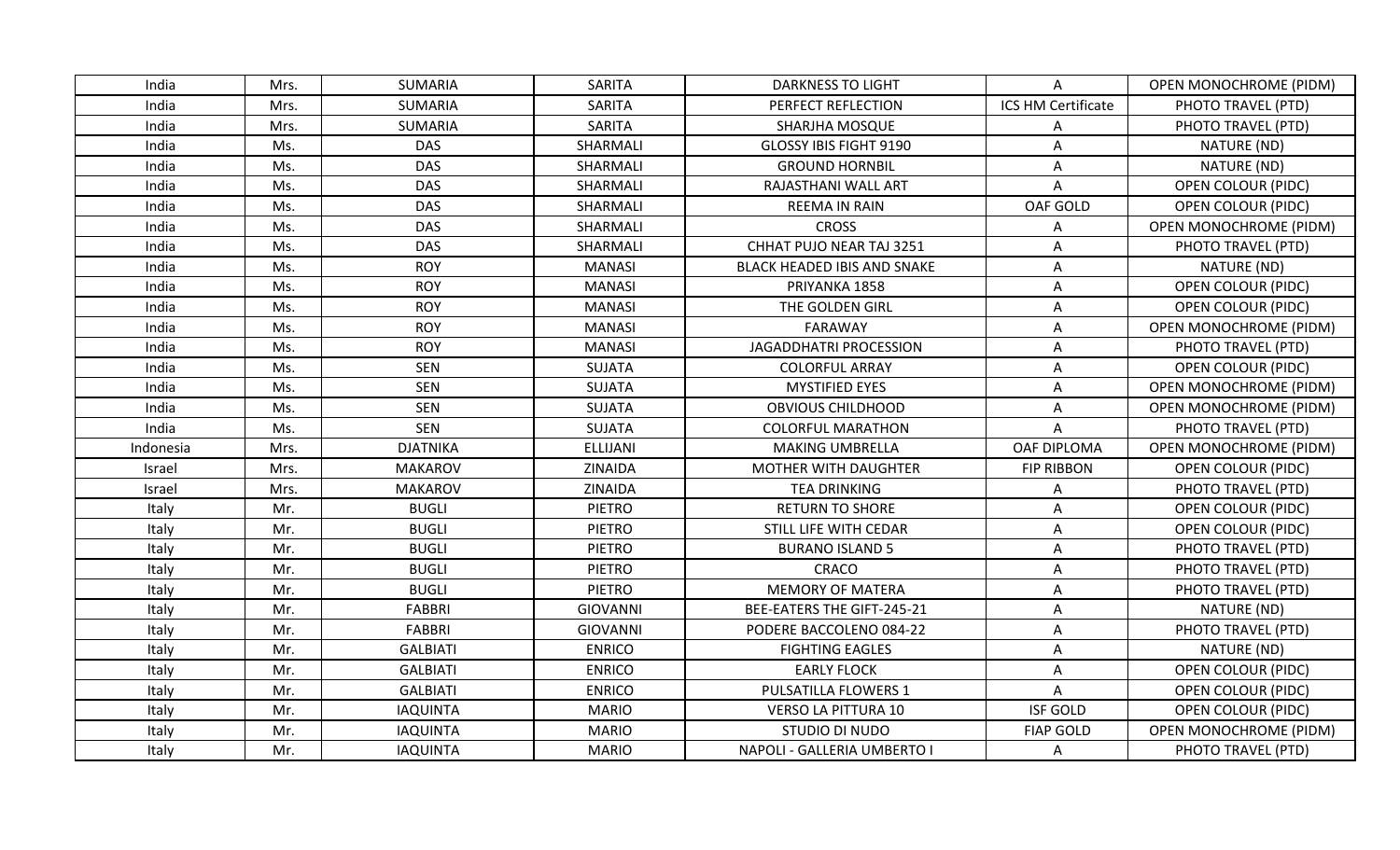| Italy       | Mr. | <b>MUGNAI</b>       | <b>PAOLO</b>        | <b>LIGHT IN THE GALLERY</b>   | OAF DIPLOMA               | OPEN COLOUR (PIDC)            |
|-------------|-----|---------------------|---------------------|-------------------------------|---------------------------|-------------------------------|
| Italy       | Mr. | <b>MUGNAI</b>       | PAOLO               | <b>ROSSELLA</b>               | Α                         | OPEN COLOUR (PIDC)            |
| Italy       | Mr. | <b>PALETTI</b>      | <b>SILVESTRO</b>    | <b>ACTION 11</b>              | Α                         | <b>OPEN COLOUR (PIDC)</b>     |
| Italy       | Mr. | <b>PALETTI</b>      | <b>SILVESTRO</b>    | AT THE CIRCUS 17              | $\mathsf{A}$              | <b>OPEN MONOCHROME (PIDM)</b> |
| Italy       | Mr. | <b>PALETTI</b>      | <b>SILVESTRO</b>    | DAYDREAMING 26                | A                         | <b>OPEN MONOCHROME (PIDM)</b> |
| Italy       | Mr. | <b>PALETTI</b>      | <b>SILVESTRO</b>    | <b>FRIEND FRATERNAL 6</b>     | A                         | <b>OPEN MONOCHROME (PIDM)</b> |
| Italy       | Mr. | PETTAZZI            | <b>CLAUDIO</b>      | <b>JOKULSARLON 2</b>          | A                         | PHOTO TRAVEL (PTD)            |
| Italy       | Mr. | <b>ROBERTO</b>      | <b>GIANNATTASIO</b> | <b>CLEAR WATERS</b>           | Α                         | NATURE (ND)                   |
| Italy       | Mr. | <b>ROBERTO</b>      | <b>GIANNATTASIO</b> | <b>MY BURANO</b>              | Α                         | PHOTO TRAVEL (PTD)            |
| Italy       | Mr. | <b>RUBBOLI</b>      | <b>VENIERO</b>      | <b>TURKISH PEOPLE 8972</b>    | OAF DIPLOMA               | OPEN COLOUR (PIDC)            |
| Italy       | Mr. | <b>RUBBOLI</b>      | <b>VENIERO</b>      | VISIT TO LOVED ONES           | Α                         | <b>OPEN COLOUR (PIDC)</b>     |
| Italy       | Mr. | <b>RUBBOLI</b>      | <b>VENIERO</b>      | WAYFARER                      | A                         | <b>OPEN COLOUR (PIDC)</b>     |
| Italy       | Mr. | <b>RUBBOLI</b>      | <b>VENIERO</b>      | OLD HOUSEWIFE                 | Α                         | OPEN MONOCHROME (PIDM)        |
| Italy       | Mr. | <b>RUBBOLI</b>      | <b>VENIERO</b>      | <b>TWO COUPLES</b>            | Α                         | PHOTO TRAVEL (PTD)            |
| Italy       | Mr. | <b>RUBBOLI</b>      | <b>VENIERO</b>      | <b>WINDMILLS AREA</b>         | Α                         | PHOTO TRAVEL (PTD)            |
| Luxembourg  | Mr. | <b>HINGER</b>       | <b>JOSY</b>         | MOM AND ME                    | $\mathsf{A}$              | NATURE (ND)                   |
| Luxembourg  | Mr. | <b>HINGER</b>       | <b>JOSY</b>         | JUPA <sub>5</sub>             | $\boldsymbol{\mathsf{A}}$ | <b>OPEN COLOUR (PIDC)</b>     |
| Luxembourg  | Mr. | <b>HINGER</b>       | <b>JOSY</b>         | THE BOSS                      | A                         | OPEN MONOCHROME (PIDM)        |
| Luxembourg  | Mr. | <b>HINGER</b>       | <b>JOSY</b>         | <b>TWIN TOWERS</b>            | A                         | <b>OPEN MONOCHROME (PIDM)</b> |
| Luxembourg  | Mr. | <b>HINGER</b>       | <b>JOSY</b>         | PHILHARMONIE 3                | Α                         | PHOTO TRAVEL (PTD)            |
| Luxembourg  | Mr. | <b>HINGER</b>       | <b>JOSY</b>         | PHILHARMONIE LUXEMBOURG 2     | Α                         | PHOTO TRAVEL (PTD)            |
| Macau       | Mr. | <b>FU</b>           | <b>KIN KEONG</b>    | <b>ITS MY LUNCH</b>           | <b>FIP RIBBON</b>         | NATURE (ND)                   |
| Macau       | Mr. | <b>FU</b>           | <b>KIN KEONG</b>    | <b>DRAGON BOAT RACES 03</b>   | A                         | OPEN COLOUR (PIDC)            |
| Macau       | Mr. | <b>FU</b>           | <b>KIN KEONG</b>    | <b>DECISIVE BLOW</b>          | Α                         | OPEN MONOCHROME (PIDM)        |
| Macau       | Mr. | <b>FU</b>           | <b>KIN KEONG</b>    | <b>WORKING IN FOREST</b>      | Α                         | <b>OPEN MONOCHROME (PIDM)</b> |
| Macau       | Mr. | <b>FU</b>           | <b>KIN KEONG</b>    | ANCIENT CIRCLE VILLAGE        | A                         | PHOTO TRAVEL (PTD)            |
| Macau       | Mr. | <b>FU</b>           | <b>KIN KEONG</b>    | DAY IN MANAROLA               | A                         | PHOTO TRAVEL (PTD)            |
| Macau       | Mr. | <b>FU</b>           | <b>KIN KEONG</b>    | <b>DRAGON BOAT FESTIVAL</b>   | Α                         | PHOTO TRAVEL (PTD)            |
| Malta       | Dr. | CATANIA             | <b>GOTTFRIED</b>    | <b>AACHEN CATHEDRAL 2</b>     | Α                         | <b>OPEN MONOCHROME (PIDM)</b> |
| Malta       | Dr. | <b>CATANIA</b>      | <b>GOTTFRIED</b>    | PREPARING FOR THE DAYS WORK 2 | A                         | OPEN MONOCHROME (PIDM)        |
| Malta       | Dr. | CATANIA             | <b>GOTTFRIED</b>    | POPEYE VILLAGE MALTA 2        | A                         | PHOTO TRAVEL (PTD)            |
| Netherlands | Mr. | <b>HALBACH</b>      | WILLEM              | <b>EFFE APPE 2</b>            | $\mathsf{A}$              | <b>OPEN COLOUR (PIDC)</b>     |
| Netherlands | Mr. | <b>HALBACH</b>      | WILLEM              | <b>BETWEEN CONCRETE 21</b>    | A                         | OPEN MONOCHROME (PIDM)        |
| Netherlands | Mr. | <b>TEN TUSSCHER</b> | <b>ROB</b>          | <b>WOMEN WITH CAT</b>         | A                         | <b>OPEN MONOCHROME (PIDM)</b> |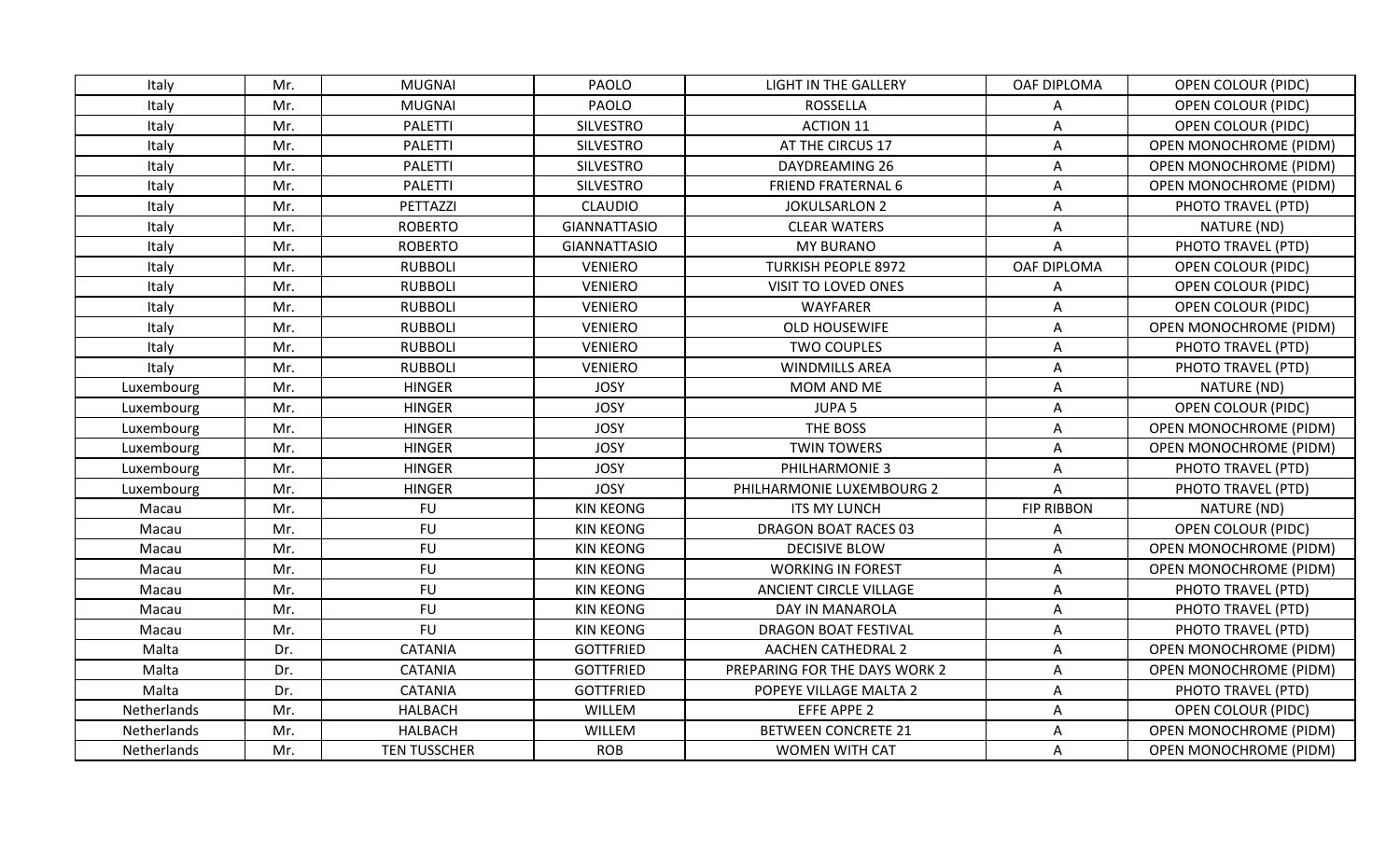| Netherlands         | Mr.  | <b>TEN TUSSCHER</b> | <b>ROB</b>       | MAROKKO-11                        | A                 | PHOTO TRAVEL (PTD)            |
|---------------------|------|---------------------|------------------|-----------------------------------|-------------------|-------------------------------|
| Netherlands         | Mr.  | <b>VAN SON</b>      | <b>MAX</b>       | <b>JUST BEFORE SUNSET</b>         | A                 | NATURE (ND)                   |
| Netherlands         | Mr.  | <b>VAN SON</b>      | <b>MAX</b>       | RED FOX IN THE AFTERNOON          | Α                 | NATURE (ND)                   |
| Netherlands         | Mr.  | <b>VAN SON</b>      | <b>MAX</b>       | <b>GENTLY DOWN THE STAIRS</b>     | A                 | OPEN COLOUR (PIDC)            |
| Oman                | Mr.  | MEENAKSHISUNDARAM   | <b>SURESH</b>    | <b>TOWERING TRIO</b>              | A                 | NATURE (ND)                   |
| Oman                | Mr.  | MEENAKSHISUNDARAM   | <b>SURESH</b>    | WILL HE CATCH                     | A                 | NATURE (ND)                   |
| Poland              | Mr.  | LEWANDOWSKI         | <b>GRZEGORZ</b>  | <b>WEST OVER THE FJORDS</b>       | A                 | NATURE (ND)                   |
| Poland              | Mr.  | LEWANDOWSKI         | GRZEGORZ         | <b>SAN GIMIGNANO</b>              | A                 | PHOTO TRAVEL (PTD)            |
| Poland              | Mr.  | LEWANDOWSKI         | GRZEGORZ         | <b>VOLTERRA</b>                   | Α                 | PHOTO TRAVEL (PTD)            |
| Poland              | Mr.  | <b>OKONIEWSKI</b>   | <b>TOMASZ</b>    | <b>MORNING BREATH</b>             | A                 | OPEN COLOUR (PIDC)            |
| Poland              | Mr.  | <b>OKONIEWSKI</b>   | <b>TOMASZ</b>    | <b>TOMASZ 7</b>                   | Α                 | <b>OPEN COLOUR (PIDC)</b>     |
| Poland              | Mr.  | <b>OKONIEWSKI</b>   | <b>TOMASZ</b>    | KORCZYNA AND THE WAY OF THE CROSS | <b>ICS GOLD</b>   | PHOTO TRAVEL (PTD)            |
| Poland              | Mr.  | PAWELCZYK           | MALGORZATA       | PAWELCZYK M MM                    | A                 | NATURE (ND)                   |
| Poland              | Mr.  | PAWELCZYK           | MALGORZATA       | <b>FIRE</b>                       | A                 | OPEN COLOUR (PIDC)            |
| Poland              | Mr.  | PAWELCZYK           | MALGORZATA       | PANNY WODNE                       | A                 | OPEN COLOUR (PIDC)            |
| Poland              | Mr.  | PAWELCZYK           | MALGORZATA       | POLOWA                            | A                 | <b>OPEN COLOUR (PIDC)</b>     |
| Poland              | Mr.  | PAWELCZYK           | MALGORZATA       | THE END                           | A                 | OPEN MONOCHROME (PIDM)        |
| Poland              | Mr.  | PAWELCZYK           | MALGORZATA       | MISTY MM                          | A                 | PHOTO TRAVEL (PTD)            |
| Republic of Ireland | Mr.  | <b>JUDGE</b>        | JARLATH          | <b>BROTHERS</b>                   | A                 | NATURE (ND)                   |
| Republic of Ireland | Mr.  | <b>JUDGE</b>        | <b>JARLATH</b>   | <b>KRACOW</b>                     | A                 | PHOTO TRAVEL (PTD)            |
| Republic of Ireland | Mr.  | <b>WERNER</b>       | <b>VITO</b>      | ZEN                               | A                 | <b>OPEN MONOCHROME (PIDM)</b> |
| Republic of Ireland | Mrs. | <b>ROSIK</b>        | <b>BEATA</b>     | IN THE LIMELIGHT                  | A                 | <b>OPEN COLOUR (PIDC)</b>     |
| Republic of Ireland | Mrs. | <b>ROSIK</b>        | <b>BEATA</b>     | WILD CHILD                        | A                 | OPEN COLOUR (PIDC)            |
| Republic of Ireland | Mrs. | <b>ROSIK</b>        | <b>BEATA</b>     | <b>GIRL WITH A SUNFLOWER</b>      | <b>FIP RIBBON</b> | OPEN MONOCHROME (PIDM)        |
| Republic of Ireland | Mrs. | <b>ROSIK</b>        | <b>BEATA</b>     | THE PARALLEL WORLDS               | A                 | <b>OPEN MONOCHROME (PIDM)</b> |
| Republic of Ireland | Mrs. | <b>ROSIK</b>        | <b>BEATA</b>     | THE SHELL                         | A                 | <b>OPEN MONOCHROME (PIDM)</b> |
| Republic of Ireland | Ms.  | <b>BUSHE</b>        | <b>CATHERINE</b> | <b>OUT AND ABOUT</b>              | A                 | OPEN COLOUR (PIDC)            |
| Republic of Ireland | Ms.  | <b>BUSHE</b>        | <b>CATHERINE</b> | RAIN IN THE WOODS                 | Α                 | <b>OPEN COLOUR (PIDC)</b>     |
| Republic of Ireland | Ms.  | <b>BUSHE</b>        | <b>CATHERINE</b> | <b>STRIDE</b>                     | A                 | <b>OPEN MONOCHROME (PIDM)</b> |
| Romania             | Mr.  | <b>PAKOT</b>        | <b>ERNO</b>      | <b>BLAU TITMOUSE</b>              | A                 | NATURE (ND)                   |
| Romania             | Mr.  | <b>PAKOT</b>        | <b>ERNO</b>      | <b>RIVER MORNING</b>              | Α                 | <b>OPEN COLOUR (PIDC)</b>     |
| Romania             | Mr.  | <b>PAKOT</b>        | <b>ERNO</b>      | <b>CONFLICT</b>                   | A                 | OPEN MONOCHROME (PIDM)        |
| Romania             | Mr.  | <b>PAKOT</b>        | <b>ERNO</b>      | <b>UNDECIDED WAY</b>              | MOL GOLD          | <b>OPEN MONOCHROME (PIDM)</b> |
| Romania             | Mr.  | <b>PAKOT</b>        | <b>ERNO</b>      | PALACE IN THE NIGHT               | Α                 | PHOTO TRAVEL (PTD)            |
|                     |      |                     |                  |                                   |                   |                               |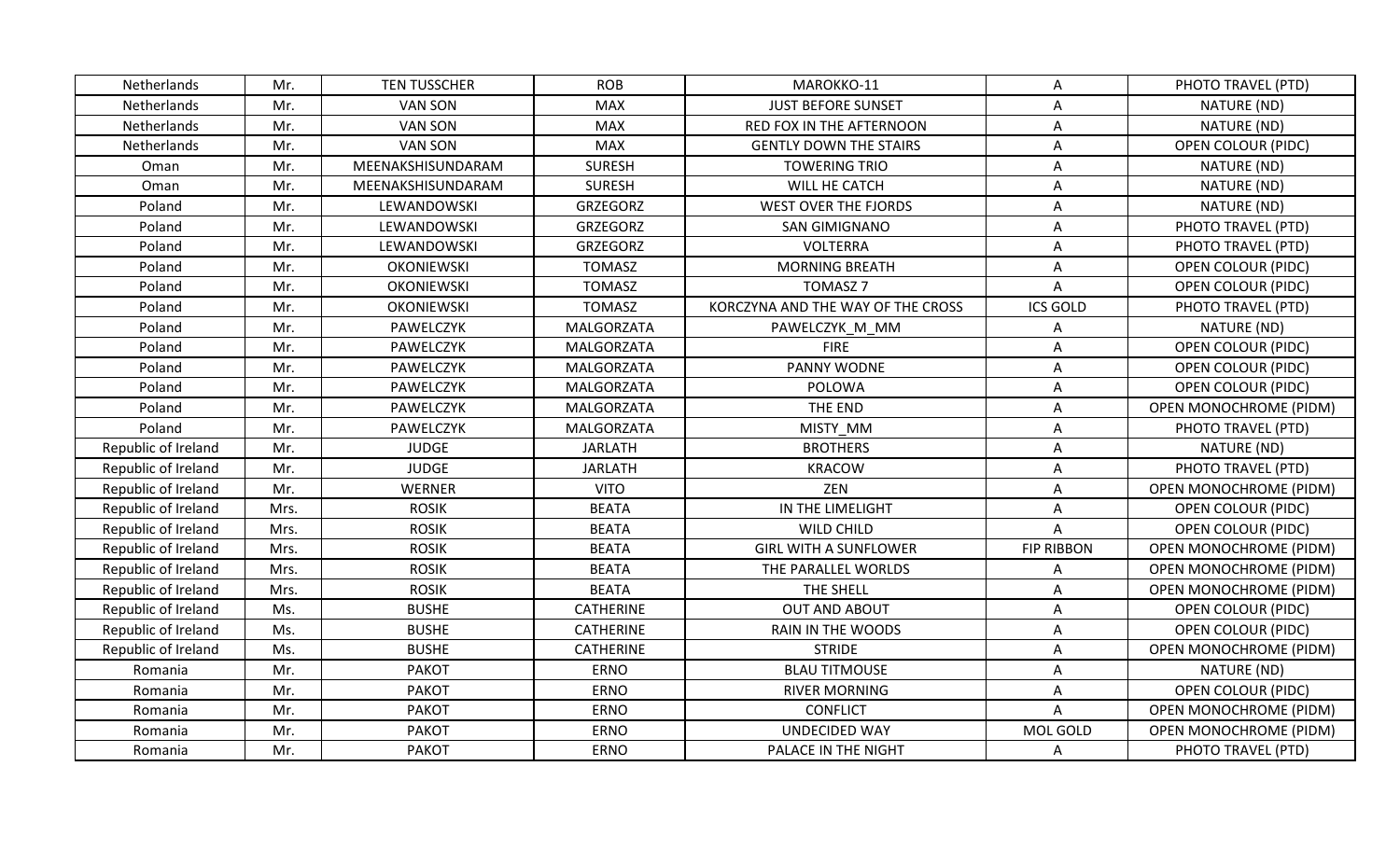| Romania      | Mr.  | <b>VINCZE</b>      | <b>SZABOLCS</b>  | <b>HOLIDAY</b>                     | Α                  | PHOTO TRAVEL (PTD)            |
|--------------|------|--------------------|------------------|------------------------------------|--------------------|-------------------------------|
| Romania      | Mrs. | <b>ADELA LIA</b>   | <b>RUSU</b>      | ALICE IN WONDERLAND                | A                  | OPEN COLOUR (PIDC)            |
| Romania      | Mrs. | <b>ADELA LIA</b>   | <b>RUSU</b>      | <b>BUBBLES GAME</b>                | A                  | <b>OPEN COLOUR (PIDC)</b>     |
| Romania      | Mrs. | ADELA LIA          | <b>RUSU</b>      | LIGHT IN THE DARK                  | ICS HM Certificate | <b>OPEN COLOUR (PIDC)</b>     |
| Romania      | Mrs. | ADELA LIA          | <b>RUSU</b>      | THE MASTER OF MASKS                | А                  | OPEN MONOCHROME (PIDM)        |
| Romania      | Mrs. | ADELA LIA          | <b>RUSU</b>      | <b>WIND SHAPES</b>                 | A                  | <b>OPEN MONOCHROME (PIDM)</b> |
| Saudi Arabia | Mr.  | ALWARSH            | <b>SHAKER</b>    | PREPARING THE FARMS COFFEE         | Α                  | <b>OPEN COLOUR (PIDC)</b>     |
| Saudi Arabia | Mr.  | ALWARSH            | <b>SHAKER</b>    | <b>IRAQI FACE</b>                  | A                  | OPEN MONOCHROME (PIDM)        |
| Saudi Arabia | Mr.  | ALWARSH            | <b>SHAKER</b>    | CAO DAI TEMPLE IN VIETNAM          | ICS HM Certificate | PHOTO TRAVEL (PTD)            |
| Saudi Arabia | Mr.  | ALWARSH            | <b>SHAKER</b>    | THE GOLDEN TEMPLE                  | Α                  | PHOTO TRAVEL (PTD)            |
| Scotland     | Mr.  | <b>HALLIBURTON</b> | <b>DAVID</b>     | PUFFIN FLY PAST                    | A                  | NATURE (ND)                   |
| Scotland     | Mr.  | <b>HALLIBURTON</b> | <b>DAVID</b>     | PADDLEBOARDER                      | A                  | OPEN MONOCHROME (PIDM)        |
| Scotland     | Mr.  | <b>HALLIBURTON</b> | <b>DAVID</b>     | <b>ROCKER</b>                      | A                  | OPEN MONOCHROME (PIDM)        |
| Scotland     | Mr.  | <b>HALLIBURTON</b> | <b>DAVID</b>     | <b>BJARNAHOFN CHURCH</b>           | Α                  | PHOTO TRAVEL (PTD)            |
| Scotland     | Mr.  | <b>HALLIBURTON</b> | <b>DAVID</b>     | BRIMILSVALLKIRKJA                  | A                  | PHOTO TRAVEL (PTD)            |
| Scotland     | Mr.  | <b>HARLEY</b>      | <b>BRUCE</b>     | JUST WALKING IN THE RAIN           | <b>FIP RIBBON</b>  | <b>OPEN COLOUR (PIDC)</b>     |
| Scotland     | Mr.  | <b>HARLEY</b>      | <b>BRUCE</b>     | <b>WAITING ON THE TOW TRUCK</b>    | Α                  | OPEN COLOUR (PIDC)            |
| Scotland     | Mr.  | <b>HARLEY</b>      | <b>BRUCE</b>     | APPROACH TO THE SYDNEY OPERA HOUSE | Α                  | PHOTO TRAVEL (PTD)            |
| Scotland     | Mr.  | <b>HARLEY</b>      | <b>BRUCE</b>     | <b>MERLION PARK SINGAPORE</b>      | A                  | PHOTO TRAVEL (PTD)            |
| Scotland     | Mr.  | <b>HARLEY</b>      | <b>BRUCE</b>     | SYDNEY OPERA HOUSE AT SUNSET       | A                  | PHOTO TRAVEL (PTD)            |
| Scotland     | Mrs. | <b>WATSON</b>      | <b>LYNNE</b>     | <b>GETTING AN EYE FULL</b>         | A                  | NATURE (ND)                   |
| Serbia       | Mr.  | CAVIC              | SLOBODAN         | <b>BUTTERFLY 2</b>                 | A                  | NATURE (ND)                   |
| Serbia       | Mr.  | <b>CAVIC</b>       | SLOBODAN         | FREEDOM                            | A                  | NATURE (ND)                   |
| Serbia       | Mr.  | CAVIC              | SLOBODAN         | <b>EXPECTATION 2</b>               | Α                  | <b>OPEN COLOUR (PIDC)</b>     |
| Serbia       | Mr.  | CAVIC              | SLOBODAN         | THE WEIGHT OF LIFE                 | Α                  | OPEN COLOUR (PIDC)            |
| Serbia       | Mr.  | CAVIC              | SLOBODAN         | <b>WAITING</b>                     | A                  | <b>OPEN COLOUR (PIDC)</b>     |
| Serbia       | Mr.  | <b>CAVIC</b>       | SLOBODAN         | ANOTHER DAY OF LIFE 3              | A                  | OPEN MONOCHROME (PIDM)        |
| Serbia       | Mr.  | <b>CAVIC</b>       | SLOBODAN         | FROM TODAY TO TOMORROW             | OAF GOLD           | OPEN MONOCHROME (PIDM)        |
| Serbia       | Mr.  | CAVIC              | SLOBODAN         | <b>DEMONSTRATIONS 6</b>            | Α                  | PHOTO TRAVEL (PTD)            |
| Singapore    | Mr.  | <b>SEAH</b>        | WEE MENG MICHAEL | <b>MONKEYS</b>                     | Α                  | NATURE (ND)                   |
| Singapore    | Mr.  | <b>SEAH</b>        | WEE MENG MICHAEL | <b>MONGOLIA RIDER2</b>             | Α                  | <b>OPEN COLOUR (PIDC)</b>     |
| Singapore    | Mr.  | <b>SEAH</b>        | WEE MENG MICHAEL | CITY NIGHT REFLECTION BNWCOPY      | A                  | OPEN MONOCHROME (PIDM)        |
| Singapore    | Mr.  | <b>SEAH</b>        | WEE MENG MICHAEL | MIKY IN THE RAIN                   | A                  | OPEN MONOCHROME (PIDM)        |
| Singapore    | Mr.  | <b>SEAH</b>        | WEE MENG MICHAEL | RHINO IN THE RAIN                  | A                  | <b>OPEN MONOCHROME (PIDM)</b> |
|              |      |                    |                  |                                    |                    |                               |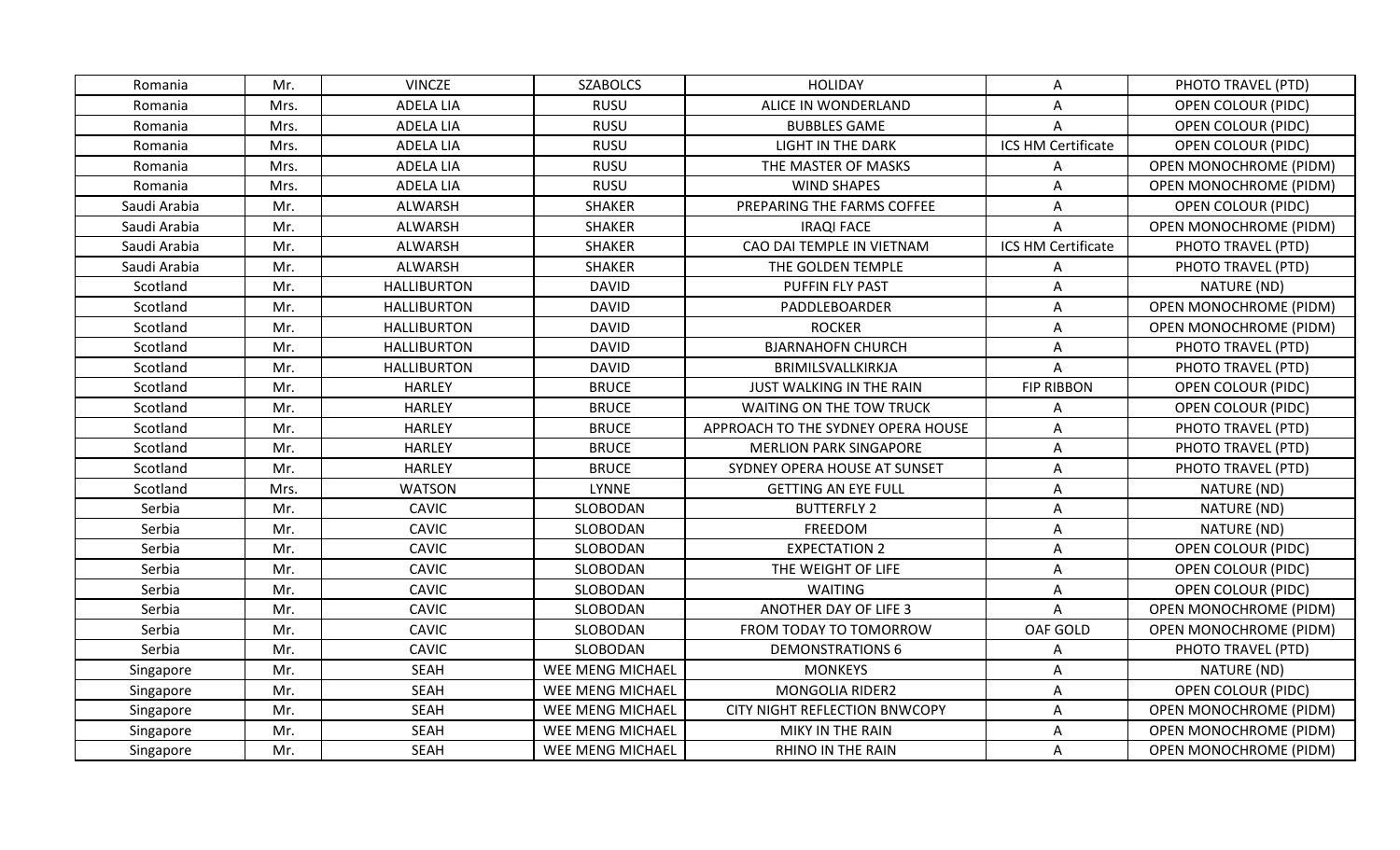| Singapore | Mr. | <b>SEAH</b>  | WEE MENG MICHAEL | SHEENA HEADSHOT                   | A                  | OPEN MONOCHROME (PIDM)        |
|-----------|-----|--------------|------------------|-----------------------------------|--------------------|-------------------------------|
| Singapore | Mr. | <b>SEAH</b>  | WEE MENG MICHAEL | <b>CITY NIGHT REFLECTION COPY</b> | A                  | PHOTO TRAVEL (PTD)            |
| Singapore | Mr. | <b>SEAH</b>  | WEE MENG MICHAEL | <b>FIREWORK NDP</b>               | A                  | PHOTO TRAVEL (PTD)            |
| Singapore | Mr. | <b>TAN</b>   | <b>KIM LEONG</b> | ANGEL IN BLUE                     | OAF GOLD           | <b>OPEN COLOUR (PIDC)</b>     |
| Singapore | Mr. | <b>TAN</b>   | <b>KIM LEONG</b> | <b>CROSSING THE BRIDGE</b>        | Α                  | OPEN COLOUR (PIDC)            |
| Singapore | Mr. | <b>TAN</b>   | <b>KIM LEONG</b> | HOPE FOR TOMORROW                 | Α                  | <b>OPEN COLOUR (PIDC)</b>     |
| Singapore | Mr. | <b>TAN</b>   | <b>KIM LEONG</b> | <b>GYPSY LADY</b>                 | OAF DIPLOMA        | OPEN MONOCHROME (PIDM)        |
| Singapore | Mr. | <b>TAN</b>   | <b>KIM LEONG</b> | <b>WINDMILLS AT MYKONOS</b>       | Α                  | OPEN MONOCHROME (PIDM)        |
| Singapore | Mr. | <b>TAN</b>   | <b>KIM LEONG</b> | <b>MYKONOS SUNSET</b>             | A                  | PHOTO TRAVEL (PTD)            |
| Singapore | Mr. | <b>TAN</b>   | <b>YING NIAN</b> | COOL                              | Α                  | NATURE (ND)                   |
| Singapore | Mr. | <b>TAN</b>   | <b>YING NIAN</b> | PELICANS CLEANING                 | ICS HM Certificate | NATURE (ND)                   |
| Singapore | Mr. | <b>TAN</b>   | <b>YING NIAN</b> | <b>CUTY LIGHT</b>                 | Α                  | <b>OPEN COLOUR (PIDC)</b>     |
| Singapore | Mr. | <b>TAN</b>   | <b>YING NIAN</b> | <b>FALLEN LEAVES</b>              | A                  | <b>OPEN COLOUR (PIDC)</b>     |
| Singapore | Mr. | <b>TAN</b>   | <b>YING NIAN</b> | <b>STREET</b>                     | ICS HM Certificate | <b>OPEN COLOUR (PIDC)</b>     |
| Singapore | Mr. | <b>TAN</b>   | <b>YING NIAN</b> | NIGHT IN CHINA TOWN               | Α                  | PHOTO TRAVEL (PTD)            |
| Singapore | Mr. | <b>TAN</b>   | <b>YING NIAN</b> | SUNSET AT TOWNLAND                | Α                  | PHOTO TRAVEL (PTD)            |
| Singapore | Ms. | CHOO         | LAI WAN ANGELA   | <b>ANIMAL MATING</b>              | A                  | NATURE (ND)                   |
| Singapore | Ms. | CHOO         | LAI WAN ANGELA   | <b>GRADUATION DAY</b>             | A                  | <b>OPEN COLOUR (PIDC)</b>     |
| Singapore | Ms. | CHOO         | LAI WAN ANGELA   | <b>SELFIE</b>                     | Α                  | <b>OPEN COLOUR (PIDC)</b>     |
| Singapore | Ms. | CHOO         | LAI WAN ANGELA   | <b>DOWN THE BRIDGE</b>            | A                  | PHOTO TRAVEL (PTD)            |
| Singapore | Ms. | CHOO         | LAI WAN ANGELA   | <b>JEWEL AIRPORT</b>              | A                  | PHOTO TRAVEL (PTD)            |
| Singapore | Ms. | CHOO         | LAI WAN ANGELA   | <b>MERLION PARK</b>               | <b>GPU HM</b>      | PHOTO TRAVEL (PTD)            |
| Singapore | Ms. | <b>TAN</b>   | <b>LEE ENG</b>   | <b>AFRICAN CHEETAHS 10</b>        | Α                  | NATURE (ND)                   |
| Singapore | Ms. | <b>TAN</b>   | LEE ENG          | ORIENTAL HONEY BUZZARD            | Α                  | NATURE (ND)                   |
| Singapore | Ms. | <b>TAN</b>   | LEE ENG          | STELLER SEA EAGLE 14              | A                  | NATURE (ND)                   |
| Singapore | Ms. | <b>TAN</b>   | LEE ENG          | <b>BLOSSOM BEAUTY 3</b>           | <b>MOL SILVER</b>  | <b>OPEN COLOUR (PIDC)</b>     |
| Singapore | Ms. | <b>TAN</b>   | LEE ENG          | <b>EARTHY LILY 4</b>              | Α                  | <b>OPEN COLOUR (PIDC)</b>     |
| Singapore | Ms. | <b>TAN</b>   | LEE ENG          | <b>NATALIE 5</b>                  | Α                  | <b>OPEN COLOUR (PIDC)</b>     |
| Singapore | Ms. | <b>TAN</b>   | LEE ENG          | <b>GHOST BRIDE 3</b>              | A                  | <b>OPEN MONOCHROME (PIDM)</b> |
| Singapore | Ms. | <b>TAN</b>   | LEE ENG          | TRIBAL LADY 16                    | ICS HM Certificate | <b>OPEN MONOCHROME (PIDM)</b> |
| Singapore | Ms. | <b>TAN</b>   | LEE ENG          | <b>BUFFALO MIGHTY RACING</b>      | Α                  | PHOTO TRAVEL (PTD)            |
| Singapore | Ms. | <b>TAN</b>   | LEE ENG          | <b>CITY PAGODA</b>                | Α                  | PHOTO TRAVEL (PTD)            |
| Slovakia  | Mr. | <b>LELAK</b> | <b>JAN</b>       | <b>FALLOW DEER FEMALE HERD</b>    | Α                  | NATURE (ND)                   |
| Slovakia  | Mr. | <b>LELAK</b> | <b>JAN</b>       | PUMPKIN AND PARSLEY               | A                  | OPEN COLOUR (PIDC)            |
|           |     |              |                  |                                   |                    |                               |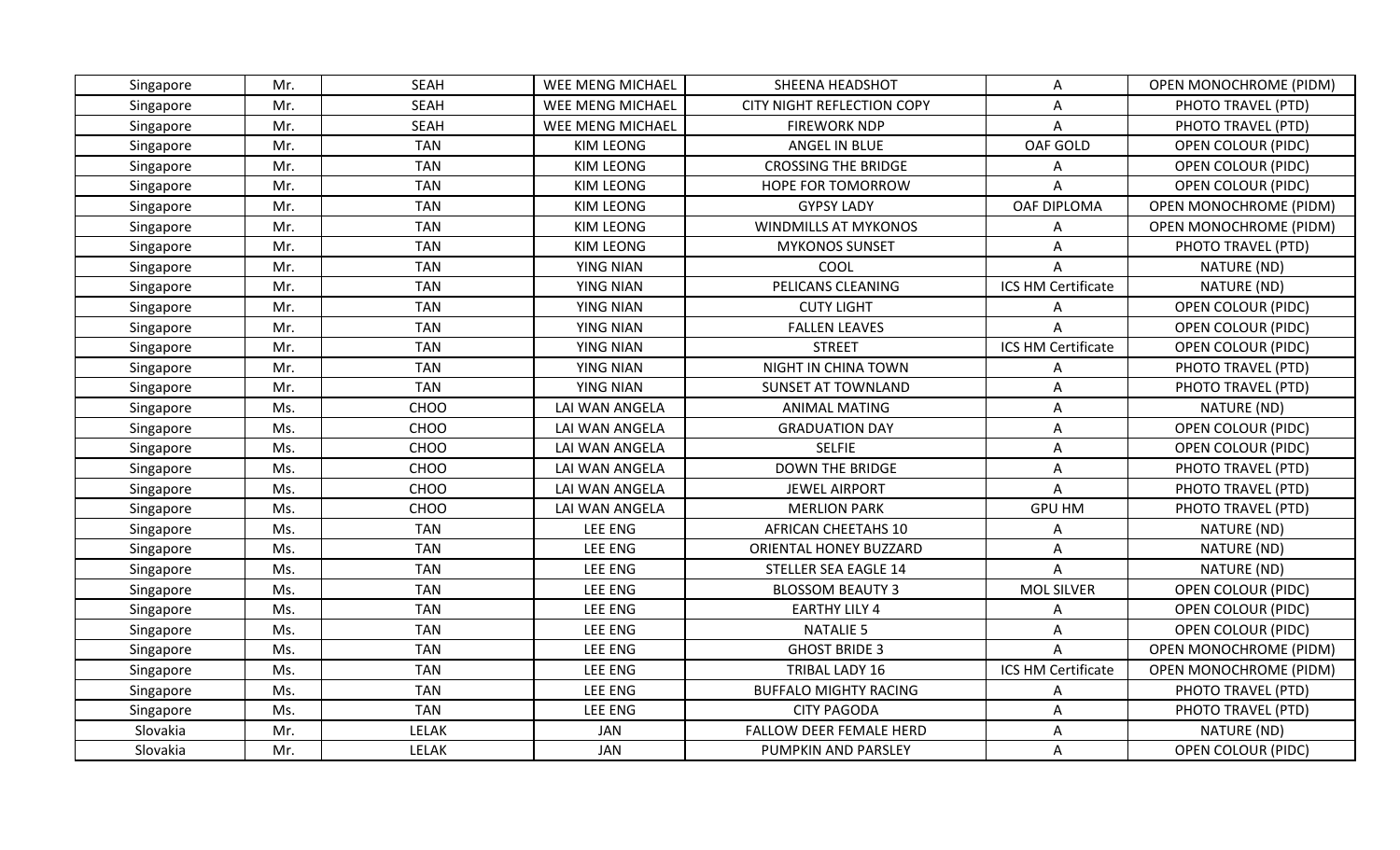| Slovakia     | Mr.  | <b>LELAK</b>           | JAN                   | PILGRIMAGE TO BATU CAVES          | A                         | PHOTO TRAVEL (PTD)            |
|--------------|------|------------------------|-----------------------|-----------------------------------|---------------------------|-------------------------------|
| Slovenia     | Mr.  | <b>MAUKO</b>           | <b>DANIEL</b>         | WINDOWS 722                       | A                         | <b>OPEN COLOUR (PIDC)</b>     |
| Slovenia     | Mr.  | <b>MAUKO</b>           | <b>DANIEL</b>         | SUNNY MORNING IN CAPPADOPIA2      | A                         | PHOTO TRAVEL (PTD)            |
| Slovenia     | Mr.  | PODNAR                 | JANEZ                 | EYE TO EYE                        | A                         | NATURE (ND)                   |
| Slovenia     | Mr.  | <b>PODNAR</b>          | <b>JANEZ</b>          | FLIGHT IN WINTER 03               | ICS HM Certificate        | NATURE (ND)                   |
| Slovenia     | Mr.  | <b>PODNAR</b>          | JANEZ                 | <b>QUARREL OVER THE NEST</b>      | A                         | NATURE (ND)                   |
| Slovenia     | Mr.  | <b>PODNAR</b>          | <b>JANEZ</b>          | AUTUMN IN KARST FIELD             | A                         | <b>OPEN COLOUR (PIDC)</b>     |
| Slovenia     | Mr.  | <b>PODNAR</b>          | <b>JANEZ</b>          | <b>LEAVE OF NIGHT</b>             | Α                         | OPEN COLOUR (PIDC)            |
| Slovenia     | Mr.  | <b>PODNAR</b>          | JANEZ                 | <b>EARLY MORNING 05</b>           | A                         | OPEN MONOCHROME (PIDM)        |
| Slovenia     | Mr.  | <b>PODNAR</b>          | <b>JANEZ</b>          | <b>RANTOVSE 08</b>                | A                         | <b>OPEN MONOCHROME (PIDM)</b> |
| Slovenia     | Mr.  | <b>PODNAR</b>          | <b>JANEZ</b>          | <b>BURANO TOURIST DESTINATION</b> | A                         | PHOTO TRAVEL (PTD)            |
| Slovenia     | Mr.  | <b>PODNAR</b>          | <b>JANEZ</b>          | MONASTERY ON SEA 05               | A                         | PHOTO TRAVEL (PTD)            |
| Slovenia     | Mr.  | <b>PODNAR</b>          | <b>JANEZ</b>          | <b>TOWN OF KRANJ</b>              | <b>FIAP GOLD</b>          | PHOTO TRAVEL (PTD)            |
| Slovenia     | Mr.  | <b>VIDMAR</b>          | <b>STANE</b>          | <b>ICE AND FIRE</b>               | Α                         | OPEN COLOUR (PIDC)            |
| Slovenia     | Mr.  | <b>VIDMAR</b>          | <b>STANE</b>          | <b>BLUE MORNING</b>               | Α                         | PHOTO TRAVEL (PTD)            |
| Slovenia     | Mr.  | <b>VIDMAR</b>          | <b>STANE</b>          | <b>HAZE</b>                       | A                         | PHOTO TRAVEL (PTD)            |
| Slovenia     | Mrs. | <b>VIDMAR</b>          | <b>HELENA</b>         | <b>BLED IN FOG</b>                | $\boldsymbol{\mathsf{A}}$ | PHOTO TRAVEL (PTD)            |
| Slovenia     | Mrs. | <b>VIDMAR</b>          | <b>HELENA</b>         | BLED ISLAND IN THE SHADE          | A                         | PHOTO TRAVEL (PTD)            |
| Slovenia     | Mrs. | <b>VIDMAR</b>          | <b>HELENA</b>         | <b>DECEMBER BLED</b>              | <b>FIP RIBBON</b>         | PHOTO TRAVEL (PTD)            |
| South Africa | Mr.  | <b>SWART</b>           | <b>PIETER</b>         | A MOUTHFUL                        | Α                         | NATURE (ND)                   |
| South Africa | Mr.  | <b>SWART</b>           | <b>PIETER</b>         | <b>ANXIOUS</b>                    | Α                         | NATURE (ND)                   |
| South Africa | Mr.  | VAN DER WATT           | <b>FRANCOIS</b>       | JACKAL FIGHT 0121                 | A                         | NATURE (ND)                   |
| South Korea  | Mr.  | <b>BYUN</b>            | <b>DALYONG</b>        | ATTACK OF THE WHITE-TAILED EAGLE  | A                         | NATURE (ND)                   |
| South Korea  | Mr.  | <b>BYUN</b>            | <b>DALYONG</b>        | <b>REST</b>                       | A                         | <b>OPEN MONOCHROME (PIDM)</b> |
| South Korea  | Mr.  | <b>BYUN</b>            | <b>DALYONG</b>        | <b>KINGS JOURNEY</b>              | A                         | PHOTO TRAVEL (PTD)            |
| South Korea  | Mr.  | <b>LEE</b>             | <b>TAEIN</b>          | MT SEORAK DINOSAUR RIDGES         | A                         | NATURE (ND)                   |
| South Korea  | Mr.  | LEE                    | <b>TAEIN</b>          | SPRINT-6                          | A                         | <b>OPEN MONOCHROME (PIDM)</b> |
| South Korea  | Mr.  | LEE                    | <b>WOORHEE</b>        | NIGHT PERFORMANCE                 | A                         | <b>OPEN COLOUR (PIDC)</b>     |
| South Korea  | Mr.  | <b>LEE</b>             | <b>WOORHEE</b>        | HIGHWAY AT NIGHT 01               | Α                         | PHOTO TRAVEL (PTD)            |
| Spain        | Mr.  | <b>HIGUERAS GARCIA</b> | <b>JUAN FRANCISCO</b> | DE VUELTA AL PUEBLO               | A                         | <b>OPEN MONOCHROME (PIDM)</b> |
| Spain        | Mr.  | <b>HIGUERAS GARCIA</b> | <b>JUAN FRANCISCO</b> | <b>PUERTAS CERRADAS</b>           | Α                         | PHOTO TRAVEL (PTD)            |
| Spain        | Mr.  | PARREU                 | SALVADOR              | <b>HALCON</b>                     | A                         | NATURE (ND)                   |
| Spain        | Mr.  | PARREU                 | SALVADOR              | <b>PETIRROJO</b>                  | A                         | NATURE (ND)                   |
| Spain        | Mr.  | PARREU                 | SALVADOR              | YOUNG FALCON                      | A                         | NATURE (ND)                   |
|              |      |                        |                       |                                   |                           |                               |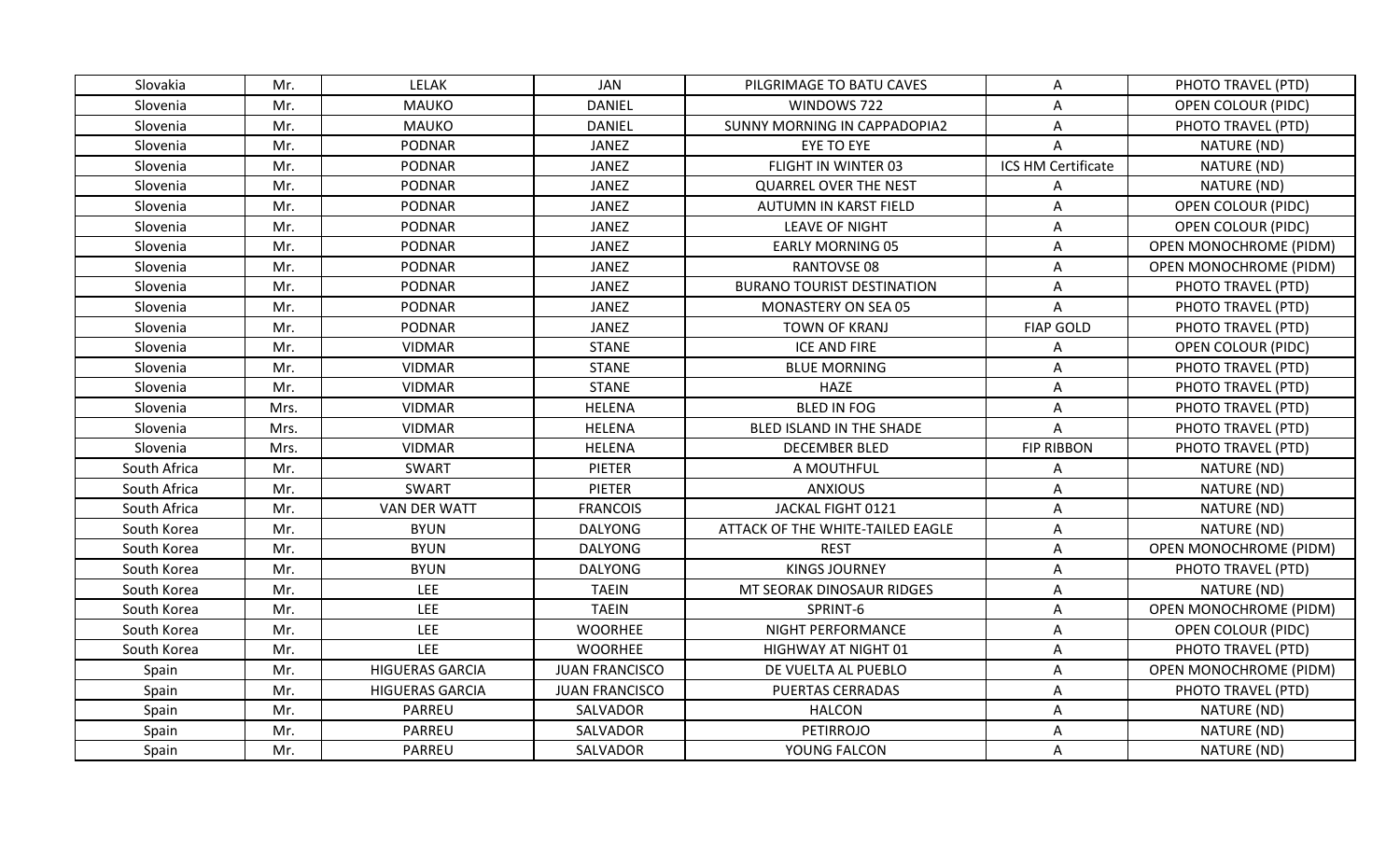| Spain  | Mr. | <b>PARREU</b>     | SALVADOR       | <b>DJINN</b>               | Α                  | OPEN COLOUR (PIDC)            |
|--------|-----|-------------------|----------------|----------------------------|--------------------|-------------------------------|
| Spain  | Mr. | <b>PARREU</b>     | SALVADOR       | <b>CIRCUS</b>              | $\mathsf A$        | OPEN MONOCHROME (PIDM)        |
| Spain  | Mr. | SALINAS D ANGLADA | <b>JOAQUIN</b> | IRINA 20                   | Α                  | <b>OPEN COLOUR (PIDC)</b>     |
| Spain  | Mr. | SALINAS D ANGLADA | <b>JOAQUIN</b> | NUNCA DEJES DE MIRARME 5   | A                  | <b>OPEN COLOUR (PIDC)</b>     |
| Spain  | Mr. | SALINAS D ANGLADA | <b>JOAQUIN</b> | <b>IRINA</b>               | Α                  | OPEN MONOCHROME (PIDM)        |
| Spain  | Mr. | SALINAS D ANGLADA | <b>JOAQUIN</b> | IRINA 3                    | Α                  | <b>OPEN MONOCHROME (PIDM)</b> |
| Spain  | Mr. | SALINAS D ANGLADA | <b>JOAQUIN</b> | NOCHE DE LUNA 5            | A                  | PHOTO TRAVEL (PTD)            |
| Spain  | Mr. | SALINAS D ANGLADA | <b>JOAQUIN</b> | REFLEJOS AL AMANECER 7     | Α                  | PHOTO TRAVEL (PTD)            |
| Sweden | Mr. | <b>HANSSON</b>    | LARS-HAKAN     | N RED DEER 3102            | Α                  | NATURE (ND)                   |
| Sweden | Mr. | <b>HANSSON</b>    | LARS-HAKAN     | <b>HORSE AND STOP</b>      | Α                  | OPEN COLOUR (PIDC)            |
| Sweden | Mr. | <b>HANSSON</b>    | LARS-HAKAN     | PAPILLON 8173              | Α                  | <b>OPEN COLOUR (PIDC)</b>     |
| Sweden | Mr. | <b>HANSSON</b>    | LARS-HAKAN     | <b>W KENT E 0890</b>       | A                  | OPEN MONOCHROME (PIDM)        |
| Sweden | Mr. | <b>HANSSON</b>    | LARS-HAKAN     | GR GUARDS 2833             | Α                  | PHOTO TRAVEL (PTD)            |
| Sweden | Mr. | <b>HANSSON</b>    | LARS-HAKAN     | <b>OVRABY MILL 9495</b>    | Α                  | PHOTO TRAVEL (PTD)            |
| Taiwan | Mr. | <b>HSIAO</b>      | PI HENG        | TAIWAN5                    | A                  | <b>OPEN COLOUR (PIDC)</b>     |
| Turkey | Mr. | <b>COSKUN</b>     | <b>FEDAI</b>   | LITTLE OWL                 | OAF GOLD           | NATURE (ND)                   |
| Turkey | Mr. | <b>COSKUN</b>     | <b>FEDAI</b>   | PECELI BAYKUS              | Α                  | NATURE (ND)                   |
| Turkey | Mr. | <b>COSKUN</b>     | <b>FEDAI</b>   | <b>BANISHING EVIL</b>      | A                  | OPEN MONOCHROME (PIDM)        |
| Turkey | Mr. | <b>COSKUN</b>     | <b>FEDAI</b>   | <b>WALKING IN THE RAIN</b> | Α                  | <b>OPEN MONOCHROME (PIDM)</b> |
| Turkey | Mr. | <b>COSKUN</b>     | FEDAI          | UCHISAR AND BALLOONS       | A                  | PHOTO TRAVEL (PTD)            |
| Turkey | Mr. | <b>DEMIR</b>      | <b>RAGIP</b>   | <b>TURTEL SEX</b>          | OAF GOLD           | NATURE (ND)                   |
| Turkey | Mr. | <b>DEMIR</b>      | <b>RAGIP</b>   | PORTRAIT-201777            | Α                  | OPEN MONOCHROME (PIDM)        |
| Turkey | Mr. | <b>DEMIR</b>      | <b>RAGIP</b>   | KAPADOKYA 2018288          | A                  | PHOTO TRAVEL (PTD)            |
| Turkey | Mr. | <b>GENC</b>       | <b>IBRAHIM</b> | <b>SEA LIONS</b>           | <b>FIP RIBBON</b>  | NATURE (ND)                   |
| Turkey | Mr. | <b>GENC</b>       | <b>IBRAHIM</b> | <b>DERVISHES</b>           | Α                  | OPEN MONOCHROME (PIDM)        |
| Turkey | Mr. | <b>GENC</b>       | <b>IBRAHIM</b> | <b>SHOPPING</b>            | Α                  | OPEN MONOCHROME (PIDM)        |
| Turkey | Mr. | <b>GENC</b>       | <b>IBRAHIM</b> | LOCALSHOP                  | A                  | PHOTO TRAVEL (PTD)            |
| Turkey | Mr. | <b>GURELLI</b>    | <b>GUR</b>     | <b>DONT MOVE</b>           | Α                  | NATURE (ND)                   |
| Turkey | Mr. | <b>GURELLI</b>    | <b>GUR</b>     | <b>BROTHER</b>             | Α                  | OPEN COLOUR (PIDC)            |
| Turkey | Mr. | <b>GURELLI</b>    | <b>GUR</b>     | KULA1                      | A                  | <b>OPEN COLOUR (PIDC)</b>     |
| Turkey | Mr. | <b>GURELLI</b>    | <b>GUR</b>     | <b>SURIYE</b>              | A                  | <b>OPEN COLOUR (PIDC)</b>     |
| Turkey | Mr. | <b>GURELLI</b>    | <b>GUR</b>     | <b>BANANA CIGAR</b>        | ICS HM Certificate | OPEN MONOCHROME (PIDM)        |
| Turkey | Mr. | <b>GURELLI</b>    | <b>GUR</b>     | <b>HISTORY</b>             | Α                  | <b>OPEN MONOCHROME (PIDM)</b> |
| Turkey | Mr. | <b>GURELLI</b>    | <b>GUR</b>     | SEMA02                     | A                  | <b>OPEN MONOCHROME (PIDM)</b> |
|        |     |                   |                |                            |                    |                               |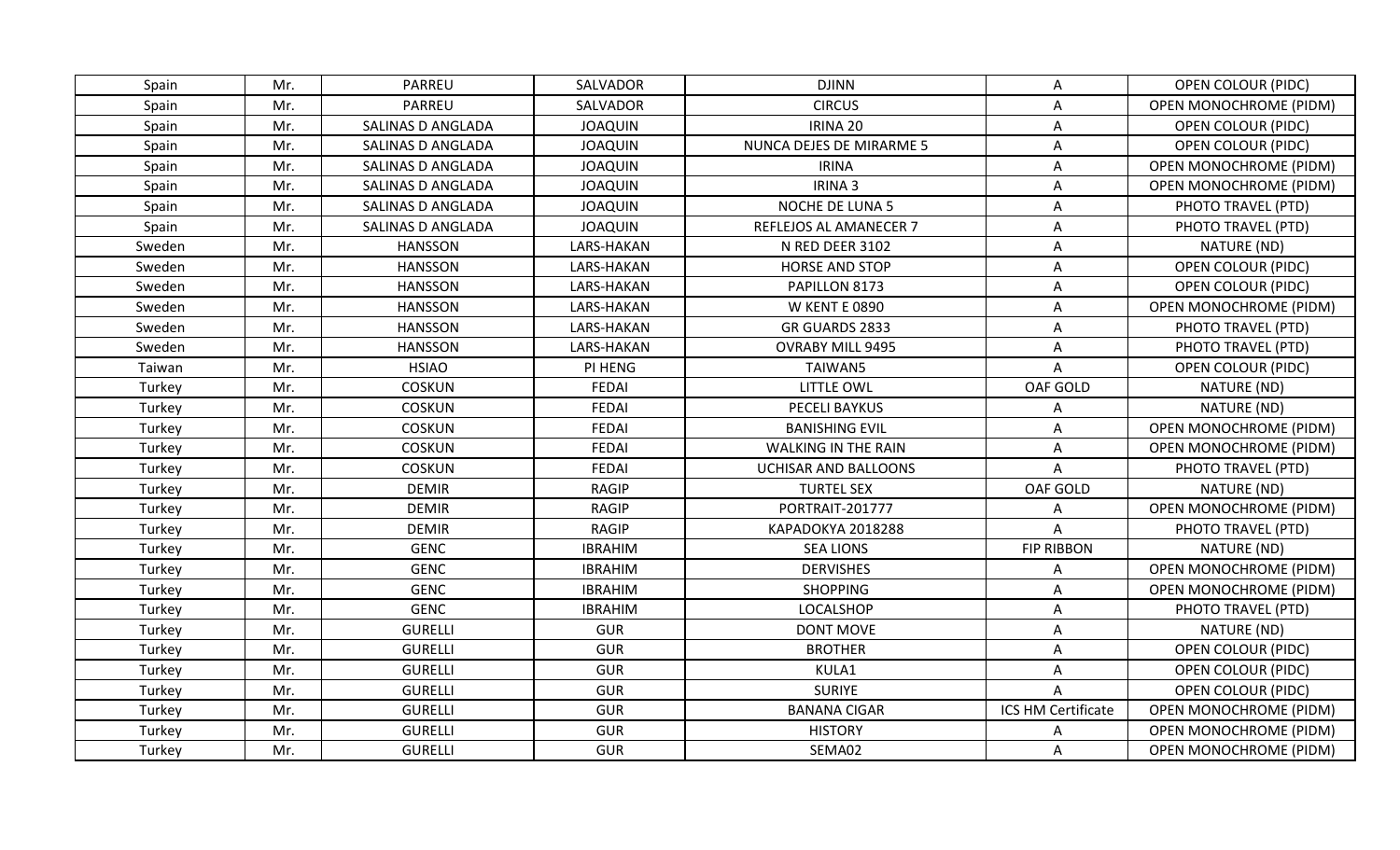| Turkey     | Mr.  | <b>GURELLI</b> | <b>GUR</b>           | KADINLAR PAZARI01                  | A                         | PHOTO TRAVEL (PTD)            |
|------------|------|----------------|----------------------|------------------------------------|---------------------------|-------------------------------|
| Turkey     | Mr.  | <b>GURELLI</b> | <b>GUR</b>           | RIALTO ARROW                       | A                         | PHOTO TRAVEL (PTD)            |
| Turkey     | Mr.  | KAYA           | <b>RAMAZAN UNVER</b> | <b>BAZLAMACI</b>                   | A                         | <b>OPEN COLOUR (PIDC)</b>     |
| Turkey     | Mr.  | <b>KAYA</b>    | <b>RAMAZAN UNVER</b> | RUKTR-041                          | A                         | OPEN MONOCHROME (PIDM)        |
| Turkey     | Mr.  | KAYA           | <b>RAMAZAN UNVER</b> | RUKTR-057                          | Α                         | <b>OPEN MONOCHROME (PIDM)</b> |
| Turkey     | Mr.  | <b>KAYA</b>    | <b>RAMAZAN UNVER</b> | <b>BERIVAN</b>                     | Α                         | PHOTO TRAVEL (PTD)            |
| Turkey     | Mr.  | KAYGUSUZ       | <b>UGUR</b>          | DOGANIN RENKLERI                   | A                         | OPEN COLOUR (PIDC)            |
| Turkey     | Mr.  | KAYGUSUZ       | <b>UGUR</b>          | SARAY MUTFAGI                      | Α                         | OPEN MONOCHROME (PIDM)        |
| Turkey     | Mr.  | KAYGUSUZ       | <b>UGUR</b>          | BAYEZITTEN YANSIYANLAR             | A                         | PHOTO TRAVEL (PTD)            |
| Turkey     | Mr.  | KAYGUSUZ       | <b>UGUR</b>          | SAHESER                            | Α                         | PHOTO TRAVEL (PTD)            |
| Turkey     | Mr.  | <b>KISMET</b>  | <b>FERIDUN</b>       | LION 6729 1                        | Α                         | NATURE (ND)                   |
| Turkey     | Mr.  | <b>KISMET</b>  | <b>FERIDUN</b>       | MIGRATION_5923_1                   | A                         | NATURE (ND)                   |
| Turkey     | Mr.  | <b>KISMET</b>  | <b>FERIDUN</b>       | VENICE 0Q4A3444 1                  | A                         | PHOTO TRAVEL (PTD)            |
| Turkey     | Mrs. | <b>ARABACI</b> | <b>FISUN</b>         | <b>PROCESS</b>                     | Α                         | PHOTO TRAVEL (PTD)            |
| Turkey     | Mrs. | ERYAVUZ        | <b>KADER</b>         | <b>STREETS OF NEPAL</b>            | A                         | <b>OPEN COLOUR (PIDC)</b>     |
| Turkey     | Mrs. | ERYAVUZ        | <b>KADER</b>         | <b>HAVANA IN RAIN</b>              | A                         | PHOTO TRAVEL (PTD)            |
| Turkey     | Mrs. | <b>FILIKCI</b> | SIBEL                | <b>DUA</b>                         | $\boldsymbol{\mathsf{A}}$ | OPEN COLOUR (PIDC)            |
| Turkey     | Mrs. | <b>FILIKCI</b> | SIBEL                | SEVGILIYE YOLCULUK                 | A                         | PHOTO TRAVEL (PTD)            |
| Turkey     | Mrs. | YILMAN         | <b>GULSEN</b>        | <b>BALKAN KAPLANI</b>              | Α                         | NATURE (ND)                   |
| Turkey     | Mrs. | YILMAN         | <b>GULSEN</b>        | <b>FLAMINGOLARIN KAVGASI</b>       | A                         | NATURE (ND)                   |
| Turkey     | Mrs. | YILMAN         | <b>GULSEN</b>        | <b>KIZ BOCEGI</b>                  | A                         | NATURE (ND)                   |
| Turkey     | Mrs. | YILMAN         | <b>GULSEN</b>        | <b>TUTUN ASMA</b>                  | A                         | <b>OPEN COLOUR (PIDC)</b>     |
| Turkey     | Mrs. | YILMAN         | <b>GULSEN</b>        | <b>COMLEK FIRINLAMA</b>            | <b>FIP RIBBON</b>         | OPEN MONOCHROME (PIDM)        |
| <b>USA</b> | Dr.  | HO             | <b>HUNG</b>          | <b>GOLDEN GATE I SAN FRANCISCO</b> | Α                         | OPEN COLOUR (PIDC)            |
| <b>USA</b> | Dr.  | HO             | <b>HUNG</b>          | <b>BALLET</b>                      | A                         | <b>OPEN MONOCHROME (PIDM)</b> |
| <b>USA</b> | Dr.  | HO             | <b>HUNG</b>          | BY THE RIVER WINTER                | Α                         | OPEN MONOCHROME (PIDM)        |
| <b>USA</b> | Dr.  | HO             | <b>HUNG</b>          | <b>GONDOLA</b>                     | Α                         | PHOTO TRAVEL (PTD)            |
| <b>USA</b> | Mr.  | VU             | <b>HIEN</b>          | PREPARING FOR SHRIMP CATCH         | Α                         | OPEN COLOUR (PIDC)            |
| <b>USA</b> | Mr.  | VU             | <b>HIEN</b>          | YOUNG MONK IN BAGAN                | Α                         | <b>OPEN COLOUR (PIDC)</b>     |
| <b>USA</b> | Mr.  | VU             | <b>HIEN</b>          | <b>CASTING A NET</b>               | $\mathsf{A}$              | OPEN MONOCHROME (PIDM)        |
| <b>USA</b> | Mr.  | VU             | <b>HIEN</b>          | <b>GOING TO MARKET WITH MOM</b>    | ICS HM Certificate        | OPEN MONOCHROME (PIDM)        |
| <b>USA</b> | Mr.  | <b>WONG</b>    | <b>GODFREY</b>       | <b>ATTACK</b>                      | Α                         | NATURE (ND)                   |
| <b>USA</b> | Mr.  | <b>WONG</b>    | <b>GODFREY</b>       | LUNCH TIME 3                       | A                         | NATURE (ND)                   |
| <b>USA</b> | Mr.  | <b>WONG</b>    | <b>GODFREY</b>       | <b>ACROBAT 2</b>                   | A                         | OPEN COLOUR (PIDC)            |
|            |      |                |                      |                                    |                           |                               |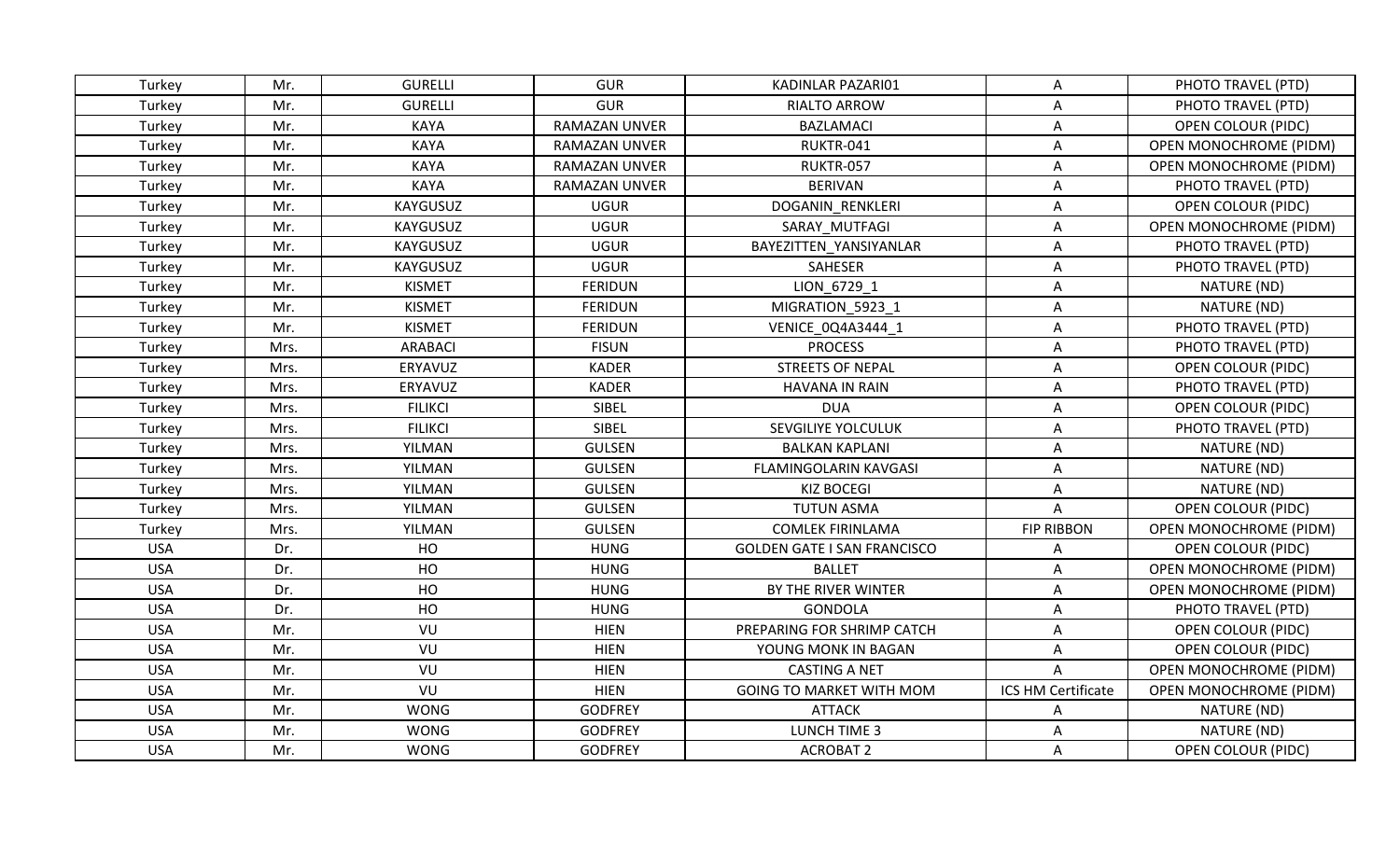| <b>USA</b> | Mr. | <b>WONG</b>      | <b>GODFREY</b>    | <b>HAPPY TIME</b>           | A                         | OPEN MONOCHROME (PIDM)        |
|------------|-----|------------------|-------------------|-----------------------------|---------------------------|-------------------------------|
| <b>USA</b> | Ms. | <b>RUNYAN</b>    | <b>TRUDY</b>      | <b>SQUIRREL IN SNOW</b>     | $\boldsymbol{\mathsf{A}}$ | NATURE (ND)                   |
| <b>USA</b> | Ms. | <b>RUNYAN</b>    | <b>TRUDY</b>      | <b>CLASSIC BEAUTY</b>       | Α                         | <b>OPEN COLOUR (PIDC)</b>     |
| <b>USA</b> | Ms. | <b>RUNYAN</b>    | <b>TRUDY</b>      | <b>WEATHERED BARN</b>       | Α                         | PHOTO TRAVEL (PTD)            |
| Vietnam    | Mr. | <b>DANG</b>      | HAO               | <b>DONG CA</b>              | Α                         | NATURE (ND)                   |
| Vietnam    | Mr. | <b>DANG</b>      | HAO               | GAP O DAM VAN LONG          | Α                         | NATURE (ND)                   |
| Vietnam    | Mr. | <b>DANG</b>      | <b>HAO</b>        | <b>CAU CA</b>               | OAF GOLD                  | <b>OPEN COLOUR (PIDC)</b>     |
| Vietnam    | Mr. | <b>DANG</b>      | HAO               | <b>CHIEU THANH BINH</b>     | Α                         | OPEN COLOUR (PIDC)            |
| Vietnam    | Mr. | <b>DANG</b>      | <b>HAO</b>        | MUA CO O VAN LONG           | Α                         | OPEN COLOUR (PIDC)            |
| Vietnam    | Mr. | <b>DANG</b>      | <b>HAO</b>        | <b>HOC BAI</b>              | A                         | OPEN MONOCHROME (PIDM)        |
| Vietnam    | Mr. | <b>DANG</b>      | HAO               | <b>RA KHOI</b>              | Α                         | <b>OPEN MONOCHROME (PIDM)</b> |
| Vietnam    | Mr. | <b>DANG</b>      | <b>HAO</b>        | <b>TIEC NUOI</b>            | FIP GOLD                  | OPEN MONOCHROME (PIDM)        |
| Vietnam    | Mr. | <b>DANG</b>      | HAO               | <b>BEN VAN LONG</b>         | <b>FIP RIBBON</b>         | PHOTO TRAVEL (PTD)            |
| Vietnam    | Mr. | <b>DANG</b>      | <b>HAO</b>        | CHIEU VAN LONG              | Α                         | PHOTO TRAVEL (PTD)            |
| Vietnam    | Mr. | <b>DANG</b>      | <b>HAO</b>        | KHAU VAI MEO VAC            | A                         | PHOTO TRAVEL (PTD)            |
| Vietnam    | Mr. | <b>DANG</b>      | HAO               | <b>MUA LUA</b>              | Α                         | PHOTO TRAVEL (PTD)            |
| Vietnam    | Mr. | <b>DANG</b>      | <b>QUANG VINH</b> | <b>DREAM</b>                | $\boldsymbol{\mathsf{A}}$ | OPEN COLOUR (PIDC)            |
| Vietnam    | Mr. | <b>DANG</b>      | <b>QUANG VINH</b> | DUONG DI BO                 | A                         | <b>OPEN COLOUR (PIDC)</b>     |
| Vietnam    | Mr. | <b>DANG</b>      | <b>QUANG VINH</b> | <b>PENITENT</b>             | Α                         | OPEN MONOCHROME (PIDM)        |
| Vietnam    | Mr. | <b>DANG</b>      | <b>QUANG VINH</b> | THUNDERSTORM                | A                         | <b>OPEN MONOCHROME (PIDM)</b> |
| Vietnam    | Mr. | <b>DINH HUU</b>  | <b>TUYEN</b>      | <b>BUI CHU NGAY DAI LE</b>  | Α                         | PHOTO TRAVEL (PTD)            |
| Vietnam    | Mr. | <b>DINH HUU</b>  | <b>TUYEN</b>      | TREN SONG SAO KHE           | A                         | PHOTO TRAVEL (PTD)            |
| Vietnam    | Mr. | <b>DUONG DUY</b> | <b>KHANG</b>      | CHIM BOI CA                 | A                         | NATURE (ND)                   |
| Vietnam    | Mr. | <b>DUONG DUY</b> | <b>KHANG</b>      | KI NIEM TUOI THO            | A                         | <b>OPEN MONOCHROME (PIDM)</b> |
| Vietnam    | Mr. | <b>DUONG DUY</b> | <b>KHANG</b>      | TUOI THO MIEN GIO CAT       | OAF DIPLOMA               | <b>OPEN MONOCHROME (PIDM)</b> |
| Vietnam    | Mr. | <b>DUONG DUY</b> | <b>KHANG</b>      | LE HOI TRANG AN             | A                         | PHOTO TRAVEL (PTD)            |
| Vietnam    | Mr. | <b>NGUYEN</b>    | DUY DONG          | <b>NGHE TRUYEN THONG</b>    | A                         | <b>OPEN COLOUR (PIDC)</b>     |
| Vietnam    | Mr. | <b>NGUYEN</b>    | <b>DUY DONG</b>   | VA LUOI                     | Α                         | <b>OPEN COLOUR (PIDC)</b>     |
| Vietnam    | Mr. | <b>NGUYEN</b>    | DUY DONG          | <b>QUA DOI CAT</b>          | Α                         | <b>OPEN MONOCHROME (PIDM)</b> |
| Vietnam    | Mr. | <b>NGUYEN</b>    | <b>DUY DONG</b>   | THU HOACH MUOI              | A                         | <b>OPEN MONOCHROME (PIDM)</b> |
| Vietnam    | Mr. | <b>NGUYEN</b>    | DUY DONG          | DEN CHO VUNG CAO            | Α                         | PHOTO TRAVEL (PTD)            |
| Vietnam    | Mr. | <b>NGUYEN</b>    | DUY DONG          | DINH CO TAM CHUC            | Α                         | PHOTO TRAVEL (PTD)            |
| Vietnam    | Mr. | <b>NGUYEN</b>    | QUOCTOAN          | BONG LAU MAI TRANG CHAM CON | Α                         | NATURE (ND)                   |
| Vietnam    | Mr. | <b>NGUYEN</b>    | QUOCTOAN          | NUOI CON HANG XOM           | <b>GPU HM</b>             | NATURE (ND)                   |
|            |     |                  |                   |                             |                           |                               |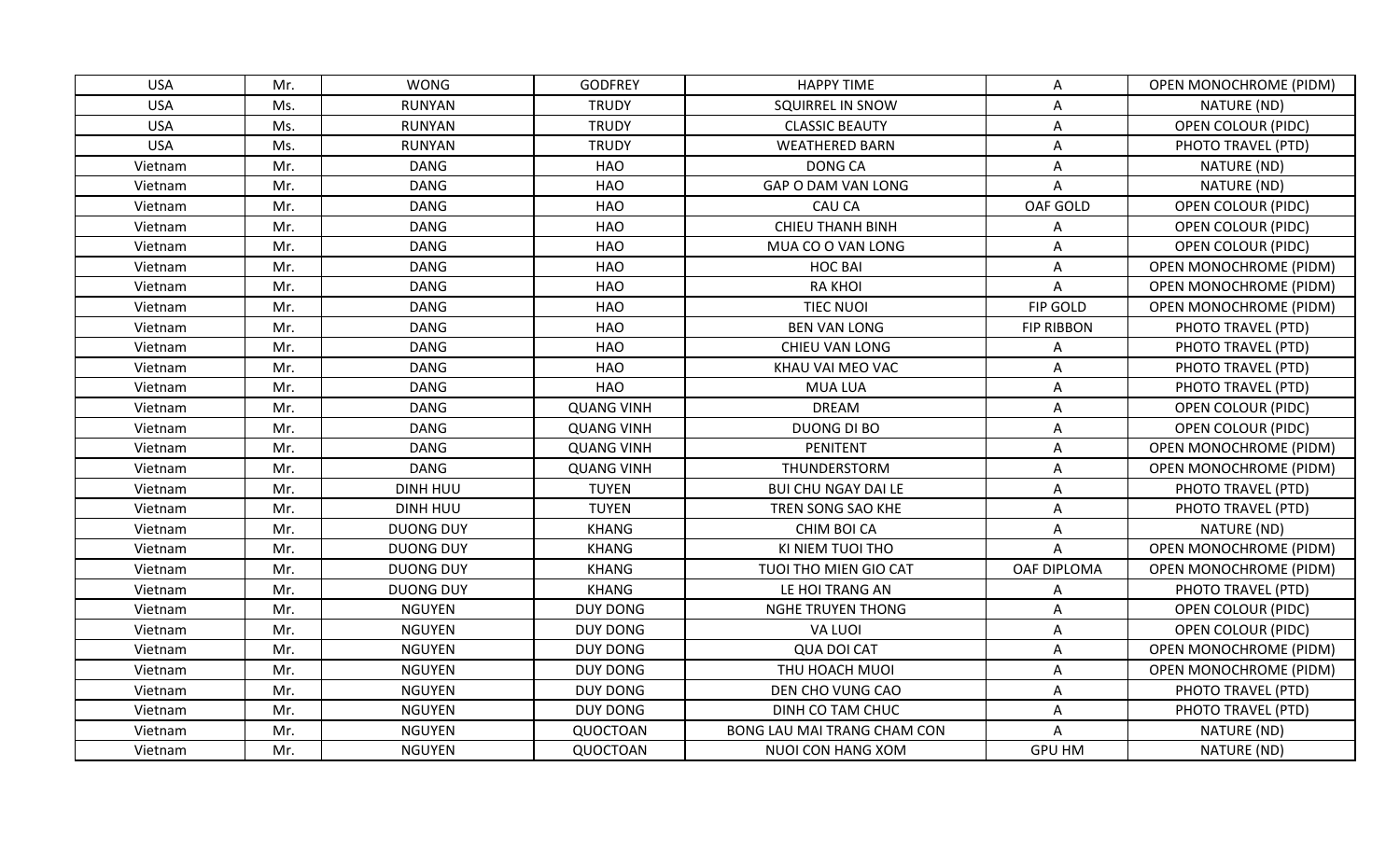| Vietnam | Mr.  | <b>NGUYEN</b>     | QUOCTOAN          | <b>TRANH MOI</b>                   | A                  | NATURE (ND)                   |
|---------|------|-------------------|-------------------|------------------------------------|--------------------|-------------------------------|
| Vietnam | Mr.  | <b>QUANG VIEN</b> | LE                | CONG VIEC NHA NONG                 | A                  | PHOTO TRAVEL (PTD)            |
| Vietnam | Mr.  | <b>QUANG VIEN</b> | LE                | TRANG AN VAO HOI                   | Α                  | PHOTO TRAVEL (PTD)            |
| Vietnam | Mr.  | <b>TRAN</b>       | NGOC MINH         | <b>QUA CUA BIEN</b>                | A                  | <b>OPEN COLOUR (PIDC)</b>     |
| Vietnam | Mr.  | <b>TRAN</b>       | <b>NGOC MINH</b>  | <b>TRIKY</b>                       | $\mathsf A$        | OPEN COLOUR (PIDC)            |
| Vietnam | Mr.  | <b>TRAN</b>       | <b>NGOC MINH</b>  | <b>NIEM VUI</b>                    | Α                  | <b>OPEN MONOCHROME (PIDM)</b> |
| Vietnam | Mr.  | <b>TRAN</b>       | <b>NGOC MINH</b>  | DUA THUYEN TRUYEN THONG            | <b>FIAP HM</b>     | PHOTO TRAVEL (PTD)            |
| Vietnam | Mr.  | <b>TRUONG</b>     | HUU HUNG          | 1- TRUONGHUUHUNG- JPG- MOTHER      | Α                  | NATURE (ND)                   |
| Vietnam | Mr.  | <b>TRUONG</b>     | HUU HUNG          | 2- TRUONGHUUHUNG-JPG- MOTHER LOVE  | Α                  | NATURE (ND)                   |
| Vietnam | Mr.  | <b>TRUONG</b>     | HUU HUNG          | 3- TRUONGHUUHUNG- JPG-HEART        | Α                  | NATURE (ND)                   |
| Vietnam | Mr.  | <b>TRUONG</b>     | HUU HUNG          | 4-TRUONGHUUHUNG- JPG- BREAKFAST    | Α                  | NATURE (ND)                   |
| Vietnam | Mr.  | <b>TRUONG</b>     | HUU HUNG          | 1-TRUONGHUUHUNG-JPG- FISHERMAN     | A                  | <b>OPEN COLOUR (PIDC)</b>     |
| Vietnam | Mr.  | <b>TRUONG</b>     | HUU HUNG          | 2-TRUONGHUUHUNG-JPG- TWO SISTERS   | <b>FIAP GOLD</b>   | <b>OPEN COLOUR (PIDC)</b>     |
| Vietnam | Mr.  | <b>TRUONG</b>     | HUU HUNG          | 3-TRUONGHUUHUNG-JPG- AFTERNOON     | Α                  | OPEN COLOUR (PIDC)            |
| Vietnam | Mr.  | <b>TRUONG</b>     | HUU HUNG          | 4-TRUONGHUUHUNG-JPG- DROUGHT       | Α                  | OPEN COLOUR (PIDC)            |
| Vietnam | Mr.  | <b>TRUONG</b>     | HUU HUNG          | 1--TRUONGHUUHUNG- JPG-- DRY SEASON | Α                  | OPEN MONOCHROME (PIDM)        |
| Vietnam | Mr.  | <b>TRUONG</b>     | HUU HUNG          | 2-TRUONGHUUHUNG-JPG- IN THE MARKET | Α                  | OPEN MONOCHROME (PIDM)        |
| Vietnam | Mr.  | <b>TRUONG</b>     | HUU HUNG          | 4-TRUONGHUUHUNG-JPG- THE WAVES     | Α                  | OPEN MONOCHROME (PIDM)        |
| Vietnam | Mr.  | <b>TRUONG</b>     | HUU HUNG          | 4-TRUONGHUUHUNG-JPG- CAKES         | Α                  | PHOTO TRAVEL (PTD)            |
| Vietnam | Mr.  | VU                | HAI               | <b>CUU RUNG</b>                    | Α                  | OPEN COLOUR (PIDC)            |
| Vietnam | Mr.  | VU                | HAI               | <b>MAM SONG</b>                    | Α                  | <b>OPEN COLOUR (PIDC)</b>     |
| Vietnam | Mr.  | VU                | HAI               | <b>DUONG VE BAN</b>                | A                  | <b>OPEN MONOCHROME (PIDM)</b> |
| Vietnam | Mr.  | VU                | HAI               | KHU DU LICH MU CANG CHAI           | A                  | PHOTO TRAVEL (PTD)            |
| Vietnam | Mr.  | VU                | HAI               | <b>RUOC RONG VE BEN</b>            | <b>ICS GOLD</b>    | PHOTO TRAVEL (PTD)            |
| Vietnam | Mr.  | VU                | <b>MANH CUONG</b> | FISH MARKET ON THE WAVE            | Α                  | OPEN COLOUR (PIDC)            |
| Vietnam | Mr.  | VU                | <b>MANH CUONG</b> | OLD JOB                            | <b>GPU GOLD</b>    | <b>OPEN COLOUR (PIDC)</b>     |
| Vietnam | Mr.  | VU                | <b>MANH CUONG</b> | DANCE ALONG THE RIVER 1            | А                  | <b>OPEN MONOCHROME (PIDM)</b> |
| Vietnam | Mr.  | VU                | <b>MANH CUONG</b> | THE GIRL AND THE RIVER 1           | A                  | OPEN MONOCHROME (PIDM)        |
| Vietnam | Mr.  | VU                | <b>MANH CUONG</b> | <b>COLORS OF MY COUNTRY SEA</b>    | <b>ISF DIPLOMA</b> | PHOTO TRAVEL (PTD)            |
| Vietnam | Mrs. | <b>TRAN MY</b>    | CHAU              | <b>BIEN GOI</b>                    | Α                  | OPEN COLOUR (PIDC)            |
| Vietnam | Mrs. | <b>TRAN MY</b>    | CHAU              | NGHE VA LUOI                       | A                  | <b>OPEN COLOUR (PIDC)</b>     |
| Vietnam | Mrs. | <b>TRAN MY</b>    | CHAU              | NGHE LAM CHOI                      | <b>GPU GOLD</b>    | <b>OPEN MONOCHROME (PIDM)</b> |
| Vietnam | Mrs. | <b>TRAN MY</b>    | CHAU              | <b>QUA CUA BIEN</b>                | Α                  | OPEN MONOCHROME (PIDM)        |
| Vietnam | Mrs. | <b>TRAN MY</b>    | CHAU              | SAN PHAM NHUA TONG HOP 2           | A                  | <b>OPEN MONOCHROME (PIDM)</b> |
|         |      |                   |                   |                                    |                    |                               |